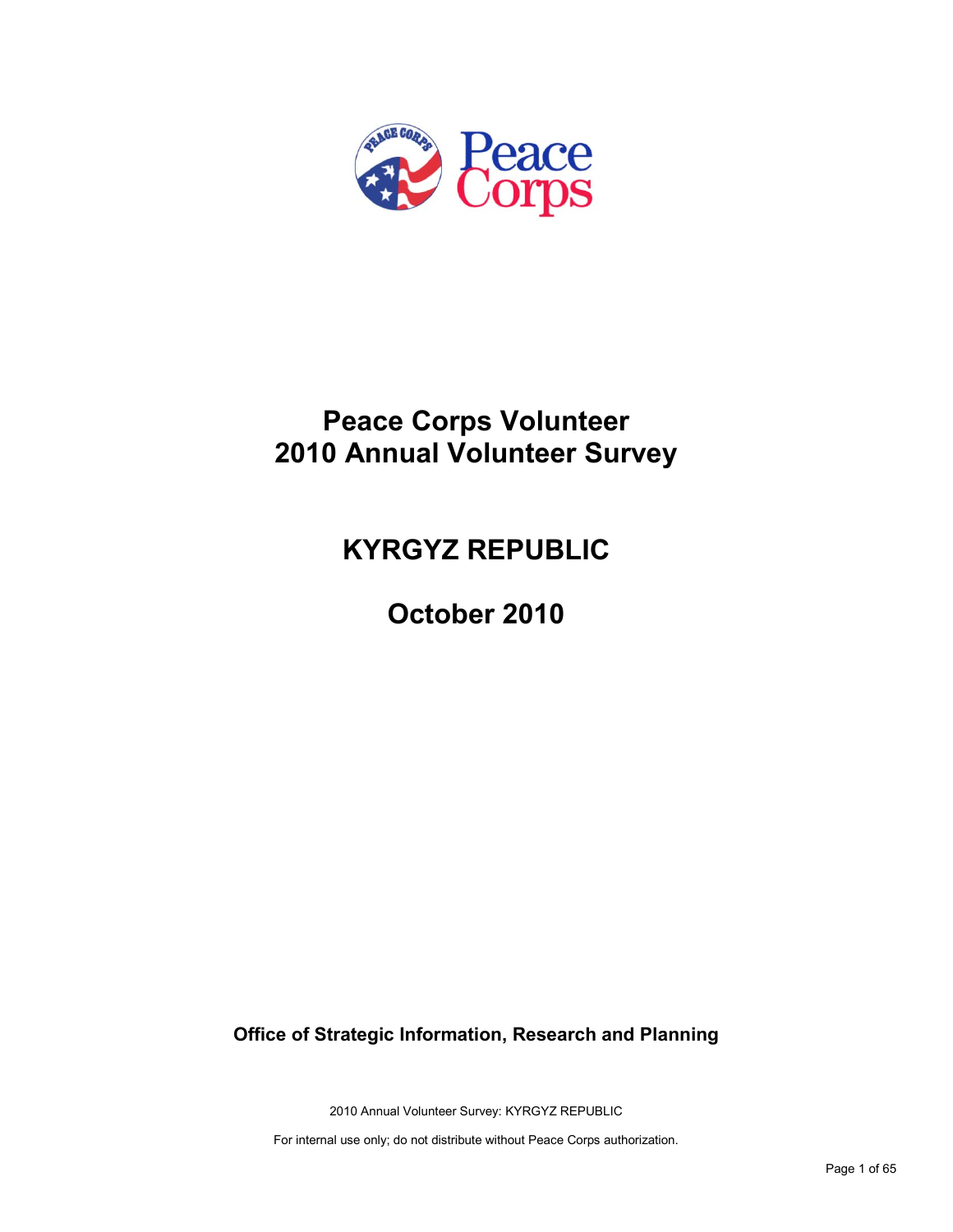# **Table of Contents**

| A.           |                                                   |     |
|--------------|---------------------------------------------------|-----|
| В.           |                                                   |     |
| C.           |                                                   |     |
| D.           |                                                   |     |
| Е.           |                                                   |     |
| F.,          |                                                   | 22  |
| G.           |                                                   | .26 |
| Н.           |                                                   |     |
| $\mathbf{L}$ |                                                   |     |
| J.           | Overall Assessment of Your Peace Corps Service 58 |     |
| Κ.           | Demographics and Factors Affecting Extensions59   |     |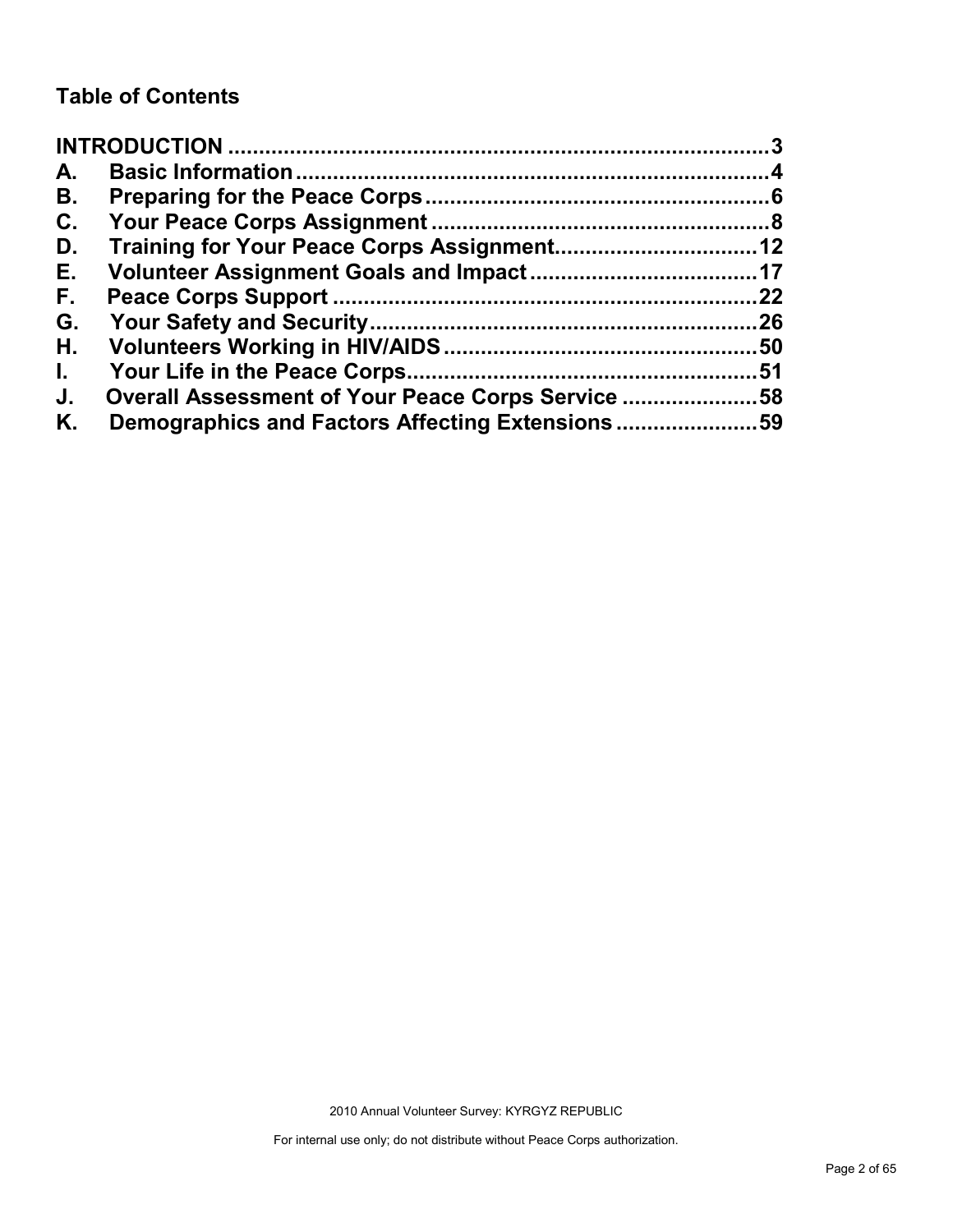# <span id="page-2-0"></span>**INTRODUCTION**

The Annual Volunteer Survey was conducted from June – August 2010 and 81 percent of the Volunteers (5, 239) responded, the highest number in the 35-year history of the survey. Most Volunteers (89 percent) completed the online version of the survey, and another 11 percent completed a paper version of the survey.

This report conveys the responses to the survey from Volunteers serving in one particular country. The report contains the tables and short narrative responses from the questions offering a finite set of possible responses. The results provide a picture of the activities, experiences and views of Peace Corps Volunteers in 2010, including areas where Volunteers confirm that their needs are being well met and where improvements may be needed.

A second report contains the Volunteers' extensive narrative responses to eight open-ended questions on the survey. The report, *2010 Annual Volunteer Survey Open Ended Responses,* is being distributed separately to the Regional and Country Directors.

# **ORGANIZATION OF THE REPORT**

The country report contains eleven sections, corresponding to the major sections of the survey questionnaire.

The tabular results are presented in the order in which the questions appeared in the 2010 AVS, which corresponds roughly to the phases of Volunteer service. Initial questions asked about preparing for Peace Corps. These were followed by questions about assignment activities and training. The final set of questions asked about extending service beyond two years.

The tables show the percent of post respondents that selected each choice and the total number of post respondents that answered the question. Most survey questions asked respondents to select one answer from a set of choices. The percentages for the "select one" responses add up to 100 percent. Questions that allowed Volunteers to "mark all that apply" result in percentages that total to more than 100 percent. This is because each percentage equals the number of respondents selecting that choice divided by the number of respondents who answered the question.

The 2010 AVS included most questions from earlier annual and biennial surveys. A dozen open-ended questions were excluded this year to reduce the reporting burden and internet connection costs to Volunteers.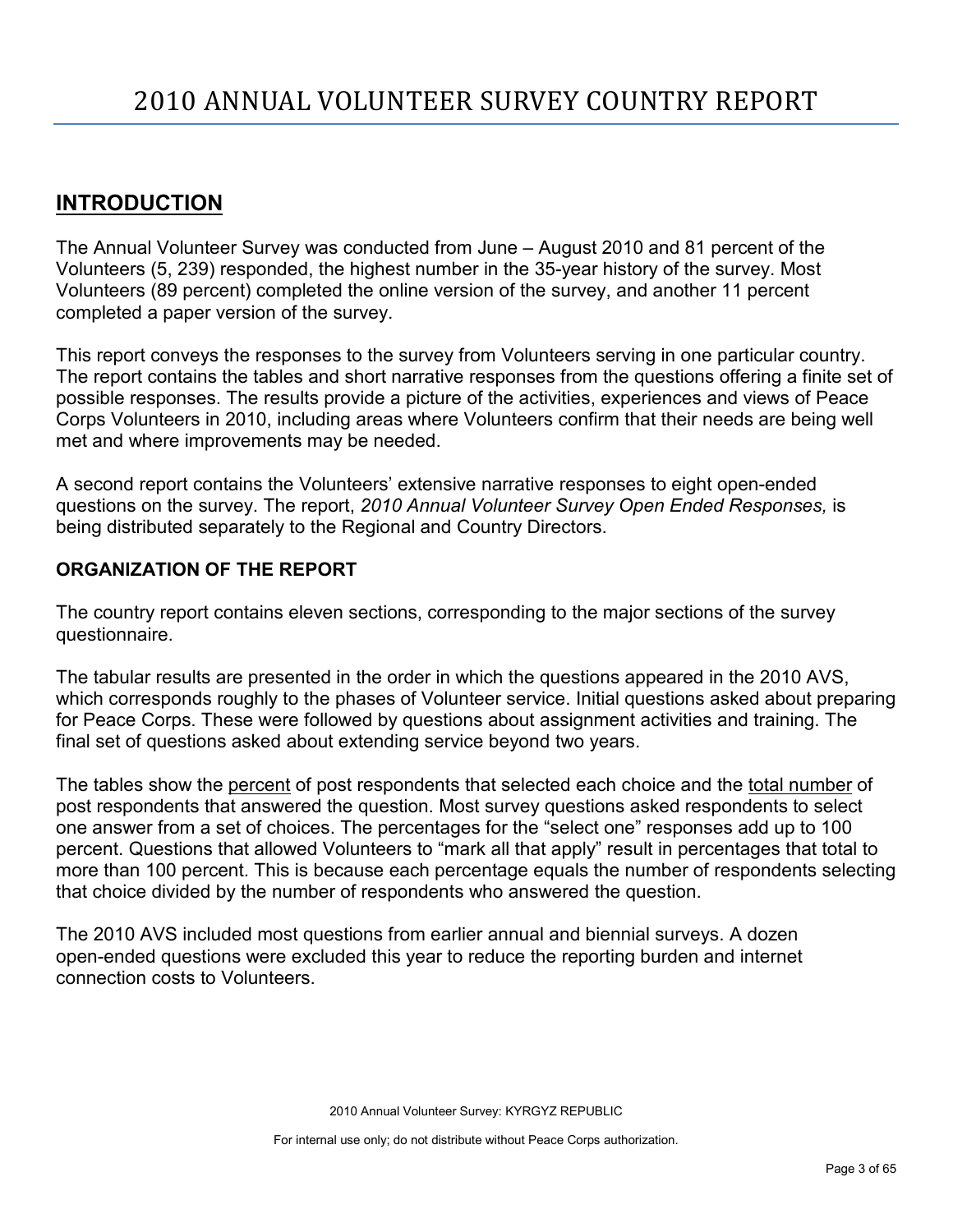Key questions were added to gather more information about:

- Experiences with insensitive comments and behavior based on race, ethnicity, age, gender, or sexual orientation
- Observations or comments about harassment/discrimination experiences (added to the online 2010 AVS after the survey began)
- Reasons that might influence whether or not to extend Volunteer service beyond two years

A crosswalk between the 2009 and 2010 questions is posted on the OSIRP intranet under 2010 AVS Reports "Reference Documents." Earlier surveys and global, regional and post reports are also on the OSIRP Intranet.

# **HOW TO USE THE INFORMATION**

Posts are encouraged to share the results with staff and Volunteers. These reports are an excellent way to initiate a dialogue with staff and Volunteers at post about what is working well and areas for improvement. In the past, posts have found it useful to share the results with their Volunteers, via the VAC, monthly newsletters, summary bulletins, and presentations at PST and IST.

Please consider comparing these 2010 results with your 2006, 2008 and 2009 survey results to identify trends and changes over time. You may also want to compare your country's results with the regional and global numbers.

# <span id="page-3-0"></span>**A. Basic Information**

This section reports on the overall response rate and percentages of online and paper surveys completed, as well as the Volunteers' descriptions of their project and site. Results are more representative of all Volunteers at post when the response rate is above 50 percent.

The 2010 Annual Volunteer Survey response rate for KYRGYZ REPUBLIC was 89%.

| <b>Completed Online and Paper Surveys</b> |      |    |  |  |  |
|-------------------------------------------|------|----|--|--|--|
| Number<br>Percent                         |      |    |  |  |  |
| Online                                    | 94%  | 81 |  |  |  |
| Paper                                     | 6%   | 5  |  |  |  |
| Total                                     | 100% | 8F |  |  |  |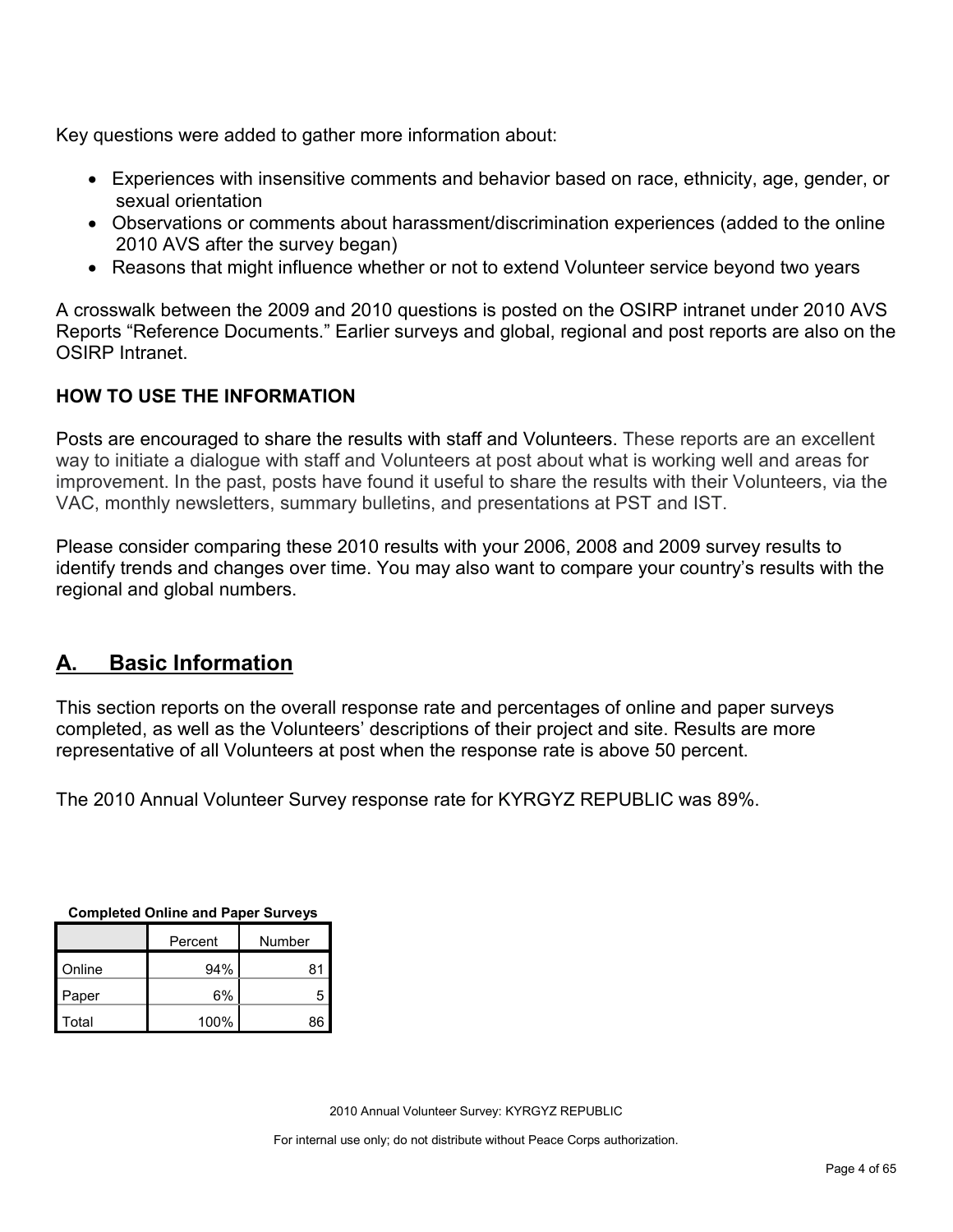### **A2: How many months have you been in country?**

|                   | Percent | Number |
|-------------------|---------|--------|
| 6 months or less  | 60%     | 52     |
| 7 to 12 months    |         |        |
| 13 to 20 months   | 33%     | 28     |
| 21 to 27 months   | 7%      |        |
| 28 months or more |         |        |
| otal              | 100%    |        |

#### **A3: Please select your project.**

|                                          | Percent | Number |
|------------------------------------------|---------|--------|
| <b>Health Promotion</b>                  | 16%     | 14     |
| Sustainable Organizational and Community | 24%     | 21     |
| Development                              |         |        |
| <b>TEFL Education</b>                    | 59%     | 51     |
| Other. Please specify                    |         |        |
| Total                                    | 100%    | 86     |

#### **A3. Description of "other" project**

|       | Number<br>Percent |    |
|-------|-------------------|----|
|       | 100%              |    |
| Total | 100%              | ጻհ |

#### **A4: Please choose the best description of your assigned site.**

|                                           | Percent | Number |
|-------------------------------------------|---------|--------|
| Rural town (pop. 2,000 + 25,000)          | 33%     | 28     |
| Village/rural area (pop. under 2,000)     | 31%     | 27     |
| City (pop. over 25,000) - not the capital | 28%     | 24     |
| Capital of the country                    | 8%      |        |
| Outer island (regardless of size)         |         |        |
| Total                                     | 100%    | 86     |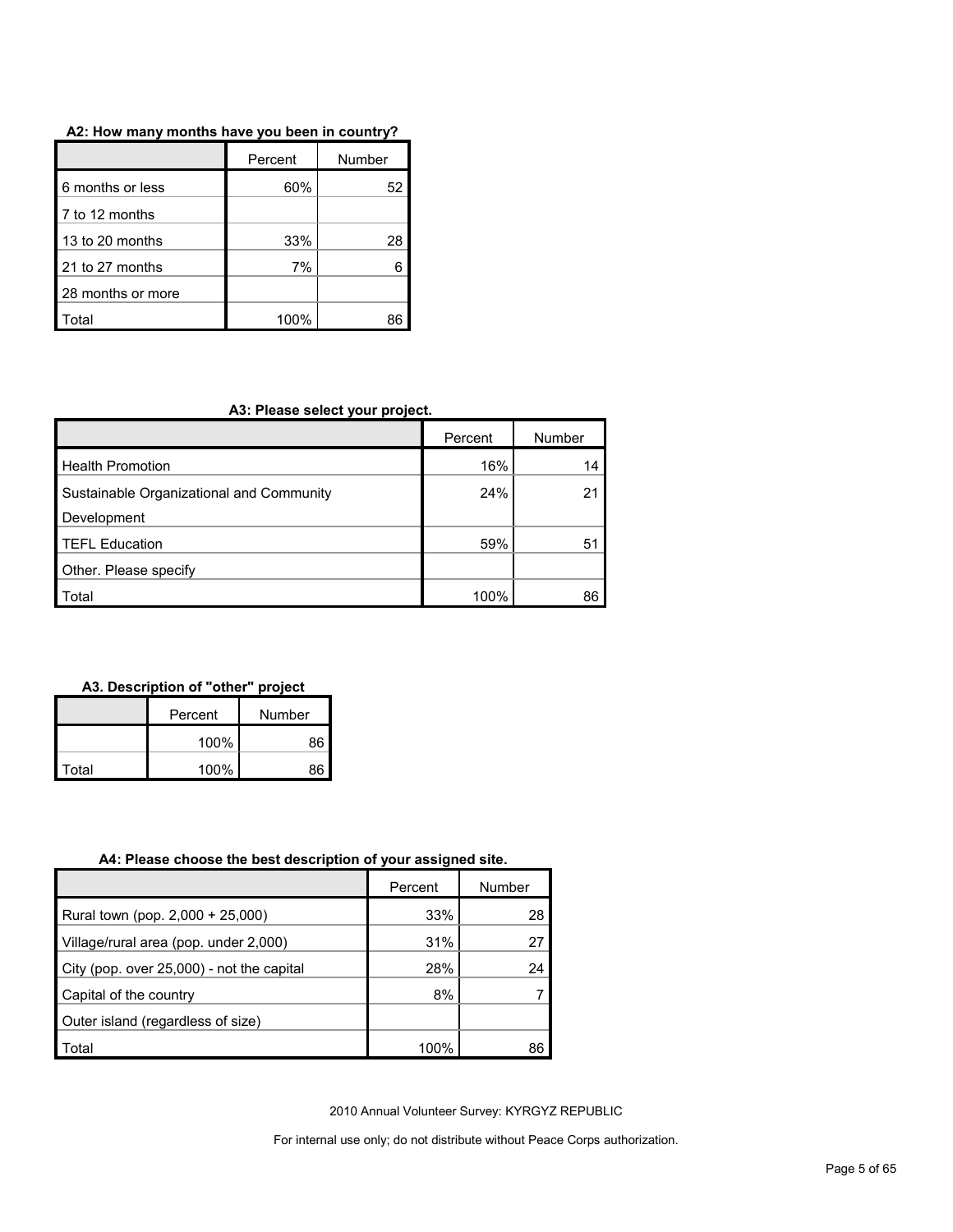# <span id="page-5-0"></span>**B. Preparing for the Peace Corps**

This section reports Volunteers' motivations in applying and accepting a Peace Corps assignment, as well as how prepared they are currently to meet the challenges of service.

|                                                     |                      | % Selected This | <b>Total PCVs</b> |
|-----------------------------------------------------|----------------------|-----------------|-------------------|
|                                                     | <b>PCV Responses</b> | Choice          | Responding        |
| Personal interest in the Peace Corps                | 64                   | 75%             |                   |
| Returned Peace Corps Volunteer whom you met or      | 23                   | 27%             |                   |
| know personally                                     |                      |                 |                   |
| Peace Corps website                                 | 18                   | 21%             |                   |
| Peace Corps campus or community information session | 16                   | 19%             |                   |
| Family member/s who served in the Peace Corps       | 11                   | 13%             |                   |
| Peace Corps recruiter                               | 9                    | 11%             |                   |
| Article or book about the Peace Corps               | 6                    | 7%              |                   |
| Returned Peace Corps Volunteer who spoke to your    | 4                    | 5%              |                   |
| school or group about the Peace Corps               |                      |                 |                   |
| Other: Please specify                               | 4                    | 5%              |                   |
| Peace Corps material in the mail                    | 2                    | 2%              |                   |
| Radio, TV, or print advertisement                   | 2                    | 2%              |                   |
| Social media (Facebook, Twitter, etc.               |                      | 1%              |                   |
| Americorps service                                  |                      |                 |                   |
| Total                                               |                      |                 | 85                |

# **B1: What prompted you to apply to the PC? Mark all that apply.**

Percents may total to more than 100% since Volunteers were asked to "Mark all that apply."

#### **B1.OTHER: Description of other reasons for applying to**

| <b>Peace Corps</b>                             |                |               |  |  |  |
|------------------------------------------------|----------------|---------------|--|--|--|
|                                                | <b>PERCENT</b> | <b>NUMBER</b> |  |  |  |
| Open-ended results. Not responsive to request. |                |               |  |  |  |
|                                                |                |               |  |  |  |
|                                                |                |               |  |  |  |
|                                                |                |               |  |  |  |
|                                                |                |               |  |  |  |
|                                                |                |               |  |  |  |
|                                                |                |               |  |  |  |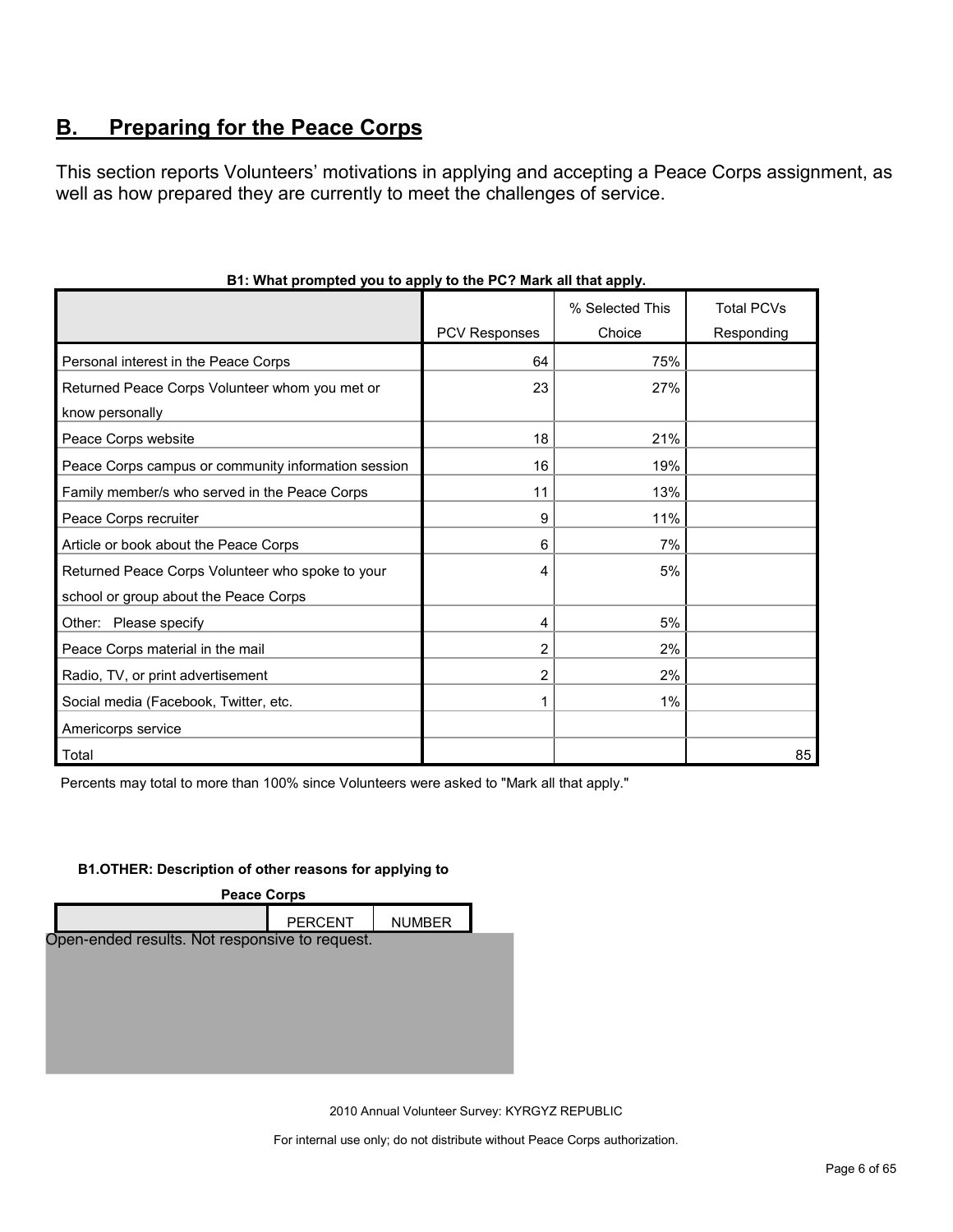#### **B1.OTHER: Description of other reasons for applying to**

| <b>Peace Corps</b>                             |                |               |  |  |  |  |
|------------------------------------------------|----------------|---------------|--|--|--|--|
|                                                | <b>PERCENT</b> | <b>NUMBER</b> |  |  |  |  |
| Open-ended results. Not responsive to request. |                |               |  |  |  |  |
|                                                |                |               |  |  |  |  |
|                                                |                |               |  |  |  |  |
|                                                |                |               |  |  |  |  |
|                                                |                |               |  |  |  |  |
|                                                |                |               |  |  |  |  |
| ⊺otal                                          | 100%           | 86            |  |  |  |  |

#### **B2: How important were the following factors in accepting a PC assignment?**

|                                |               | Somewhat  |           |       |
|--------------------------------|---------------|-----------|-----------|-------|
|                                | Not Important | important | Important | Total |
| Different culture              | 1%            | 8%        | 91%       | 86    |
| Work experience                | 5%            | 19%       | 76%       | 85    |
| Help others                    | 1%            | 7%        | 92%       | 86    |
| International experience       |               | 10%       | 90%       | 86    |
| Language                       | 8%            | 22%       | 69%       | 85    |
| Personal growth                | 2%            | 10%       | 87%       | 86    |
| U.S. job market                | 44%           | 33%       | 24%       | 85    |
| Serve my country               | 31%           | 40%       | 29%       | 84    |
| Travel/adventure               | 2%            | 14%       | 84%       | 86    |
| Please specify below<br>Other: | 20%           | 20%       | 60%       | 5     |

## **B2.OTHER: Description of other factor/s in accepting a**

| PC assignment                                  |                  |    |  |  |  |
|------------------------------------------------|------------------|----|--|--|--|
|                                                | PERCENT   NUMBER |    |  |  |  |
| Open-ended results. Not responsive to request. |                  |    |  |  |  |
|                                                |                  |    |  |  |  |
|                                                |                  |    |  |  |  |
| Гоtal                                          | 100%             | 86 |  |  |  |

## **B3: How prepared do you feel today to meet the challenges of PC service?**

| all<br>at<br>NOt | <br>Minimally | Adequately | Considerably | :xceptionallv | otal |
|------------------|---------------|------------|--------------|---------------|------|
|                  |               |            |              |               |      |

2010 Annual Volunteer Survey: KYRGYZ REPUBLIC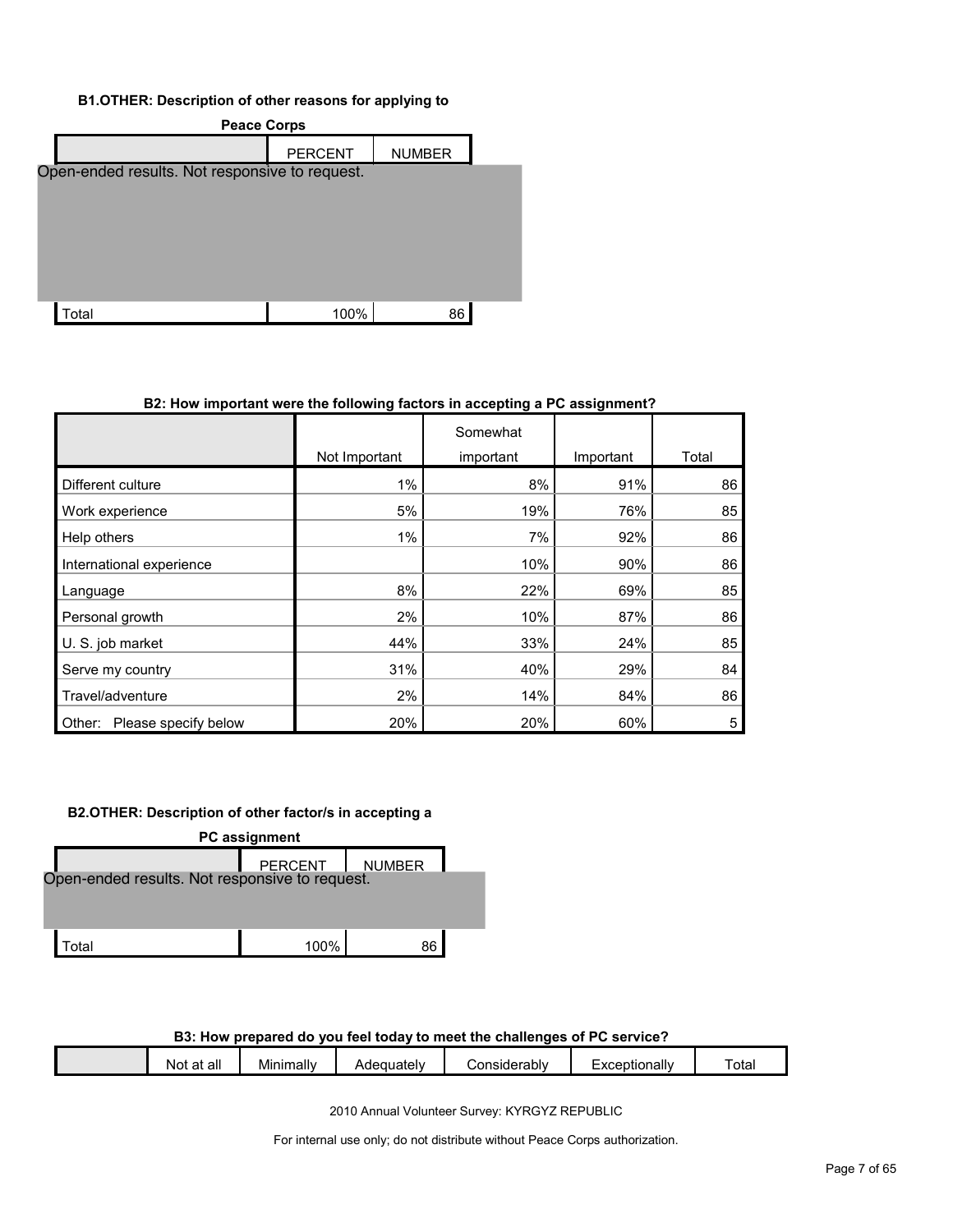| B3: How prepared do you feel today to meet the challenges of PC service? |  |  |
|--------------------------------------------------------------------------|--|--|
|                                                                          |  |  |

|    | Not at all | Minimally | Adequatelv | <i>C</i> onsiderabl∨ | Exceptionally | Total |
|----|------------|-----------|------------|----------------------|---------------|-------|
| B3 |            | 2%        | 27%        | 57%                  | 4%            | 86    |

# <span id="page-7-0"></span>**C. Your Peace Corps Assignment**

This section reports Volunteers' work on their primary assignment and their secondary activities. The term "primary assignment" refers to the Volunteers' assignment which is part of an overall project plan designed by the host country partners and in-country Peace Corps staff.

| , which best describes the locus of your primary assignment work : |         |        |
|--------------------------------------------------------------------|---------|--------|
|                                                                    | Percent | Number |
| English teaching                                                   | 56%     | 48     |
| <b>Health extension</b>                                            | 8%      | 7      |
| Community development                                              | 8%      | 7      |
| Business education/advising                                        | 7%      | 6      |
| NGO development                                                    | 7%      | 6      |
| Youth development                                                  | 3%      | 3      |
| Other: Please specify                                              | 2%      | 2      |
| <b>HIV/AIDS</b>                                                    | 2%      | 2      |
| Other education                                                    | 2%      | 2      |
| Teacher training                                                   | 2%      | 2      |
| Environmental education                                            | $1\%$   | 1      |
| Urban & regional planning/municipal development                    |         |        |
| Water sanitation                                                   |         |        |
| Forestry/parks                                                     |         |        |
| Math/science teaching                                              |         |        |
| Agroforestry                                                       |         |        |
| Information & communications technology (ICT)                      |         |        |
| Agriculture/fish/livestock                                         |         |        |
| Total                                                              | 100%    | 86     |

**C1: Which best describes the focus of your primary assignment/work?**

| C1.OTHER: Description of "other" primary assignment/work focus |                |        |  |  |  |  |
|----------------------------------------------------------------|----------------|--------|--|--|--|--|
|                                                                | <b>PERCENT</b> | NUMBER |  |  |  |  |
| Open-ended results. Not responsive to request.                 |                |        |  |  |  |  |
|                                                                |                |        |  |  |  |  |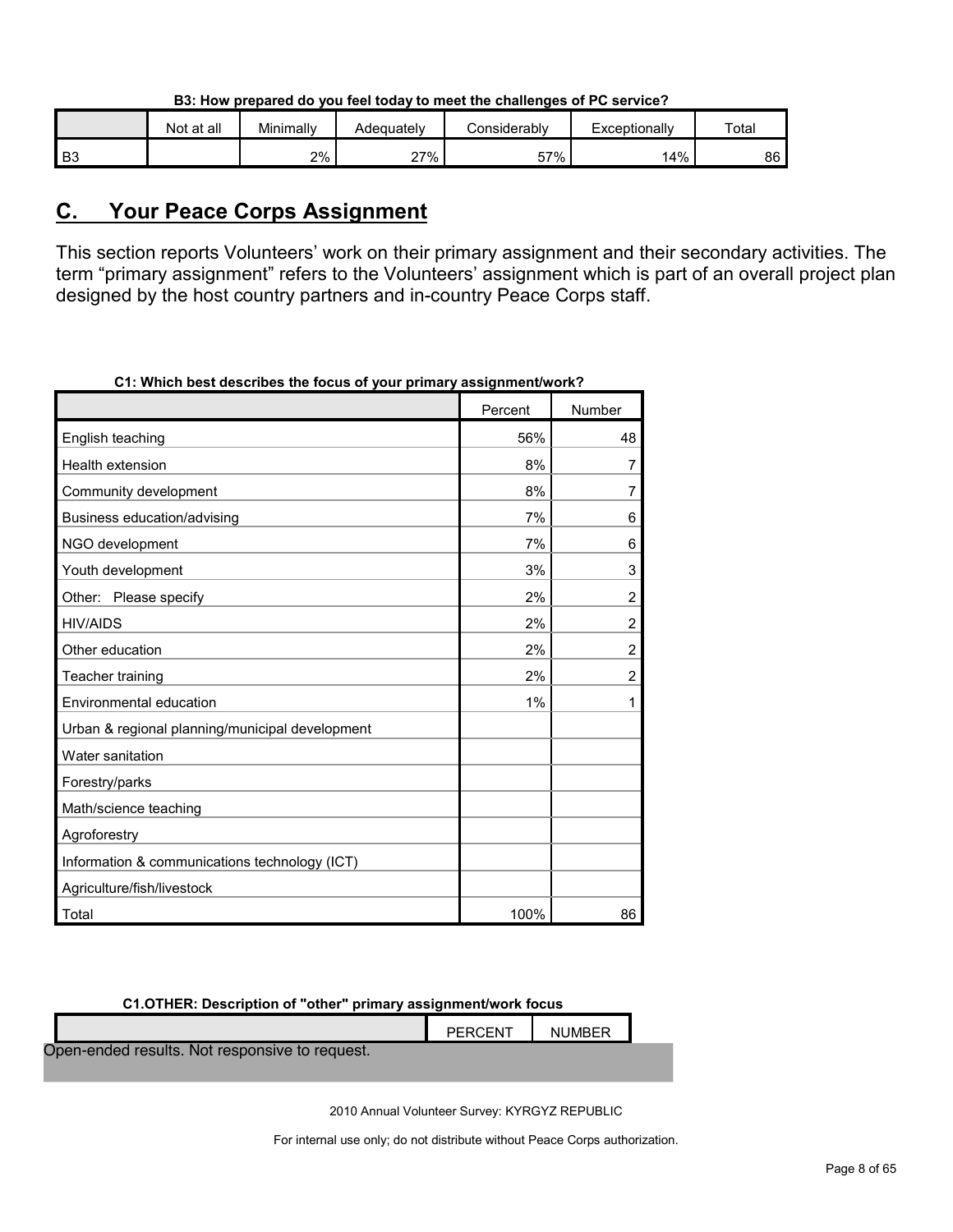| Open-ended results. Not responsive to request. |      |    |
|------------------------------------------------|------|----|
| Total                                          | 100% | 86 |

## **C2: Are you a Masters International**

| student? |         |        |  |  |  |
|----------|---------|--------|--|--|--|
|          | Percent | Number |  |  |  |
| No       | 96%     | 82     |  |  |  |
| Yes      | 4%      |        |  |  |  |
| Гоtal    | 100%    | 85     |  |  |  |

| CS. WHICH OF the following activities does your primary assignment work include a |                      |                           |                                 |
|-----------------------------------------------------------------------------------|----------------------|---------------------------|---------------------------------|
|                                                                                   | <b>PCV Responses</b> | % Involved in<br>Activity | <b>Total PCVs</b><br>Responding |
| English teaching                                                                  | 63                   | 73%                       |                                 |
| Working with youth                                                                | 55                   | 64%                       |                                 |
| Girls' education                                                                  | 26                   | 30%                       |                                 |
| Literacy                                                                          | 24                   | 28%                       |                                 |
| Working with NGO(s)                                                               | 21                   | 24%                       |                                 |
| <b>HIV/AIDS</b>                                                                   | 18                   | 21%                       |                                 |
| Sports/fitness                                                                    | 18                   | 21%                       |                                 |
| WID/GAD                                                                           | 18                   | 21%                       |                                 |
| Rural development                                                                 | 16                   | 19%                       |                                 |
| Nutrition education                                                               | 14                   | 16%                       |                                 |
| Arts                                                                              | 12                   | 14%                       |                                 |
| Working with special groups (e.g., disabled, elderly,                             | 12                   | 14%                       |                                 |
| ethnic minorities, orphans)                                                       |                      |                           |                                 |
| World Wise Schools/ Correspondence Match                                          | 11                   | 13%                       |                                 |
| <b>Business advertising</b>                                                       | 10                   | 12%                       |                                 |
| Income generation                                                                 | 10                   | 12%                       |                                 |
| Information and communications technology (ICT)                                   | 10                   | 12%                       |                                 |
| Library development                                                               | 10                   | 12%                       |                                 |
| Microenterprise development                                                       | 9                    | 10%                       |                                 |
| Environment work                                                                  | 7                    | 8%                        |                                 |
| Mobilize host country nationals (HCNs) to volunteer                               | $\overline{7}$       | 8%                        |                                 |

# **C3: Which of the following activities does your primary assignment/work include?**

2010 Annual Volunteer Survey: KYRGYZ REPUBLIC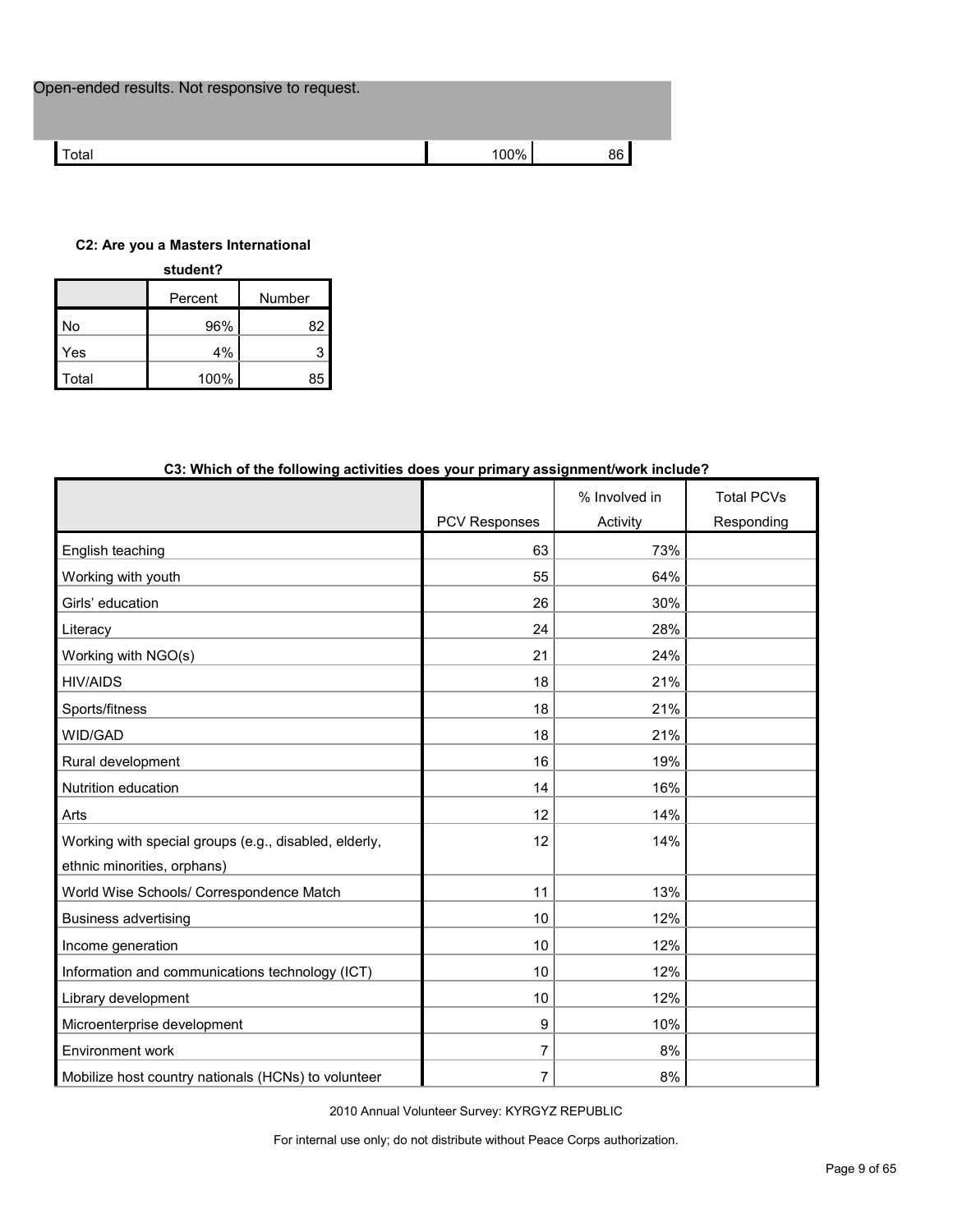| Water and sanitation                           | 6 | 7% |    |
|------------------------------------------------|---|----|----|
| Child survival                                 | 5 | 6% |    |
| Natural resources management                   | 5 | 6% |    |
| Urban development/municipal development        | 5 | 6% |    |
| Other: Please specify                          | 5 | 6% |    |
| Household food security                        |   | 3% |    |
| Community food security (production/marketing) |   | 2% |    |
| Biodiversity conservation                      |   | 1% |    |
| Total                                          |   |    | 86 |

Percents may total to more than 100% since Volunteers were asked to "Mark all that apply."

## **C3.OTHER: Description of other primary assignment/work activities**

|                                                | <b>PERCENT</b> | <b>NUMBER</b> |  |
|------------------------------------------------|----------------|---------------|--|
| Open-ended results. Not responsive to request. |                |               |  |
|                                                |                |               |  |
|                                                |                |               |  |
|                                                |                |               |  |
|                                                |                |               |  |
|                                                |                |               |  |
| Total                                          | 100%           | 86            |  |

# **C4: Hours Spent on Primary Assignment During Average Work Week**

|           | None  | $1-10$ hrs | 1-20 hrs<br>-4-4 | 21-30 hrs | 31-40 hrs | More than 40 hrs | Total |
|-----------|-------|------------|------------------|-----------|-----------|------------------|-------|
| C4Hrs6arp | $2\%$ | 13%        | 41%              | 36%       | 8%        |                  | 86    |

#### **C4: How many hours do you spend on your primary assignment during an average work week?**

|    | All<br>Volunteers | Average            | Lowest reported | Highest reported | Did not answer |
|----|-------------------|--------------------|-----------------|------------------|----------------|
| C4 | 86                | ິ<br>◢<br><u>.</u> |                 | 40.              |                |

**C5: Which of the following do your secondary activities (other than your primary assignment work) include?**

2010 Annual Volunteer Survey: KYRGYZ REPUBLIC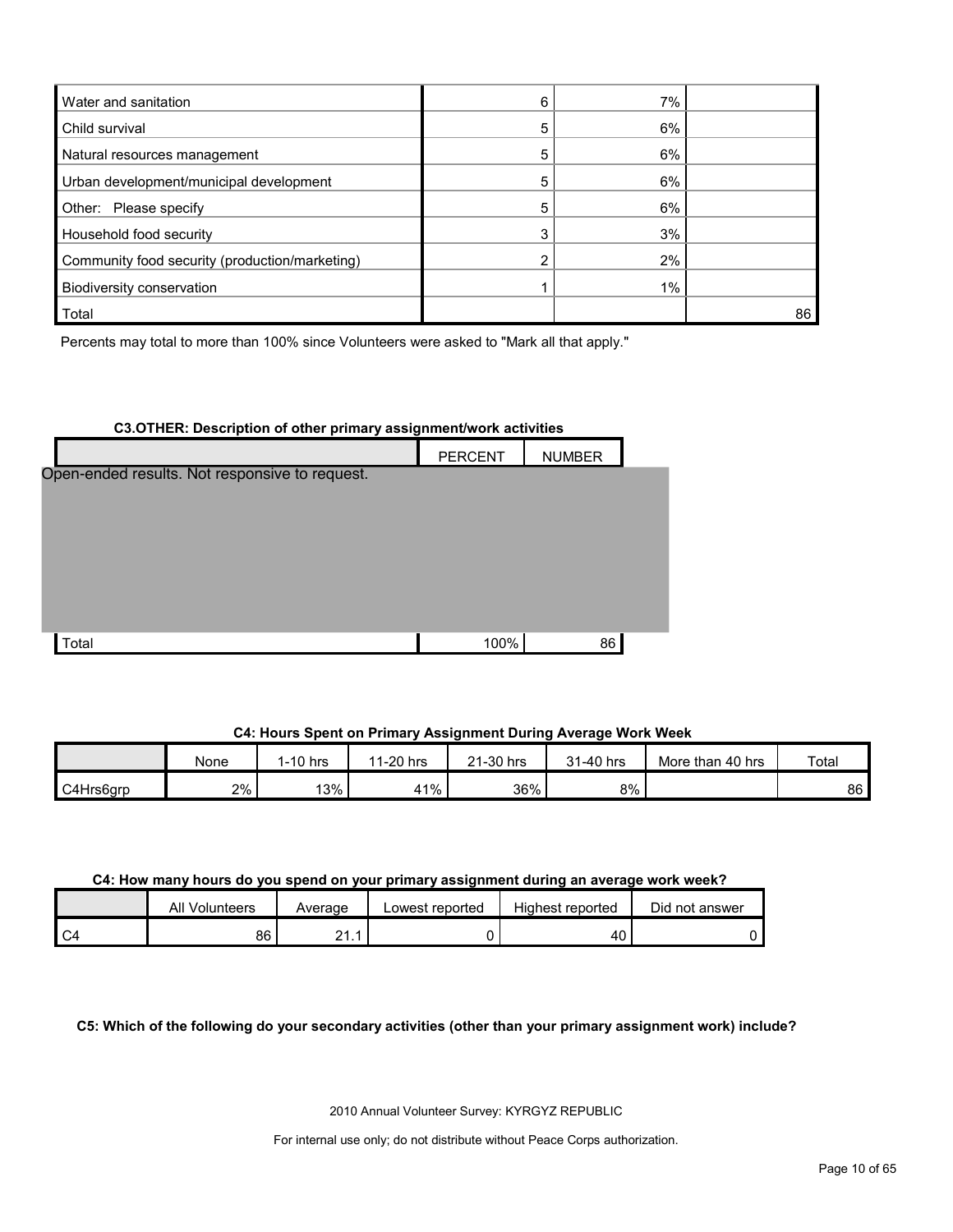|                                                       |                      | % Involved in | <b>Total PCVs</b> |
|-------------------------------------------------------|----------------------|---------------|-------------------|
|                                                       | <b>PCV Responses</b> | Activity      | Responding        |
| English teaching                                      | 48                   | 60%           |                   |
| Working with youth                                    | 43                   | 54%           |                   |
| WID/GAD                                               | 32                   | 40%           |                   |
| Girls' education                                      | 29                   | 36%           |                   |
| Sports/fitness                                        | 25                   | 31%           |                   |
| Arts                                                  | 24                   | 30%           |                   |
| Working with NGO(s)                                   | 20                   | 25%           |                   |
| Rural development                                     | 19                   | 24%           |                   |
| Environment work                                      | 15                   | 19%           |                   |
| Literacy                                              | 15                   | 19%           |                   |
| Library development                                   | 14                   | 18%           |                   |
| <b>HIV/AIDS</b>                                       | 12                   | 15%           |                   |
| Information and communications technology (ICT)       | 12                   | 15%           |                   |
| Nutrition education                                   | 12                   | 15%           |                   |
| Mobilize host country nationals (HCNs) to volunteer   | 11                   | 14%           |                   |
| <b>Business advertising</b>                           | 10                   | 13%           |                   |
| Working with special groups (e.g., disabled, elderly, | 10                   | 13%           |                   |
| ethnic minorities, orphans)                           |                      |               |                   |
| Income generation                                     | 7                    | 9%            |                   |
| Microenterprise development                           | 7                    | 9%            |                   |
| World Wise Schools/ Correspondence Match              | 7                    | 9%            |                   |
| Urban development/municipal development               | 6                    | 8%            |                   |
| Water and sanitation                                  | 6                    | 8%            |                   |
| Other: Please specify                                 | 6                    | 8%            |                   |
| Child survival                                        | $\overline{2}$       | 3%            |                   |
| Household food security                               | 2                    | 3%            |                   |
| Biodiversity conservation                             | 1                    | $1\%$         |                   |
| Community food security (production/marketing)        | 1                    | $1\%$         |                   |
| Natural resources management                          |                      |               |                   |
| Total                                                 |                      |               | 80                |

Percents may total to more than 100% since Volunteers were asked to "Mark all that apply."

# **C5.OTHER: Description of other secondary activities**

| IN %<br>-<br>.<br>Column | :oun<br>.<br>---- |
|--------------------------|-------------------|
|                          |                   |

2010 Annual Volunteer Survey: KYRGYZ REPUBLIC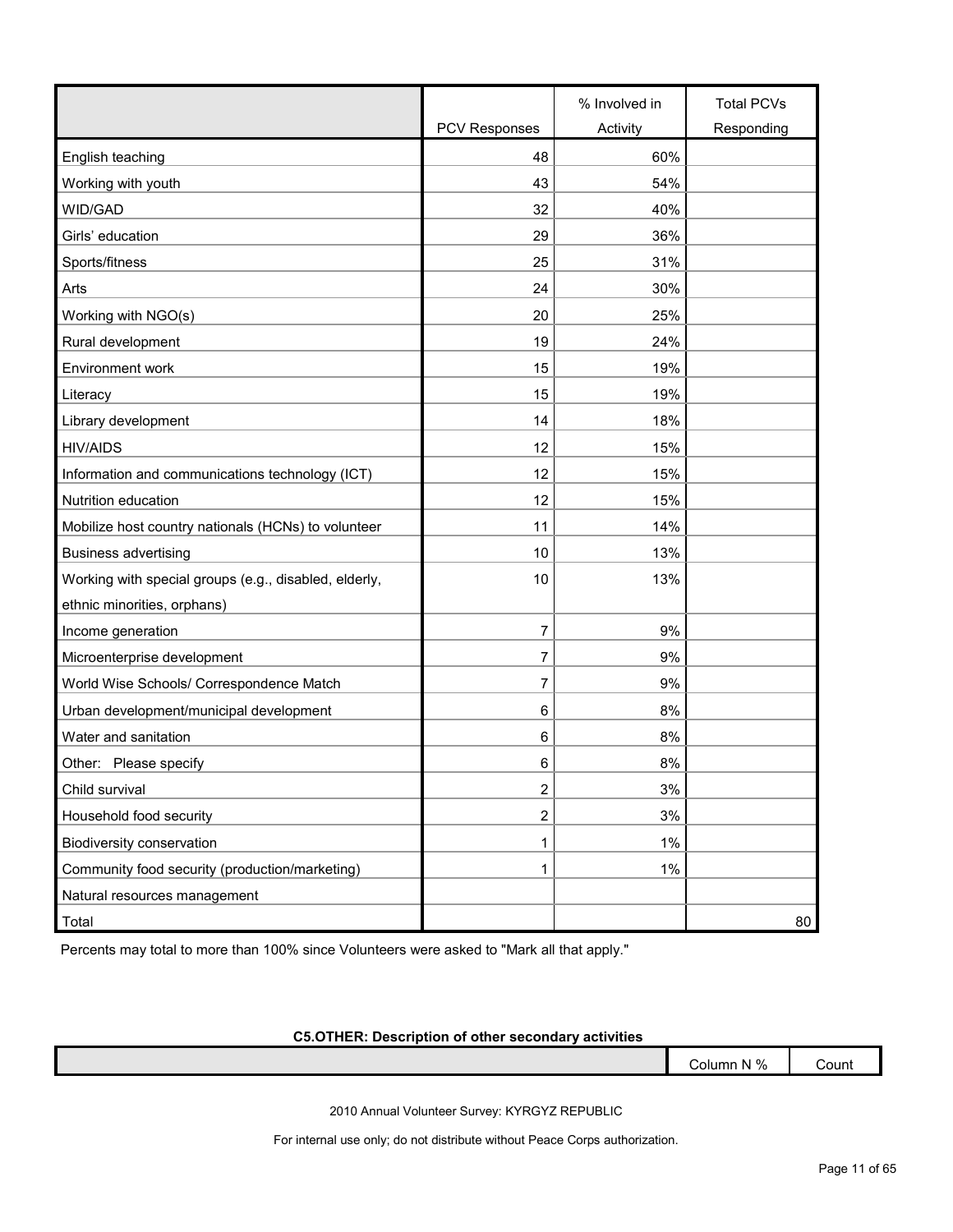#### Open-ended results. Not responsive to request.

Total 100% 86

#### **C5: No Secondary Activities**

|                         | Percent | Number |
|-------------------------|---------|--------|
| <b>NA</b>               | 93%     |        |
| No secondary activities | 7%      |        |
| otal <sup>.</sup>       | 100%    |        |

#### **C6: Hours Spent on Secondary Activities During Average Work Week**

|           | None    | 1-10 hrs | 1-20 hrs<br>11 | 21-30 hrs | 31-40 hrs | More than 40 hrs | Total |
|-----------|---------|----------|----------------|-----------|-----------|------------------|-------|
| C6Hrs6grp | $1\%$ . | 70%      | 24%            | 4%        |           | $1\%$            | 80    |

# **C6. How many hours do you spend on secondary activities during an average work week?**

|    | All Volunteers | Average | Lowest reported | Highest reported | Did not answer |
|----|----------------|---------|-----------------|------------------|----------------|
| C6 | 86             | 10.6    |                 | 50               |                |

**C7: How personally satisfying is your--?**

|                              | Not at all | Minimally | Adeauatelv | Considerablv | Exceptionally | Total |
|------------------------------|------------|-----------|------------|--------------|---------------|-------|
| Primary assignment           | 5%         | 9%        | 37%        | 40%          | 9%            | 86    |
| Secondary project activities | 2%         | 6%        | 25%        | 48%          | 19%           | 85    |

NOTE: See the Open-Ended Responses report for Volunteer comments (C8) about their satisfaction with the work they do

# <span id="page-11-0"></span>**D. Training for Your Peace Corps Assignment**

This section reports Volunteers' assessment of the effectiveness of Pre-Service Training (PST) and

2010 Annual Volunteer Survey: KYRGYZ REPUBLIC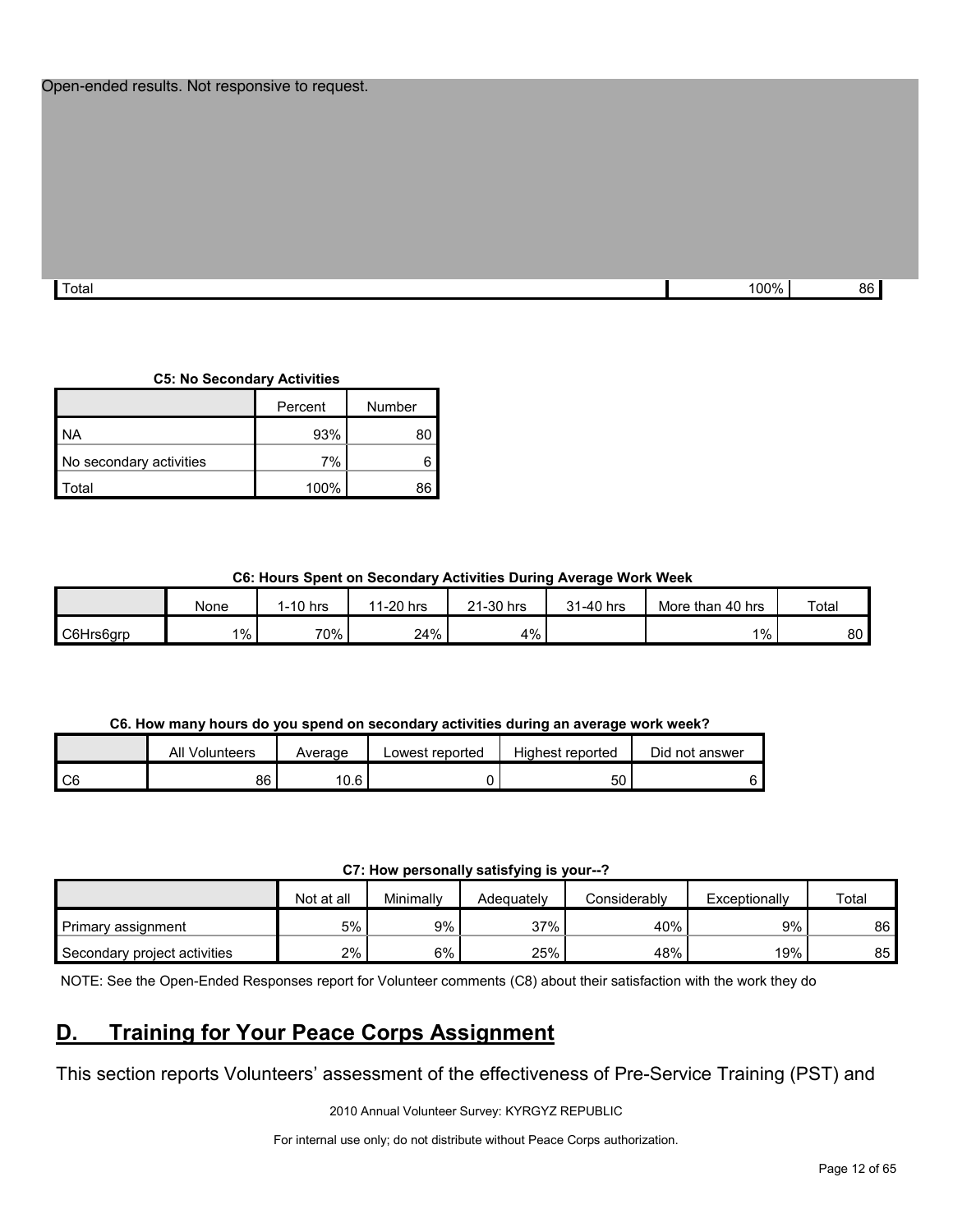In-Service Training at post. In-Service Training (IST) includes: Reconnect, Technical IST, Mid-Service and Close of Service Conferences, project management/leadership conferences, and other post-sponsored training sessions.

# **D1: How many weeks of PST did you have before you were sworn in?**

|                   | Less than 8 |         |         |          |       |          | More than 12 |       |
|-------------------|-------------|---------|---------|----------|-------|----------|--------------|-------|
|                   | weeks       | 8 weeks | 9 weeks | 10 weeks | weeks | 12 weeks | weeks        | Total |
| D <sub>1GRP</sub> | 1%          | 24%     | 30%     | 25%      | 14%   | 5%       |              | 76    |

#### **D2: How effective was your Pre-Service Training (PST) in preparing you to--**

|                                                     | Not effective | Poor | Adequate | Effective | Very effective |
|-----------------------------------------------------|---------------|------|----------|-----------|----------------|
| Manage cultural differences                         |               | 9%   | 36%      | 40%       | 15%            |
| Deal with adjustment issues                         |               | 7%   | 41%      | 41%       | 12%            |
| Work with counterparts/community partners           | 3%            | 23%  | 37%      | 27%       | 8%             |
| Use language needed in work and social interactions | 3%            | 6%   | 21%      | 49%       | 20%            |
| Perform technical aspects of your work              | 2%            | 15%  | 40%      | 30%       | 13%            |
| Work on your project goals and objectives           | 1%            | 12%  | 42%      | 33%       | 12%            |
| Conduct a participatory community needs             | 3%            | 24%  | 29%      | 27%       | 9%             |
| assessment (e.g., PACA)                             |               |      |          |           |                |
| Monitor your project goals and outcomes             | 5%            | 20%  | 42%      | 19%       | 13%            |
| Maintain your physical health                       |               | 4%   | 29%      | 40%       | 26%            |
| Maintain your mental/emotional health               |               | 8%   | 27%      | 43%       | 21%            |
| Maintain your personal safety and security          |               | 1%   | 15%      | 47%       | 36%            |

#### **D2: How effective was your Pre-Service Training (PST) in preparing you to--**

|                                                     | NA/No training | Total |
|-----------------------------------------------------|----------------|-------|
| Manage cultural differences                         |                | 86    |
| Deal with adjustment issues                         |                | 86    |
| Work with counterparts/community partners           | $1\%$          | 86    |
| Use language needed in work and social interactions | 1%             | 86    |
| Perform technical aspects of your work              |                | 86    |
| Work on your project goals and objectives           | $1\%$          | 86    |
| Conduct a participatory community needs assessment  | 7%             | 86    |
| (e.g., PACA)                                        |                |       |
| Monitor your project goals and outcomes             | 2%             | 86    |
| Maintain your physical health                       | 1%             | 85    |

2010 Annual Volunteer Survey: KYRGYZ REPUBLIC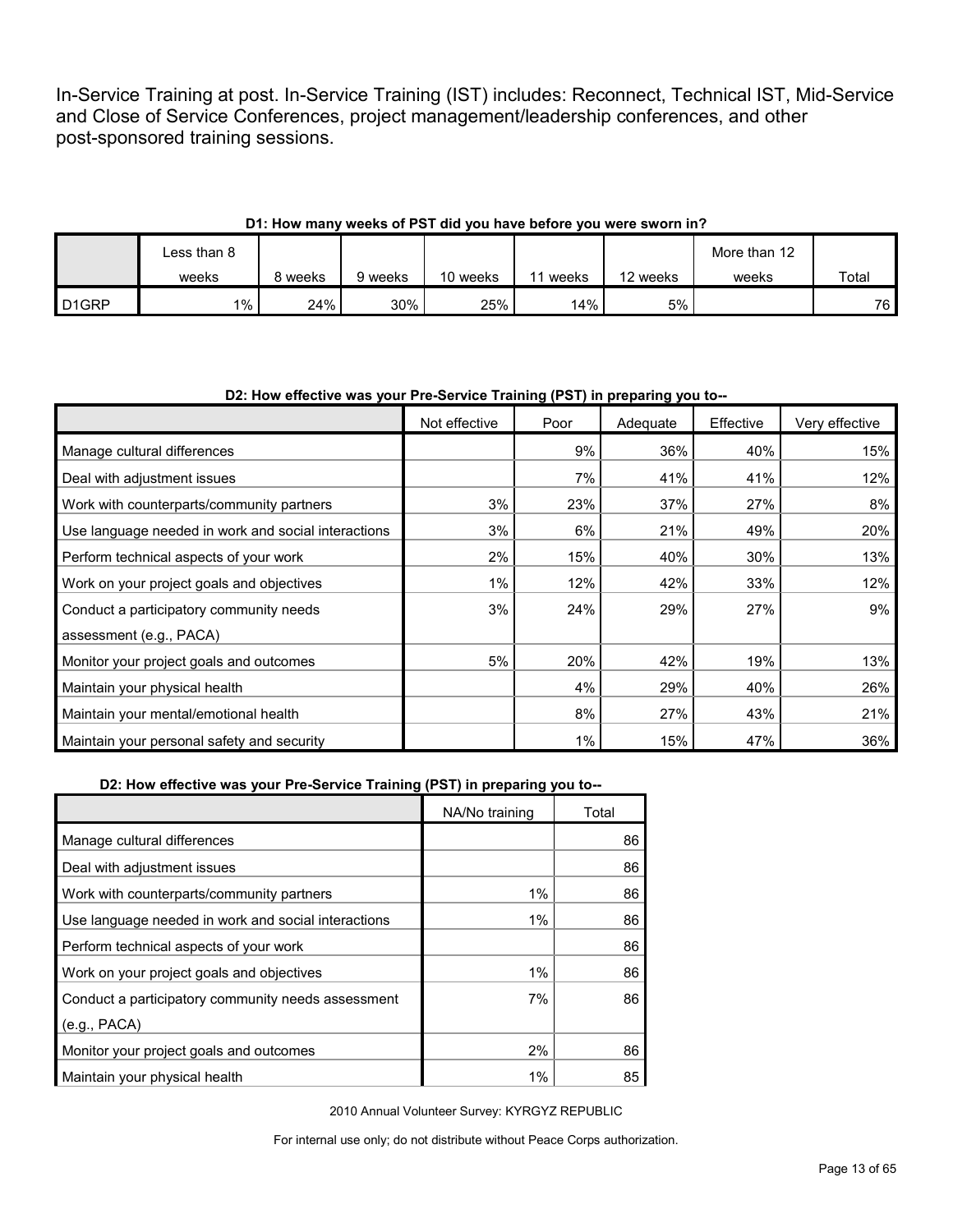| Maintain vour mental/emotional health      | $1\%$ |  |
|--------------------------------------------|-------|--|
| Maintain your personal safety and security | $1\%$ |  |

# **D2: How effective was your Pre-Service Training (PST) in preparing you to-- (excluding "NA/No training" responses)**

|                                            | Not effective | Poor  | Adequate | Effective | Very effective | Total |
|--------------------------------------------|---------------|-------|----------|-----------|----------------|-------|
| Manage cultural differences                |               | 9%    | 36%      | 40%       | 15%            | 86    |
| Deal with adjustment issues                |               | 7%    | 41%      | 41%       | 12%            | 86    |
| Work with counterparts/community partners  | 4%            | 24%   | 38%      | 27%       | 8%             | 85    |
| Use language needed in work and social     | 4%            | 6%    | 21%      | 49%       | 20%            | 85    |
| interactions                               |               |       |          |           |                |       |
| Perform technical aspects of your work     | 2%            | 15%   | 40%      | 30%       | 13%            | 86    |
| Work on your project goals and objectives  | 1%            | 12%   | 42%      | 33%       | 12%            | 85    |
| Conduct a participatory community needs    | 4%            | 26%   | 31%      | 29%       | 10%            | 80    |
| assessment (e.g., PACA)                    |               |       |          |           |                |       |
| Monitor your project goals and outcomes    | 5%            | 20%   | 43%      | 19%       | 13%            | 84    |
| Maintain your physical health              |               | 4%    | 30%      | 40%       | 26%            | 84    |
| Maintain your mental/emotional health      |               | 8%    | 27%      | 44%       | 21%            | 85    |
| Maintain your personal safety and security |               | $1\%$ | 15%      | 47%       | 36%            | 85    |

# **D3: How many days of PC-sponsored training have you had since you were sworn in?**

|                    | None | , davs | 6-10 davs | 11-15 days | 16-20 days | $21-39$ days | $40+$ davs | Total |
|--------------------|------|--------|-----------|------------|------------|--------------|------------|-------|
| D <sub>3</sub> GRP | 45%  | 12%    | 15%       | $17\%$     | 5%         | 4%           | 2%         | 84    |

#### **D4: How effective was your In-Service Training (IST) in preparing you to--**

|                                                     | Not effective | Poor | Adequate | Effective | Verv effective |
|-----------------------------------------------------|---------------|------|----------|-----------|----------------|
| Manage cultural differences                         | 1%            | 6%   | 16%      | 12%       | 6%             |
| Deal with adjustment issues                         | $1\%$         | 7%   | 10%      | 17%       | 5%             |
| Build and strengthen working relationships with     | 2%            | 2%   | 16%      | 16%       | 8%             |
| counterparts/community partners                     |               |      |          |           |                |
| Use language needed in work and social interactions | 4%            | 4%   | 16%      | 17%       | 5%             |
| Perform technical aspects of your work              | $1\%$         | 7%   | 13%      | 17%       | 6%             |
| Work on your project goals and objectives           | 2%            | 7%   | 14%      | 18%       | 2%             |

2010 Annual Volunteer Survey: KYRGYZ REPUBLIC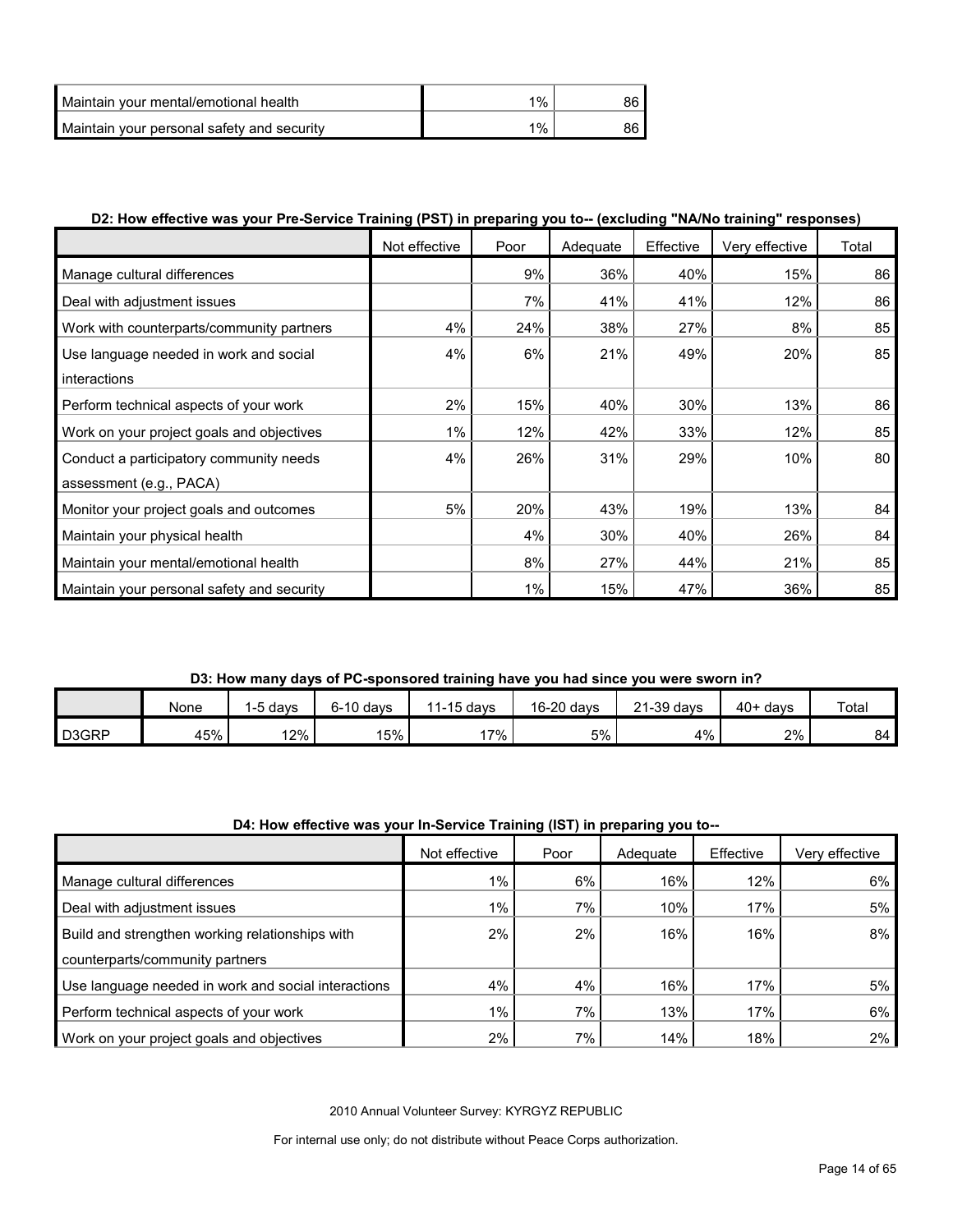| Conduct a participatory community needs    | 4%    | 6%    | 18% | 12% | $2\%$ |
|--------------------------------------------|-------|-------|-----|-----|-------|
| assessment (e.g., PACA)                    |       |       |     |     |       |
| Monitor project goals and outcomes         | 4%    | 5%    | 18% | 14% | 4%    |
| Maintain your physical health              | 4%    | 4%    | 14% | 16% | $6\%$ |
| Maintain your mental/emotional health      | 4%    | 5%    | 10% | 17% | 5%    |
| Maintain your personal safety and security | $2\%$ | $2\%$ | 13% | 20% | $6\%$ |

**D4: How effective was your In-Service Training (IST) in preparing you to--**

|                                                     | NA/No training | Total |
|-----------------------------------------------------|----------------|-------|
| Manage cultural differences                         | 59%            | 83    |
| Deal with adjustment issues                         | 60%            | 83    |
| Build and strengthen working relationships with     | 55%            | 83    |
| counterparts/community partners                     |                |       |
| Use language needed in work and social interactions | 55%            | 83    |
| Perform technical aspects of your work              | 55%            | 83    |
| Work on your project goals and objectives           | 55%            | 83    |
| Conduct a participatory community needs assessment  | 58%            | 83    |
| (e.g., PACA)                                        |                |       |
| Monitor project goals and outcomes                  | 55%            | 83    |
| Maintain your physical health                       | 57%            | 83    |
| Maintain your mental/emotional health               | 60%            | 82    |
| Maintain your personal safety and security          | 56%            | 82    |

# **D4: How effective was your In-Service Training (IST) in preparing you to-- (excluding "NA/No training" responses)**

|                                                 | Not effective | Poor | Adequate | Effective | Very effective | Total |
|-------------------------------------------------|---------------|------|----------|-----------|----------------|-------|
| Manage cultural differences                     | 3%            | 15%  | 38%      | 29%       | 15%            | 34    |
| Deal with adjustment issues                     | 3%            | 18%  | 24%      | 42%       | 12%            | 33    |
| Build and strengthen working relationships with | 5%            | 5%   | 35%      | 35%       | 19%            | 37    |
| counterparts/community partners                 |               |      |          |           |                |       |
| Use language needed in work and social          | 8%            | 8%   | 35%      | 38%       | 11%            | 37    |
| interactions                                    |               |      |          |           |                |       |
| Perform technical aspects of your work          | 3%            | 16%  | 30%      | 38%       | 14%            | 37    |
| Work on your project goals and objectives       | 5%            | 16%  | 32%      | 41%       | 5%             | 37    |
| Conduct a participatory community needs         | 9%            | 14%  | 43%      | 29%       | 6%             | 35    |
| assessment (e.g., PACA)                         |               |      |          |           |                |       |
| Monitor project goals and outcomes              | 8%            | 11%  | 41%      | 32%       | 8%             | 37    |
| Maintain your physical health                   | 8%            | 8%   | 33%      | 36%       | 14%            | 36    |

2010 Annual Volunteer Survey: KYRGYZ REPUBLIC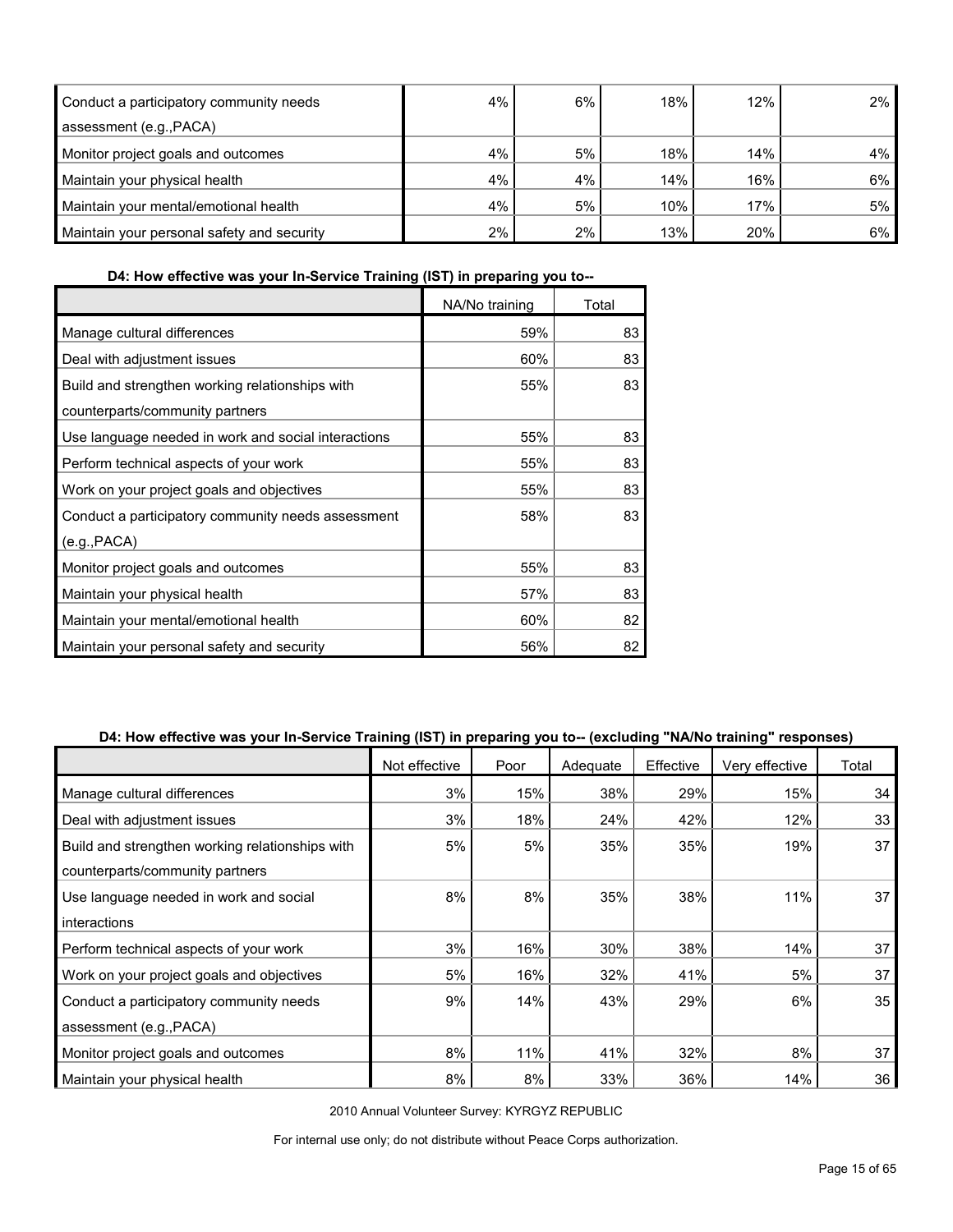| <b>Maintain</b><br>health<br>, your mental/emotional '    | 9% | 12% | 24% | 12%              | 12% | ົ<br>ັບ |
|-----------------------------------------------------------|----|-----|-----|------------------|-----|---------|
| Maintain<br>⊧securitv<br>satety and<br>· personal<br>vour | 6% | 6%  | 31% | $44^{0/7}$<br>7٥ | 14% | 36      |

#### **D5: Please list other types of training you have had that were sponsored by someone other than PC**

|    | .<br>nn.<br>$\sim$ | .<br>- -<br>Numbe. |  |
|----|--------------------|--------------------|--|
| __ |                    |                    |  |

Open-ended results. Not responsive to request.

Total 100% 86

#### **D6: How well can you communicate in the language used by most local people in your**

|    |            |        | community? |      |           |       |
|----|------------|--------|------------|------|-----------|-------|
|    | Not at all | Poorly | Adequately | Well | Verv well | Total |
| D6 |            | 15%    | 49%        | 26%  | 10%       | 86    |

#### **Local language proficiency (D6) by Time in Country (A2)**

2010 Annual Volunteer Survey: KYRGYZ REPUBLIC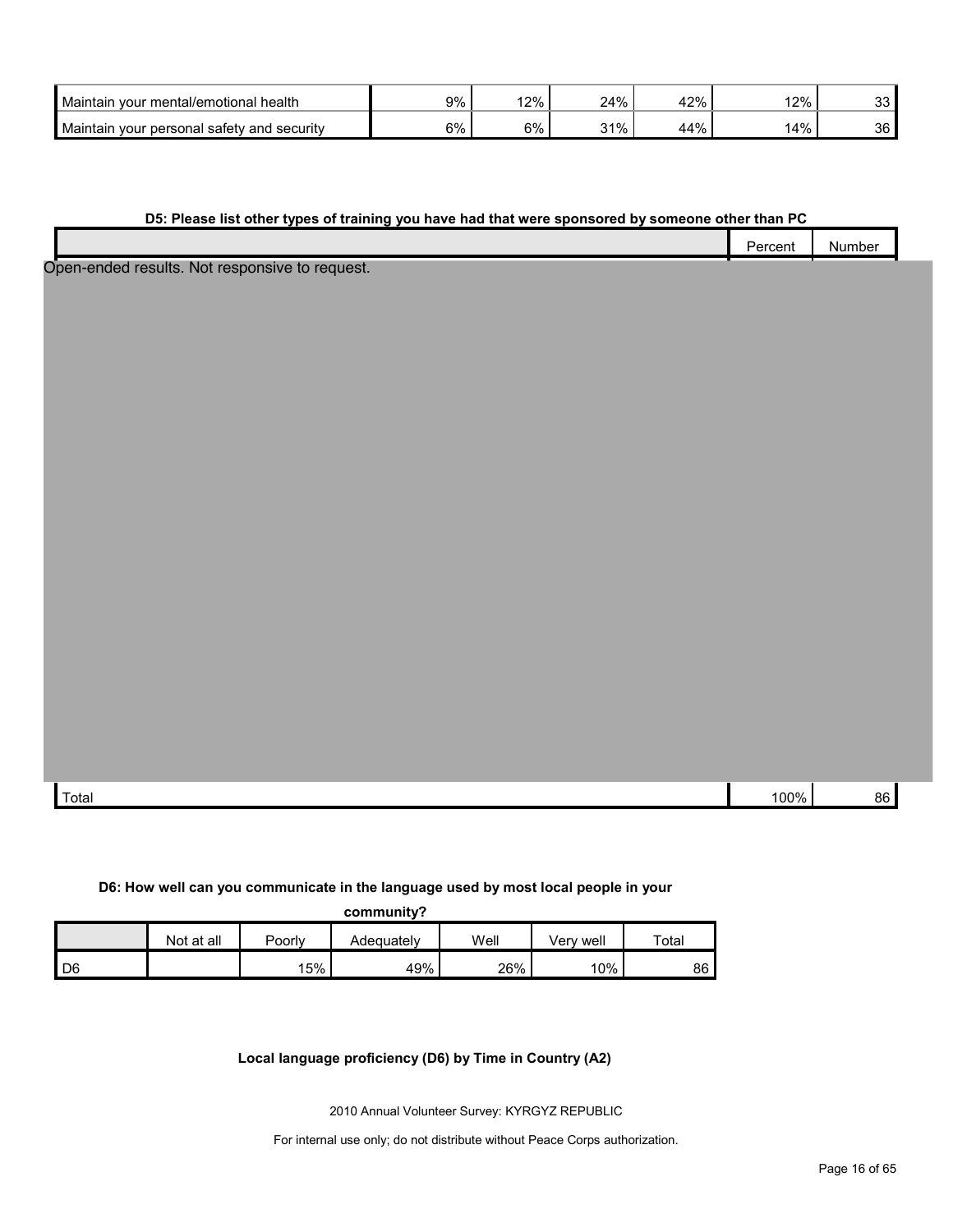|                   | Not at all | Poorly | Adequately | Well | Very well | Total |
|-------------------|------------|--------|------------|------|-----------|-------|
| 6 months or less  |            | 19%    | 63%        | 15%  | 2%        | 52    |
| 7 to 12 months    |            |        |            |      |           |       |
| 13 to 20 months   |            | 7%     | 32%        | 43%  | 18%       | 28    |
| 21 to 27 months   |            | 17%    |            | 33%  | 50%       | 6     |
| 28 months or more |            |        |            |      |           |       |
| Total             |            | 15%    | 49%        | 26%  | 10%       | 86    |

# <span id="page-16-0"></span>**E. Volunteer Assignment Goals and Impact**

This section reports Volunteers' self-assessments of their impact on the individuals and organizations in the communities in which they serve. The results address the extent to which Volunteers' work and other community interaction have achieved the following three goals:

Goal 1: To help the people of interested countries in meeting their need for trained men and women by transferring skills to, and building capacity of, host country partners

Goal 2: To help promote a better understanding of Americans on the part of the peoples served Goal 3: To help Americans understand the people and cultures of other countries

|                                                    | Not at all | Minimally | Adequately | Considerably | Exceptionally |
|----------------------------------------------------|------------|-----------|------------|--------------|---------------|
| Meets the objectives of the project plan           | 1%         | 3%        | 24%        | 50%          | 15%           |
| Builds local capacity for sustainability (goal 1)  | 3%         | 8%        | 31%        | 44%          | 9%            |
| Involves local people in planning and implementing | 2%         | 8%        | 30%        | 38%          | 17%           |
| activities                                         |            |           |            |              |               |
| Complements other local development activities     | 5%         | 17%       | 27%        | 34%          | 12%           |
| Transfers skills to host country individuals and   | 2%         | 10%       | 19%        | 47%          | 19%           |
| organizations (goal 1)                             |            |           |            |              |               |
| Mobilizes host country individuals to volunteer    | 9%         | 31%       | 21%        | 22%          | 6%            |
| Helps promote a better understanding of Americans  | 2%         | 9%        | 16%        | 45%          | 22%           |
| on the part of the peoples served (goal 2)         |            |           |            |              |               |
| Helps promote a better understanding of other      | 3%         | 6%        | 24%        | 36%          | 23%           |
| peoples on the part of Americans (goal 3)          |            |           |            |              |               |

**E1: To what extent does your Volunteer work assignment address the following?**

# **E1: To what extent does your Volunteer work assignment address the following?**

|                                                   | NA | ™otal |
|---------------------------------------------------|----|-------|
| Meets the objectives of the project plan          | 6% |       |
| Builds local capacity for sustainability (goal 1) | 3% |       |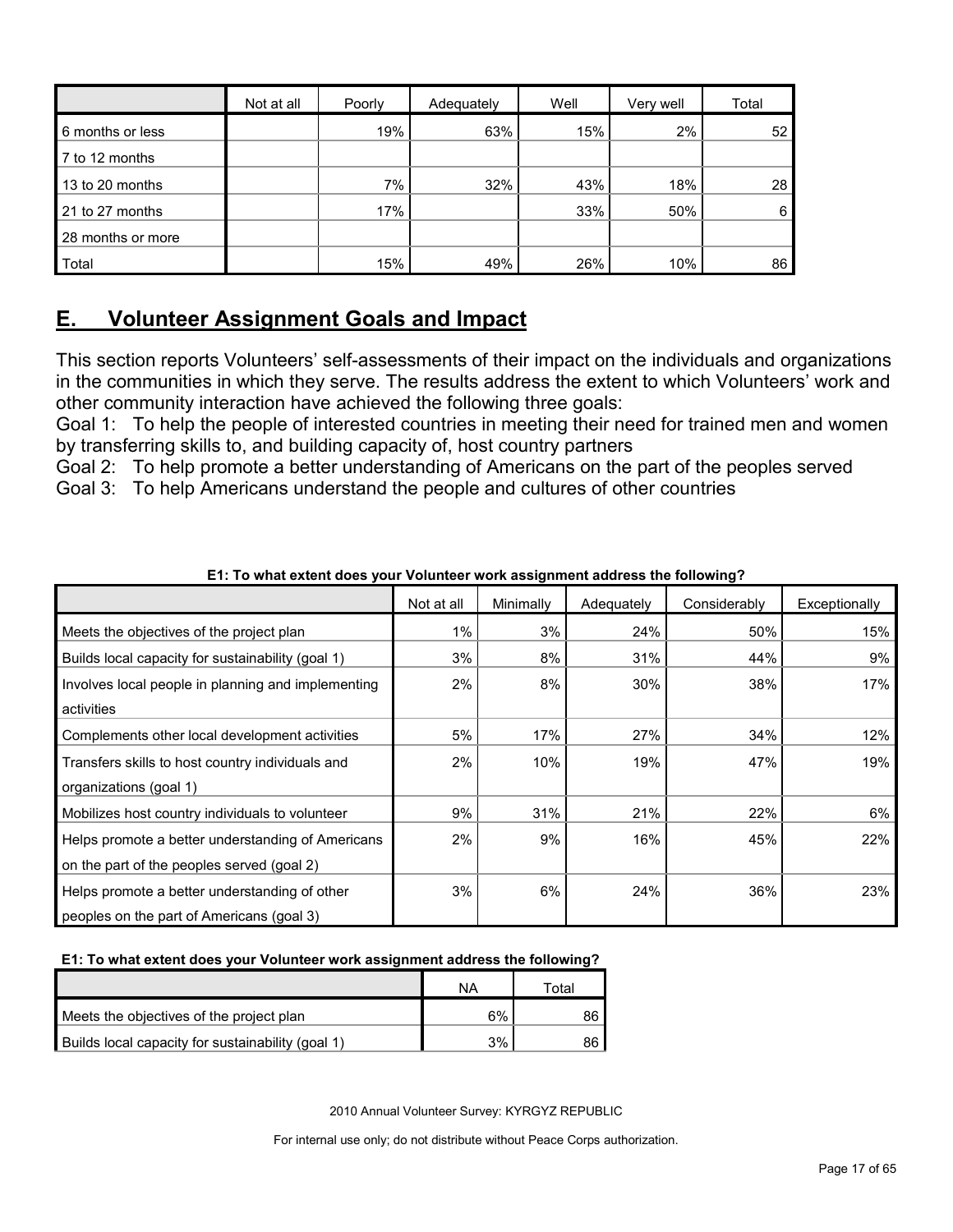| Involves local people in planning and implementing    | 3%  | 86 |
|-------------------------------------------------------|-----|----|
| activities                                            |     |    |
| Complements other local development activities        | 6%  | 86 |
| Transfers skills to host country individuals and      | 3%  | 86 |
| organizations (goal 1)                                |     |    |
| Mobilizes host country individuals to volunteer       | 10% | 86 |
| Helps promote a better understanding of Americans on  | 5%  | 86 |
| the part of the peoples served (goal 2)               |     |    |
| Helps promote a better understanding of other peoples | 7%  | 86 |
| on the part of Americans (goal 3)                     |     |    |

# **E1: To what extent does your Volunteer work assignment address the following? (excluding "NA" responses)**

|                                                       | Not at all | Minimally | Adequately | Considerably |
|-------------------------------------------------------|------------|-----------|------------|--------------|
| Meets the objectives of the project plan              | 1%         | 4%        | 26%        | 53%          |
| Builds local capacity for sustainability (goal 1)     | 4%         | 8%        | 33%        | 46%          |
| Involves local people in planning and implementing    | 2%         | 8%        | 31%        | 40%          |
| activities                                            |            |           |            |              |
| Complements other local development activities        | 5%         | 19%       | 28%        | 36%          |
| Transfers skills to host country individuals and      | 2%         | 11%       | 19%        | 48%          |
| organizations (goal 1)                                |            |           |            |              |
| Mobilizes host country individuals to volunteer       | 10%        | 35%       | 23%        | 25%          |
| Helps promote a better understanding of Americans on  | 2%         | 10%       | 17%        | 48%          |
| the part of the peoples served (goal 2)               |            |           |            |              |
| Helps promote a better understanding of other peoples | 4%         | 6%        | 26%        | 39%          |
| on the part of Americans (goal 3)                     |            |           |            |              |

#### **E1: To what extent does your Volunteer work assignment address the following?**

**(excluding "NA" responses)**

| Exceptionally | Total |  |  |  |  |
|---------------|-------|--|--|--|--|
| 16%           | 81    |  |  |  |  |
| 10%           | 83    |  |  |  |  |
| 18%           | 83    |  |  |  |  |
|               |       |  |  |  |  |
| 12%           | 81    |  |  |  |  |
| 19%           | 83    |  |  |  |  |
|               |       |  |  |  |  |
| 6%            |       |  |  |  |  |
|               |       |  |  |  |  |

2010 Annual Volunteer Survey: KYRGYZ REPUBLIC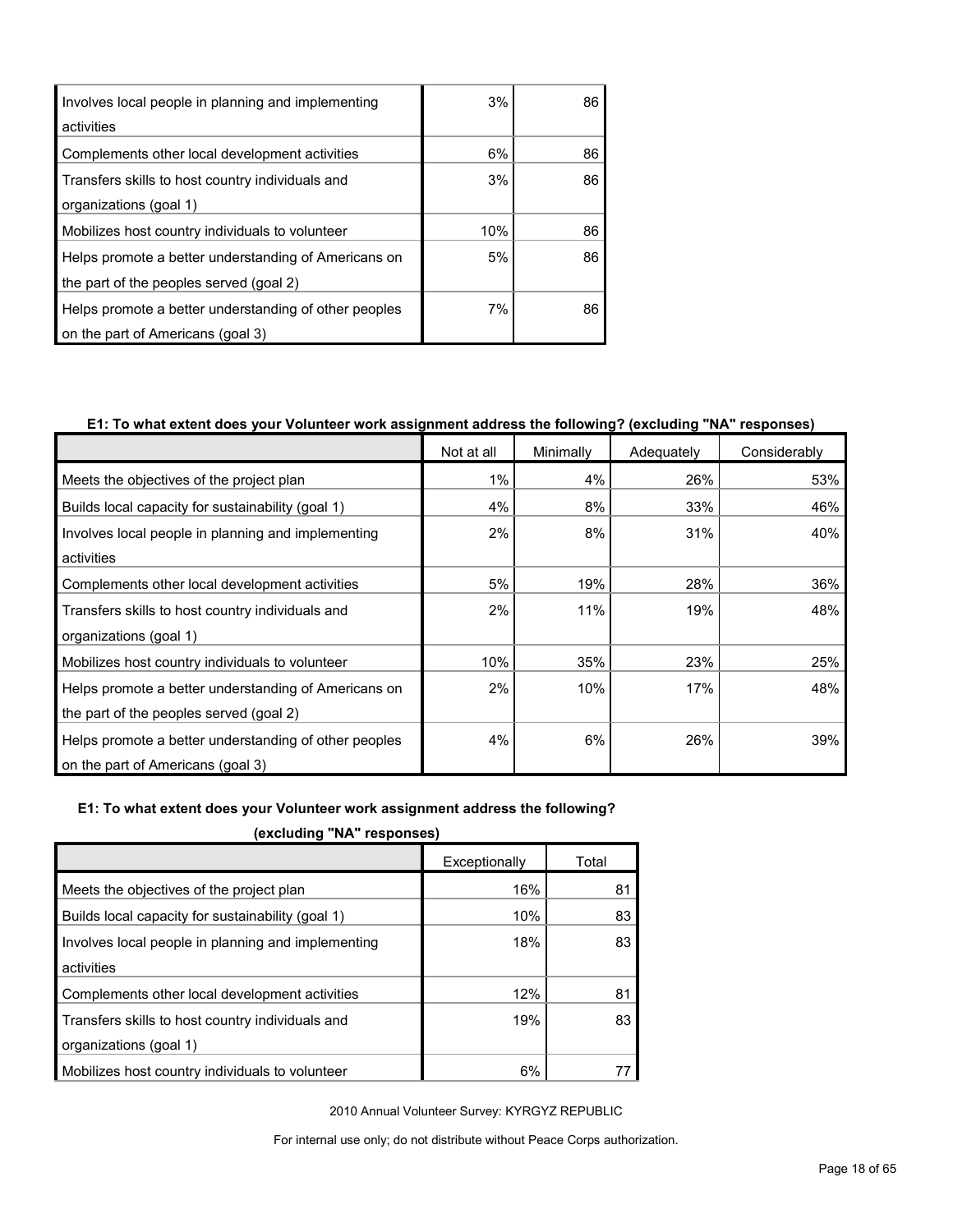| Helps promote a better understanding of Americans on  | 23% | 82 |
|-------------------------------------------------------|-----|----|
| the part of the peoples served (goal 2)               |     |    |
| Helps promote a better understanding of other peoples | 25% | 80 |
| on the part of Americans (goal 3)                     |     |    |

# **E2: How effective have you been in transferring knowledge and skills to help the following persons or groups build their**

| capacities?                                      |            |           |            |              |               |  |  |
|--------------------------------------------------|------------|-----------|------------|--------------|---------------|--|--|
|                                                  | Not at all | Minimally | Adequately | Considerably | Exceptionally |  |  |
| Your counterpart/community partner               | $1\%$      | 8%        | 23%        | 51%          | 13%           |  |  |
| An organization other than your host institution | 8%         | 17%       | 31%        | 24%          | 9%            |  |  |
| Members of your host community                   | $1\%$      | 23%       | 34%        | 31%          | 8%            |  |  |
| <b>Other Peace Corps Volunteers</b>              | 2%         | 9%        | 31%        | 40%          | 14%           |  |  |

## **E2: How effective have you been in transferring knowledge and skills to help the**

| <b>TOROWING DETSURE OF GLOUPS DUNG THEIR CAPACITIES I</b> |    |       |  |  |  |
|-----------------------------------------------------------|----|-------|--|--|--|
|                                                           | ΝA | Total |  |  |  |
| Your counterpart/community partner                        | 3% | 86    |  |  |  |
| An organization other than your host institution          | 9% | 86    |  |  |  |
| Members of your host community                            | 2% | 86    |  |  |  |
| <b>Other Peace Corps Volunteers</b>                       | 4% | 85    |  |  |  |

# **following persons or groups build their capacities?**

# **E2: How effective have you been in transferring knowledge and skills to help the following persons or groups build their capacities? (excluding "NA" responses)**

|                                                  | Not at all | Minimally | Adequately | Considerably |  |  |
|--------------------------------------------------|------------|-----------|------------|--------------|--|--|
| Your counterpart/community partner               | $1\%$      | 8%        | 24%        | 53%          |  |  |
| An organization other than your host institution | 9%         | 19%       | 35%        | 27%          |  |  |
| Members of your host community                   | $1\%$      | 24%       | 35%        | $32\%$       |  |  |
| <b>Other Peace Corps Volunteers</b>              | $2\%$      | 10%       | 32%        | 41%          |  |  |

#### **E2: How effective have you been in transferring knowledge and skills to help the**

#### **following persons or groups build their capacities? (excluding "NA" responses)**

|                                                  | Exceptionally | Total |
|--------------------------------------------------|---------------|-------|
| Your counterpart/community partner               | 13%           |       |
| An organization other than your host institution | 10%           |       |
| Members of your host community                   | 8%            | 84    |

2010 Annual Volunteer Survey: KYRGYZ REPUBLIC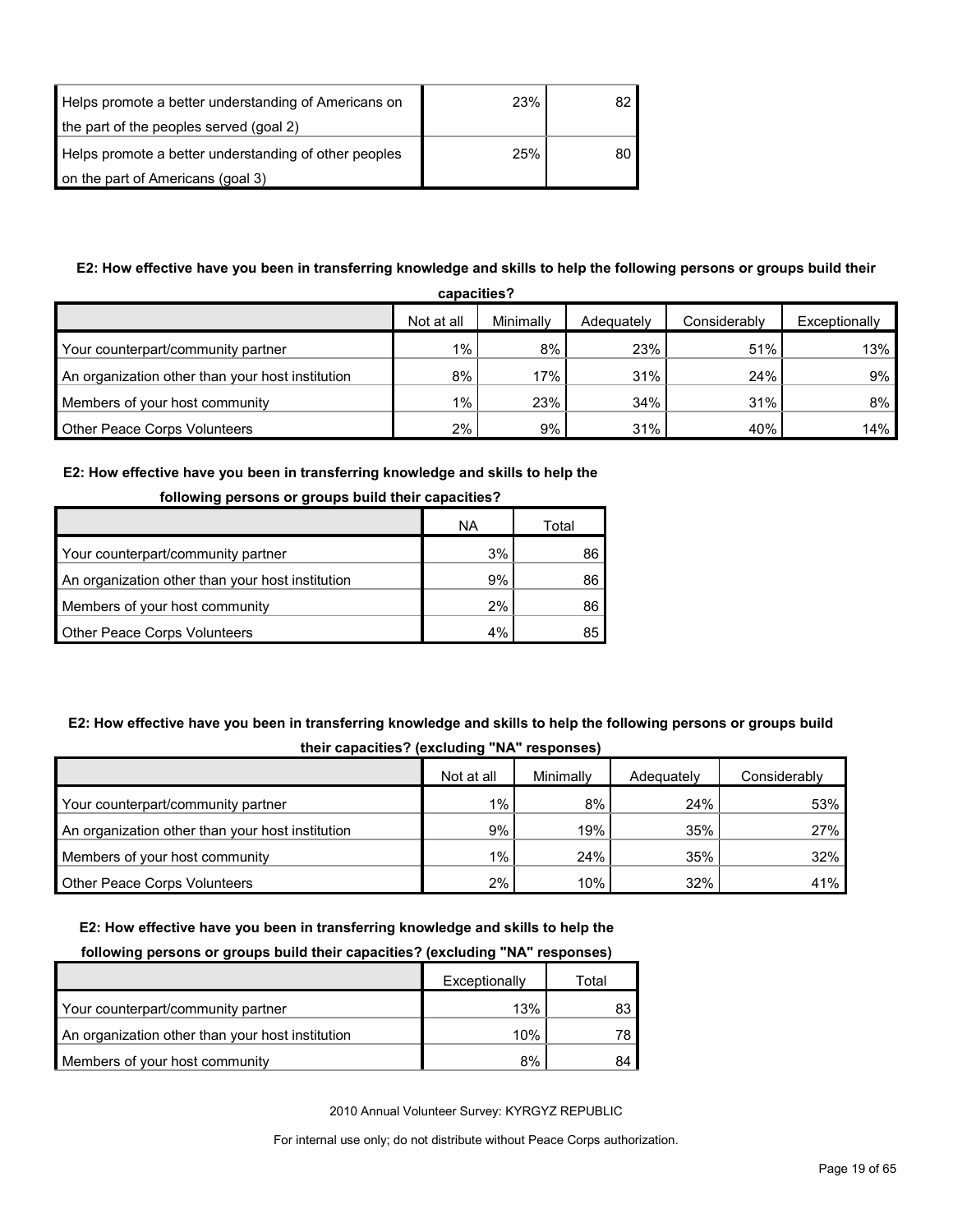#### **E2: How effective have you been in transferring knowledge and skills to help the**

|                                                  | Exceptionally | Total |
|--------------------------------------------------|---------------|-------|
| Your counterpart/community partner               | 13%           | 83    |
| An organization other than your host institution | 10%           | 78    |
| Members of your host community                   | 8%            | 84    |
| <b>Other Peace Corps Volunteers</b>              | 15%           | 82    |

## **following persons or groups build their capacities? (excluding "NA" responses)**

#### **E2.TEXT: Description of others to whom you are transferring skills to help build**

| their capacities                               |            |       |  |  |  |  |  |
|------------------------------------------------|------------|-------|--|--|--|--|--|
|                                                | Column N % | Count |  |  |  |  |  |
| Open-ended results. Not responsive to request. |            |       |  |  |  |  |  |
|                                                |            |       |  |  |  |  |  |
|                                                |            |       |  |  |  |  |  |
|                                                |            |       |  |  |  |  |  |
| otal <sup>.</sup>                              | 100%       | 86    |  |  |  |  |  |
|                                                |            |       |  |  |  |  |  |

#### **E3: Based on your contact with host country nationals, to what extent have they gained a better understanding of**

**Americans?**

|                       | at all<br>Not | Minimally | Adequatelv | こonsiderablv | Exceptionally | Too early to tell | Total |
|-----------------------|---------------|-----------|------------|--------------|---------------|-------------------|-------|
| $\Gamma$<br>. .<br>∟ບ |               | 10%       | 26%        | 44%          | 12%           | $8\%$             | 86    |

#### **E3: Based on your contact with host country nationals, to what extent have they gained a better**

# **understanding of Americans? (excluding "Too early to tell" responses)**

|    | Not at all | Minimally | Adeauatelv | Considerabl∨ | Exceptionally | Total |
|----|------------|-----------|------------|--------------|---------------|-------|
| E3 |            | 11%       | 28%        | 48%          | 13%           | 79.   |

#### **E4: In which of the following third goal activities have you participated during your PC service? Mark all that**

| apply.                   |               |              |                   |  |  |  |
|--------------------------|---------------|--------------|-------------------|--|--|--|
|                          |               |              | <b>Total PCVs</b> |  |  |  |
|                          | PCV Responses | % Doing This | Responding        |  |  |  |
| Electronic updates       | 73            | 92%          |                   |  |  |  |
| Personal website or blog | 28            | 35%          |                   |  |  |  |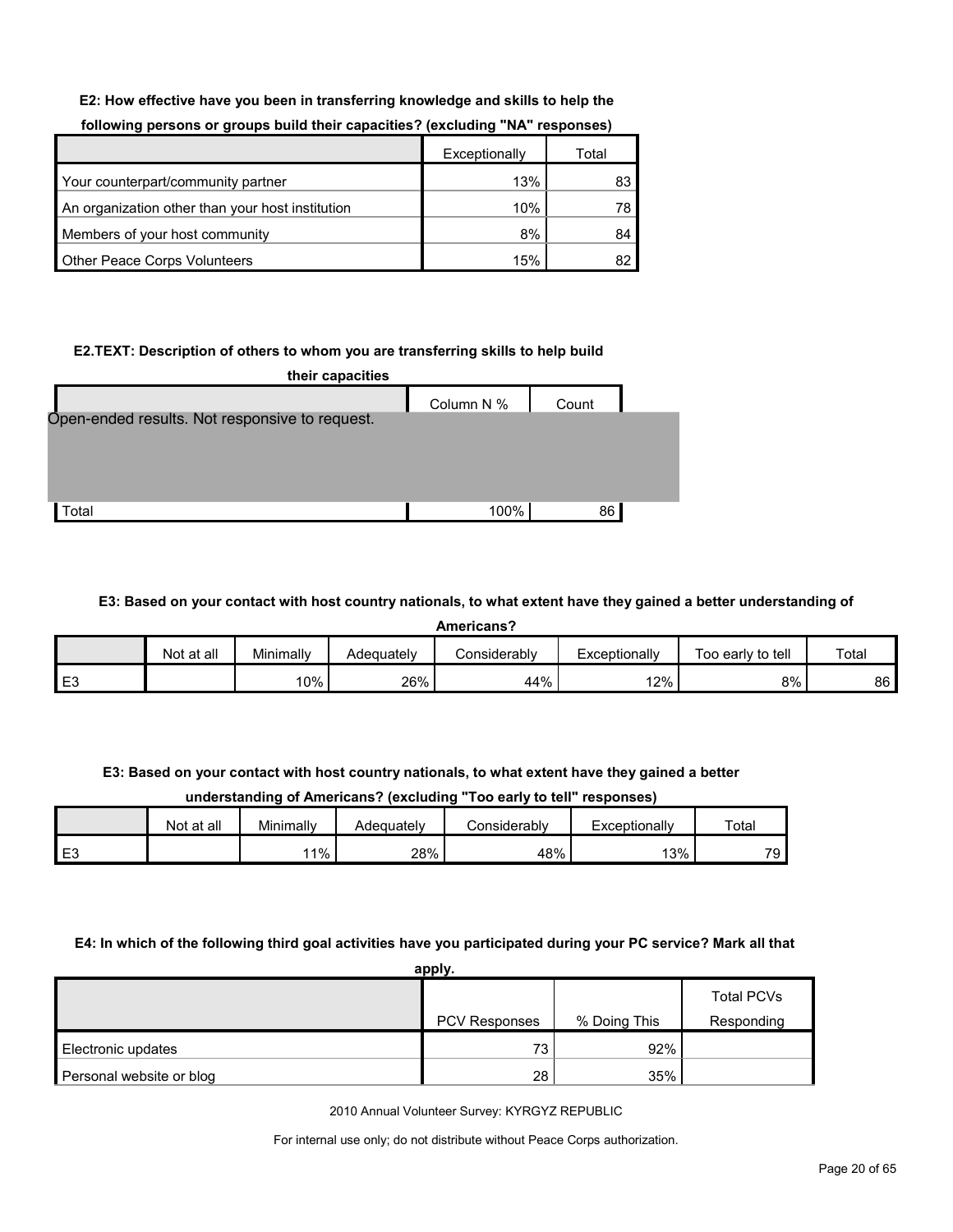| Enrollment in the CWWS/CMS program                    | 21 | 27% |    |
|-------------------------------------------------------|----|-----|----|
| <b>Hosting American visitors</b>                      | 16 | 20% |    |
| Hard copy/paper update                                | 15 | 19% |    |
| Pen pal program/letter exchange                       | 5  | 6%  |    |
| While on home leave, spoke at a school or community   | 5  | 6%  |    |
| group                                                 |    |     |    |
| Peace Corps Week activities                           | 4  | 5%  |    |
| Other please specify                                  | 4  | 5%  |    |
| Podcasted/created a slide show or video posted online | 3  | 4%  |    |
| Posted to PC Digital Library                          |    |     |    |
| Total                                                 |    |     | 79 |

Percents may total to more than 100% since Volunteers were asked to "Mark all that apply."

# **E4.TEXT: Description of "others" third goal activities** Column N % Count  $\lceil \text{Total} \rceil = \lceil \text{Total} \rceil = \lceil \text{Total} \rceil = \lceil \text{Total} \rceil = \lceil \text{Total} \rceil = \lceil \text{Total} \rceil = \lceil \text{Total} \rceil = \lceil \text{Total} \rceil = \lceil \text{Total} \rceil = \lceil \text{Total} \rceil = \lceil \text{Total} \rceil = \lceil \text{Total} \rceil = \lceil \text{Total} \rceil = \lceil \text{Total} \rceil = \lceil \text{Total} \rceil = \lceil \text{Total} \rceil = \lceil \text{Total} \rceil = \lceil \text{Total} \rceil = \lceil \$ Open-ended results. Not responsive to request.

#### **E4: When asked about third goal activities, Volunteer answered "No**

| involvement in third goal activities." |     |               |       |  |  |  |  |  |  |
|----------------------------------------|-----|---------------|-------|--|--|--|--|--|--|
|                                        |     | No third goal |       |  |  |  |  |  |  |
|                                        | NA  | activities    | Total |  |  |  |  |  |  |
| No Goal 3 activities                   | 92% | 8%            | 36    |  |  |  |  |  |  |

## **E5: Based on your contact with Americans, to what extent have they gained a better understanding of host country**

| nationals? |  |
|------------|--|
|            |  |
|            |  |

|          | Not at all | Minimally | Adequately | Considerably | Exceptionally | tell<br>l oo early to | Total |
|----------|------------|-----------|------------|--------------|---------------|-----------------------|-------|
| 巨石<br>∟∪ | 3%         | 10%       | $31\%$     | 31%<br>ັບເ   | $7\%$         | 6%                    | 86    |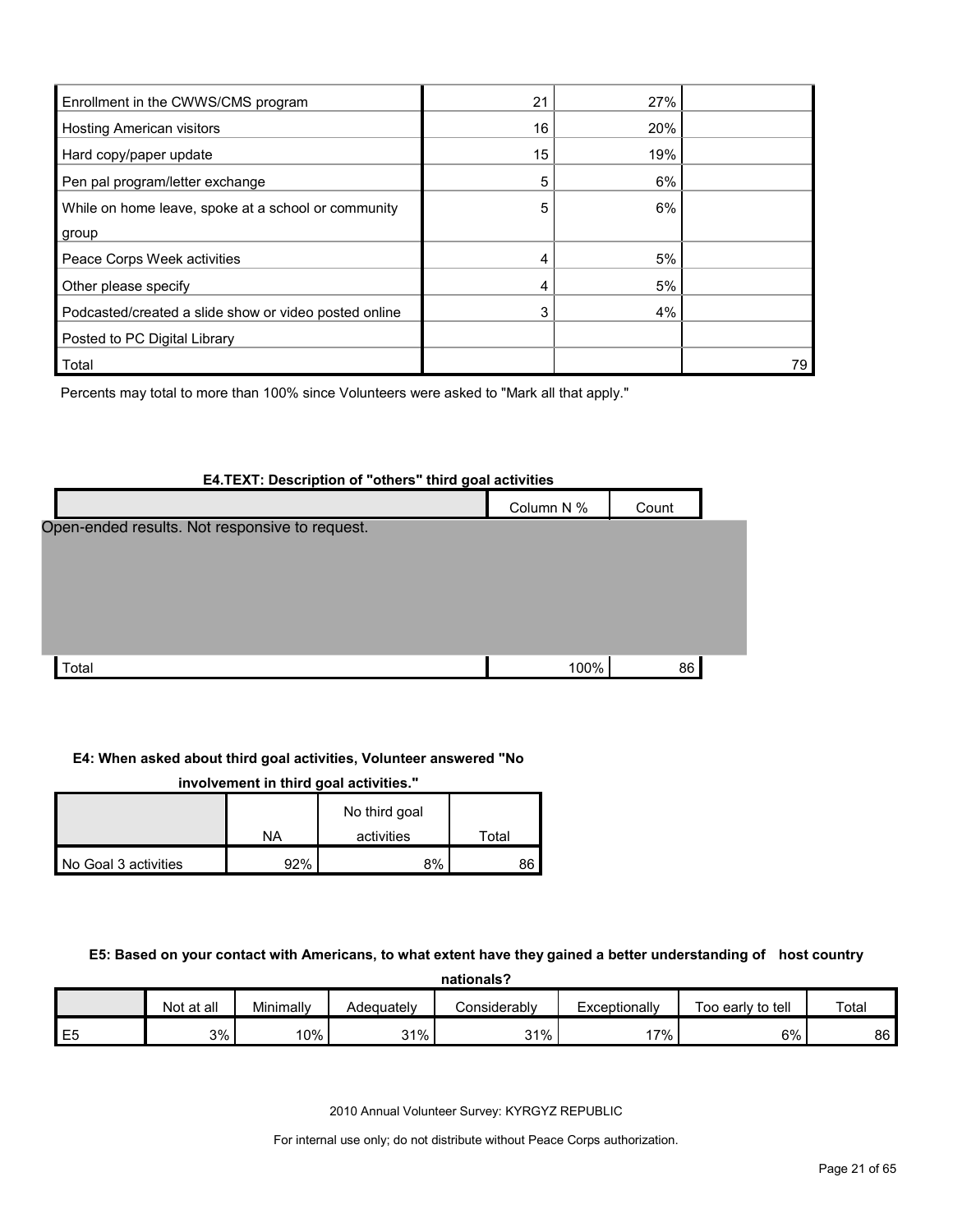**E5: Based on your contact with Americans, to what extent have they gained a better understanding of host country nationals? (excluding "Too early to tell" responses)**

|                | Not at all | Minimally | Adeɑuatelv | ≿onsiderablv | Exceptionally | Totar |
|----------------|------------|-----------|------------|--------------|---------------|-------|
| E <sub>5</sub> | 4%         | $1\%$     | 33%        | 33%          | 19%           |       |

# <span id="page-21-0"></span>**F. Peace Corps Support**

This section reports Volunteers' satisfaction with in-country Peace Corps staff support and how the Volunteers communicate with the post.

# **F1: How prepared for your arrival were the host people with whom you would be working?**

|     | at all<br>Not | $\cdot$ .<br>.<br>Minimally | Adequatelv | Considerably | Exceptionally | Total |
|-----|---------------|-----------------------------|------------|--------------|---------------|-------|
| ۰ ت | 5%            | 22%                         | 31%        | 28%          | 14%           | 86    |

**F2: To what extent is your CD aware of Volunteer issues and concerns through interactions with PCVs?**

|     | Not at all | Minimally | Adequatelv | <b>Considerably</b> | Exceptionally | Total |
|-----|------------|-----------|------------|---------------------|---------------|-------|
| r c | 8%         | 27%       | 34%        | 28%                 | 3%            | 86    |

# **F3: How satisfied are you with the health care you received from your PCMO(s)?**

|            | at all<br>Not | Minimally | Adeɑuatelv | Considerably | Exceptionally | Not U<br>∶Used | Total |
|------------|---------------|-----------|------------|--------------|---------------|----------------|-------|
| FЗ<br>- 11 | $1\%$         | 3%        | 23%        | 24%          | 40%           | 8%             | 86    |

# **F3: How satisfied are you with the health care you received from your PCMO(s)?(excluding "Not used"**

|    | responses) |           |            |                |               |                 |  |  |  |  |  |
|----|------------|-----------|------------|----------------|---------------|-----------------|--|--|--|--|--|
|    | Not at all | Minimally | Adequately | ا Considerably | Exceptionally | Total           |  |  |  |  |  |
| 旧り | $1\%$      | 4%        | 25%        | 27%            | 43%           | 79 <sub>1</sub> |  |  |  |  |  |

# **F4: How satisfied are you with the following support provided by in-country PC staff?**

| <br>all<br>NΩ<br>a, | nimally<br>. .<br>Mır | بالماحينيه<br>,aer<br>-<br>ак | :onsiderablv | xceptionally | N, | otal |
|---------------------|-----------------------|-------------------------------|--------------|--------------|----|------|
|                     |                       |                               |              |              |    |      |
|                     |                       |                               |              |              |    |      |

2010 Annual Volunteer Survey: KYRGYZ REPUBLIC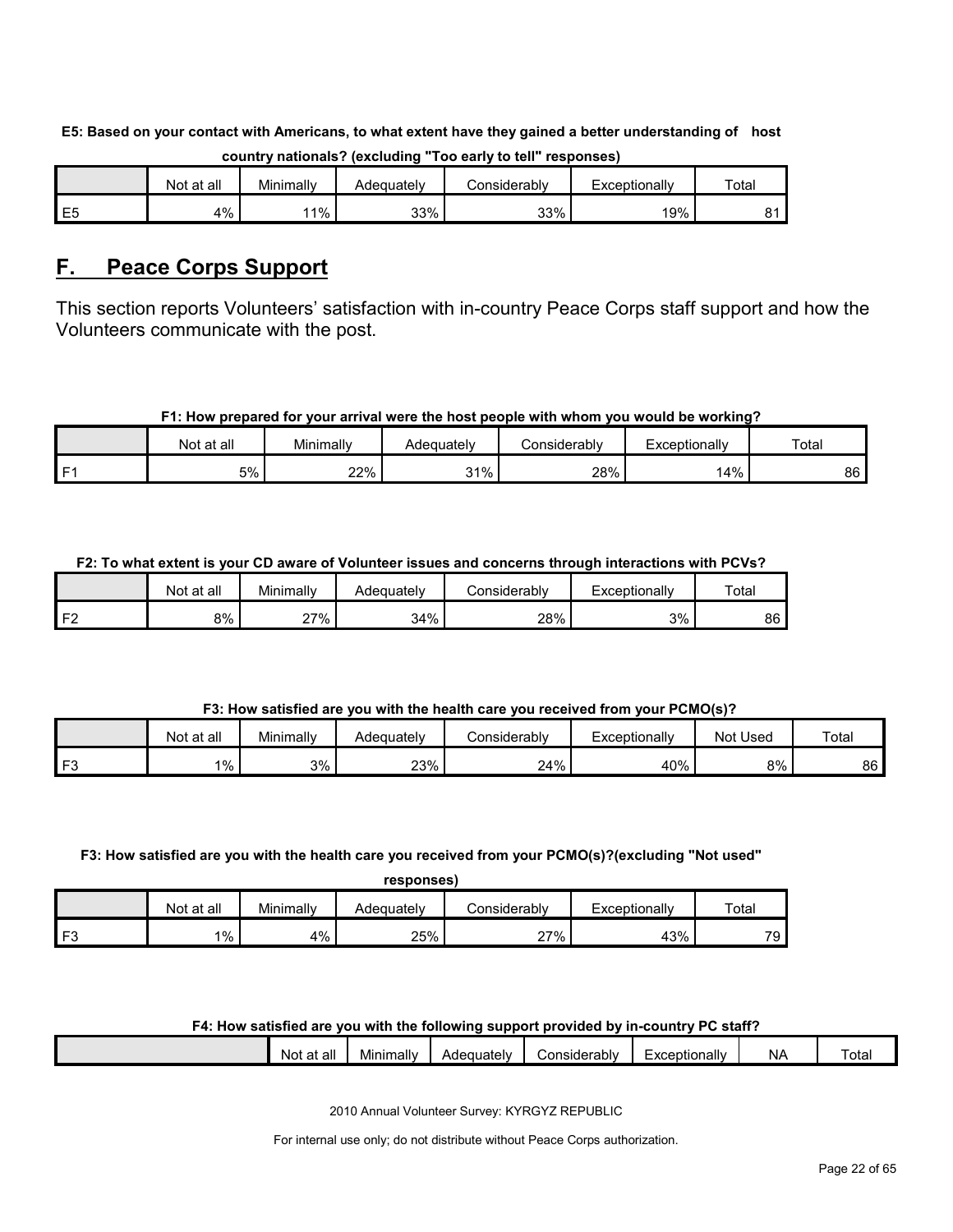| Administrative/logistical   |    | 7%  | 32% | 36% | 24% | $1\%$ | 85 |
|-----------------------------|----|-----|-----|-----|-----|-------|----|
| Cross-cultural              | 2% | 2%  | 38% | 36% | 20% | 1%    | 85 |
| Emotional                   | 2% | 12% | 38% | 21% | 19% | 8%    | 85 |
| Feedback on my work reports | 4% | 15% | 26% | 24% | 8%  | 24%   | 85 |
| Job assignment              | 5% | 7%  | 34% | 35% | 19% |       | 85 |
| Language learning           | 2% | 8%  | 24% | 44% | 22% |       | 85 |
| Medical                     | 1% | 5%  | 27% | 25% | 38% | 4%    | 84 |
| Safety and security         |    | 4%  | 20% | 27% | 49% |       | 85 |
| Site selection/preparation  | 4% | 15% | 31% | 28% | 22% |       | 85 |
| <b>Technical skills</b>     | 2% | 11% | 38% | 34% | 15% |       | 85 |

## **F4: How satisfied are you with the following support provided by in-country PC staff? (excluding "NA" responses)**

|                             | Not at all | Minimally | Adequately | Considerably | Exceptionally | Total |
|-----------------------------|------------|-----------|------------|--------------|---------------|-------|
| Administrative/logistical   |            | 7%        | 32%        | 37%          | 24%           | 84    |
| Cross-cultural              | 2%         | 2%        | 38%        | 37%          | 20%           | 84    |
| Emotional                   | 3%         | 13%       | 41%        | 23%          | 21%           | 78    |
| Feedback on my work reports | 5%         | 20%       | 34%        | 31%          | 11%           | 65    |
| Job assignment              | 5%         | 7%        | 34%        | 35%          | 19%           | 85    |
| Language learning           | 2%         | 8%        | 24%        | 44%          | 22%           | 85    |
| Medical                     | 1%         | 5%        | 28%        | 26%          | 40%           | 81    |
| Safety and security         |            | 4%        | 20%        | 27%          | 49%           | 85    |
| Site selection/preparation  | 4%         | 15%       | 31%        | 28%          | 22%           | 85    |
| <b>Technical skills</b>     | 2%         | 11%       | 38%        | 34%          | 15%           | 85    |

# **F5: What level of PC support have you received to help cope with stress from issues such as HIV/AIDS, food insecurity,**

**etc. in your community? (Including PCVs w/no need for support)**

|    |            |                 | Adequate | Considerable | Exceptional | NA/<br>I have no |       |
|----|------------|-----------------|----------|--------------|-------------|------------------|-------|
|    | No support | Minimal support | support  | support      | support     | need for support | Total |
| F5 | 1%         | 8%              | 21%      | $14\%$       | 10% i       | 45%              | 86 I  |

# **F5: What level of PC support have you received to help cope with stress from issues such as HIV/AIDS, food insecurity, etc. in your community? (excluding "NA/No need for support" responses)**

2010 Annual Volunteer Survey: KYRGYZ REPUBLIC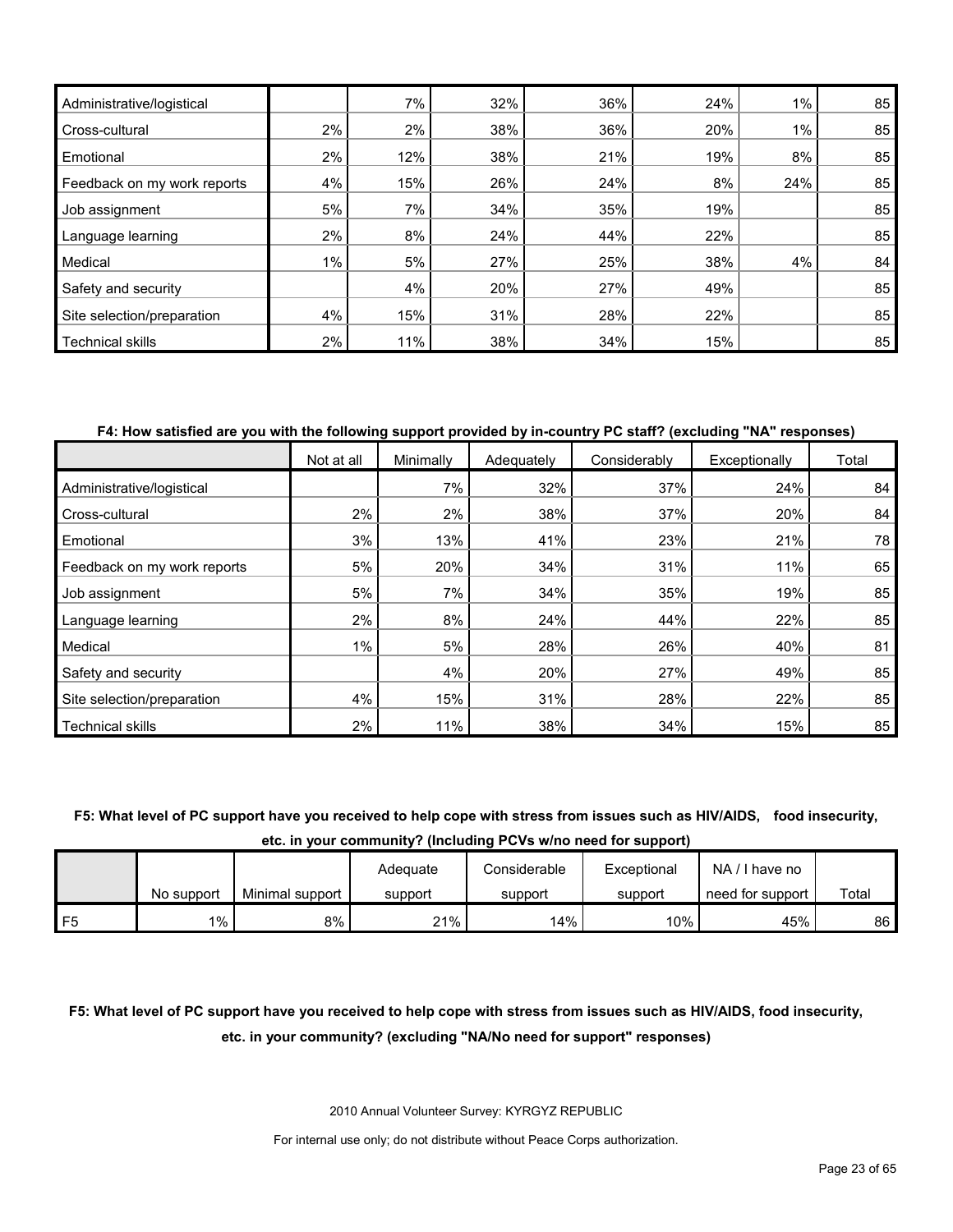|               |            |                 |                  | Considerable | Exceptional |       |
|---------------|------------|-----------------|------------------|--------------|-------------|-------|
|               | No support | Minimal support | Adequate support | support      | support     | Total |
| $\mathsf{F}5$ | 2%         | 15%             | 38%              | 26%          | 19%         | 47    |

#### **F6a: How would you rate your interaction with the Country Director (CD)**

**in terms of the following?**

|                          | Inadequate | Adequate | Total |
|--------------------------|------------|----------|-------|
| <b>CD Responsiveness</b> | 26%        | 74%      | 85    |
| CD Informative content   | 29%        | 71%      | 86    |
| CD Comfort level         | 32%        | 68%      | 85    |
| CD Site visits           | 41%        | 59%      | 81    |

#### **F6b: How would you rate your interaction with the PTO in terms of --?**

|                                | Inadeguate | Adequate | Total |
|--------------------------------|------------|----------|-------|
| <b>PTO Responsiveness</b>      | 4%         | 96%      | 83    |
| <b>PTO</b> Informative content | 4%         | 96%      | 84    |
| <b>PTO Comfort level</b>       | 8%         | 92%      | 83    |
| <b>PTO Site visits</b>         | 21%        | 79%      | 82    |

# **F6c: How would you rate your interaction with the APCD/Program Manager in**

| terms of $-2$                 |            |          |       |  |
|-------------------------------|------------|----------|-------|--|
|                               | Inadequate | Adequate | Total |  |
| <b>APCD/PM Responsiveness</b> | 7%         | 93%      | 84    |  |
| APCD/PM Informative content   | 7%         | 93%      | 83    |  |
| APCD/PM Comfort level         | 6%         | 94%      | 82    |  |
| APCD/PM Site visits           | 16%        | 84%      | 83    |  |

## **F6d: How would you rate your interaction with the PCMO in terms of --?**

|                            | Inadeguate | Adequate | ⊤otal |
|----------------------------|------------|----------|-------|
| <b>PCMO Responsiveness</b> | 4%         | 96%      | 84    |
| PCMO Informative content   | 1%         | 99%      |       |

2010 Annual Volunteer Survey: KYRGYZ REPUBLIC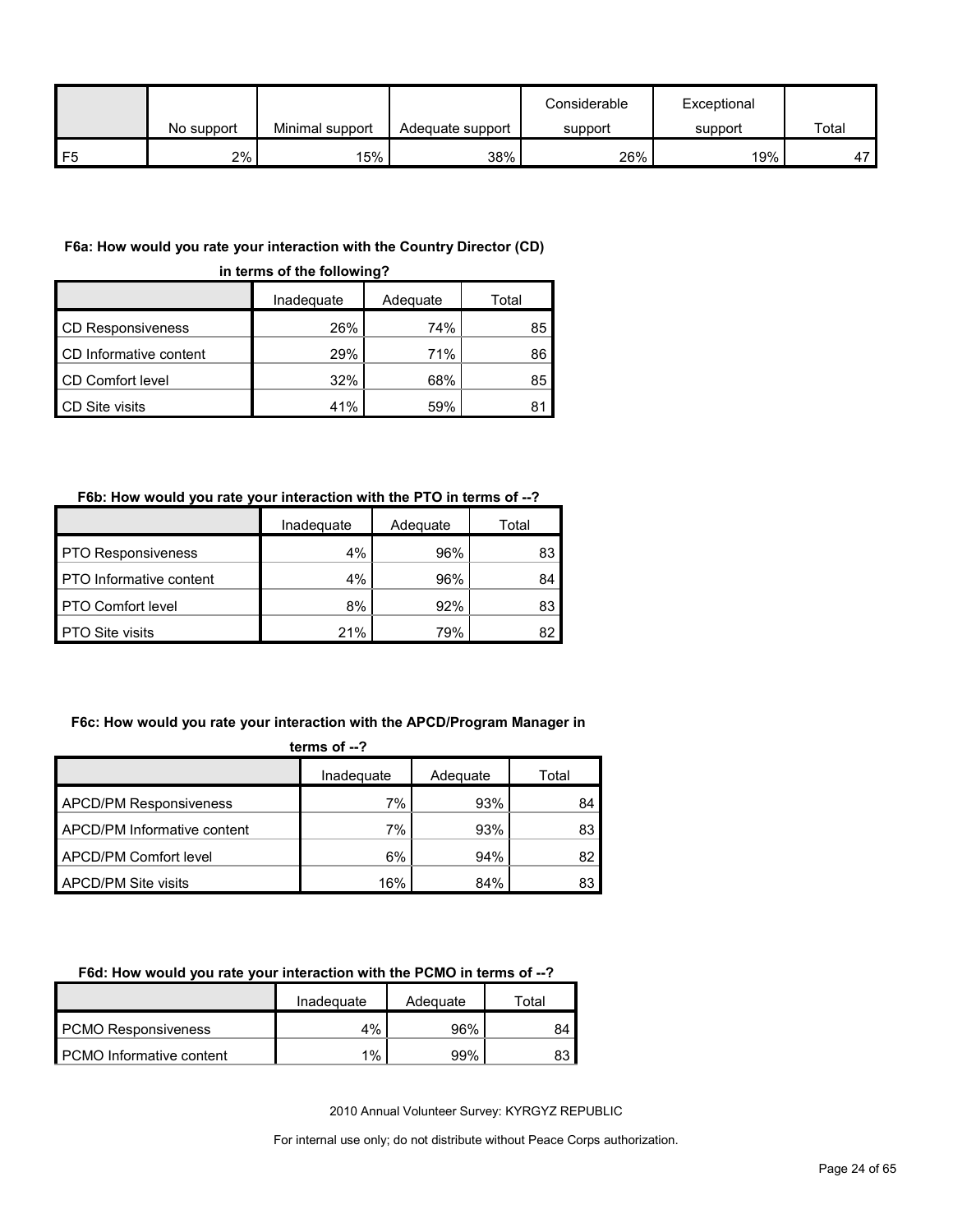| PCMO Comfort level      | 2%  | 98%        |  |
|-------------------------|-----|------------|--|
| <b>PCMO Site visits</b> | 13% | <b>97%</b> |  |

### **F6e: How would you rate your interaction with the Safety and Security**

**Coordinator (SSC) in terms of --?**

|                           | Inadequate | Adequate | Total |
|---------------------------|------------|----------|-------|
| <b>SSC Responsiveness</b> | 0%         | 100%     | 84    |
| SSC Informative content   | 5%         | 95%      | 82    |
| <b>SSC Comfort level</b>  | 9%         | 91%      | 82    |
| <b>SSC Site visits</b>    | 13%        | 87%      |       |

# **F6f: How would you rate your interaction with the Training Manager in terms**

| of --?                       |            |          |       |  |
|------------------------------|------------|----------|-------|--|
|                              | Inadequate | Adequate | Total |  |
| <b>TrMngr Responsiveness</b> | 4%         | 96%      | 84    |  |
| TrMngr Informative content   | 8%         | 92%      | 83    |  |
| <b>TrMngr Comfort level</b>  | 5%         | 95%      | 82    |  |
| TrMngr Site visits           | 16%        | 84%      |       |  |

#### **F6g: How would you rate your interaction with administrative staff in terms**

| of $-2$                     |            |          |       |  |
|-----------------------------|------------|----------|-------|--|
|                             | Inadequate | Adequate | Total |  |
| <b>Admin Responsiveness</b> | 4%         | 96%      | 83    |  |
| Admin Informative content   | 9%         | 91%      | 81    |  |
| Admin Comfort level         | 9%         | 91%      | 82    |  |
| Admin Site visits           | 17%        | 83%      | 83    |  |

#### **F7: What is the best method for you to communicate with your Peace**

| Corps office?        |         |        |
|----------------------|---------|--------|
|                      | Percent | Number |
| Cell phone           | 76%     | 65     |
| Text messaging (SMS) | 10%     |        |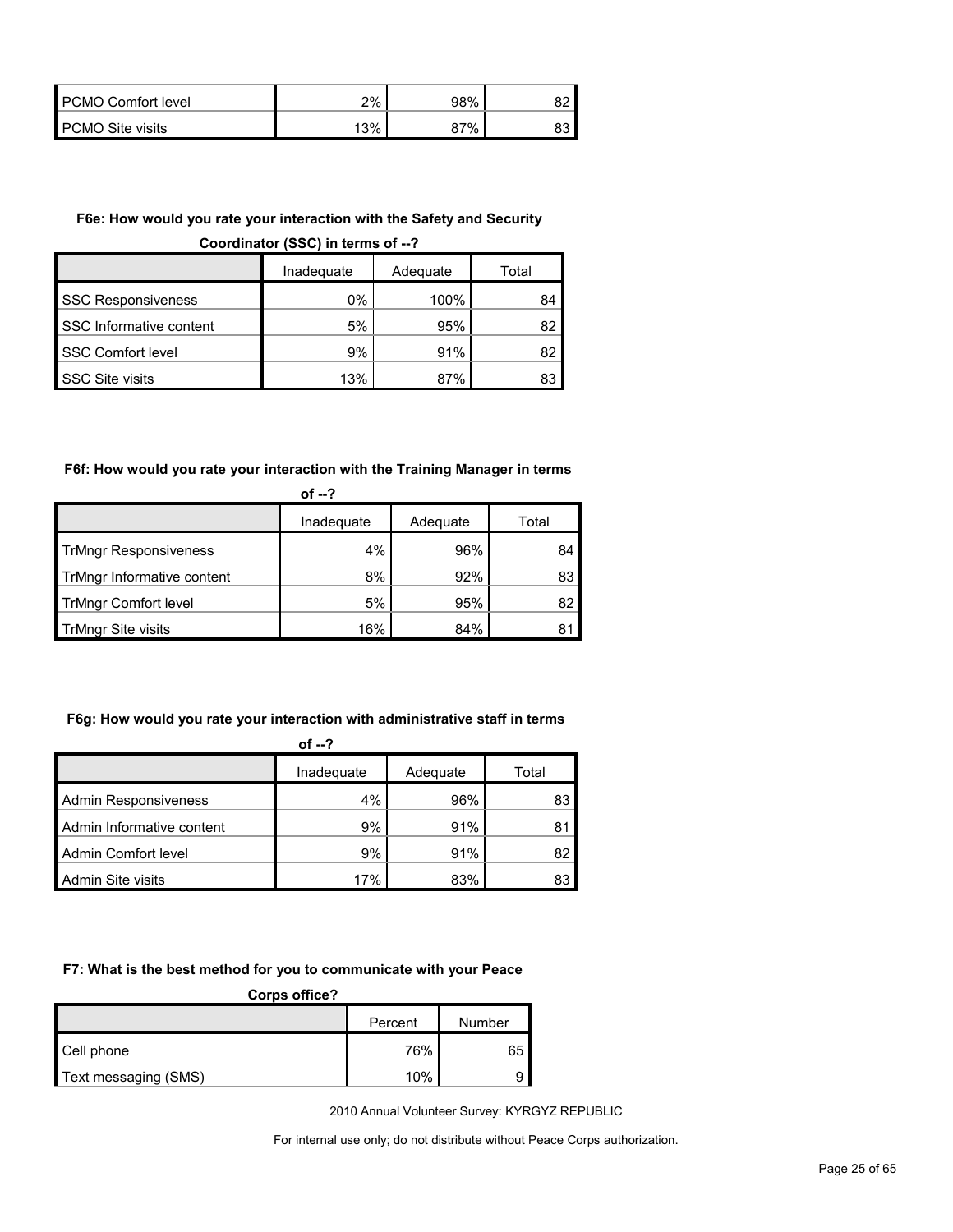| In-person visits                   | 7%   |  |
|------------------------------------|------|--|
| Email                              | 6%   |  |
| Other: Please specify below        | 1%   |  |
| Telephone not at residence or work |      |  |
| Telephone at residence or work     |      |  |
| Letters/postal service             |      |  |
| Fax                                |      |  |
| Total                              | 100% |  |

# **F7.OTHER: Description of "other" best method to communicate with post**

|                                                | <b>PERCENT</b> | <b>NUMBER</b> |  |
|------------------------------------------------|----------------|---------------|--|
| Open-ended results. Not responsive to request. |                |               |  |
|                                                |                |               |  |
| Total                                          | 100%           | 86            |  |

**F8: In general, how do you rate the effectiveness of your communication resources for contacting your** 

| PC staff in-country? |                                                                           |         |     |     |     |    |  |  |  |  |  |
|----------------------|---------------------------------------------------------------------------|---------|-----|-----|-----|----|--|--|--|--|--|
|                      | Effective<br>Not effective<br>Verv effective<br>Total<br>Poor<br>Adequate |         |     |     |     |    |  |  |  |  |  |
| FЯ                   | $1\%$                                                                     | $1\%$ , | 28% | 42% | 28% | 86 |  |  |  |  |  |

# <span id="page-25-0"></span>**G. Your Safety and Security**

This section reports on how safe Volunteers feel. Volunteers' experiences with various types of insensitive remarks or behaviors, harassment or discrimination, and crime are summarized, as well as whether harassment and crime events were reported to Peace Corps.

# **G1: How safe do you feel...?**

|                                    | Not at All Safe | Often Unsafe | Adequately Safe | Usually Safe | Verv Safe | Total |
|------------------------------------|-----------------|--------------|-----------------|--------------|-----------|-------|
| Where you live                     |                 | 6%           | 13%             | 36%          | 45%       | 86    |
| Where you work                     |                 | 2%           | 10%             | 28%          | 59%       | 86    |
| When you travel in-country         |                 | 9%           | 30%             | 45%          | 15%       | 86    |
| City where main Peace Corps office |                 | 6%           | 29%             | 41%          | 24%       | 86    |
| is located                         |                 |              |                 |              |           |       |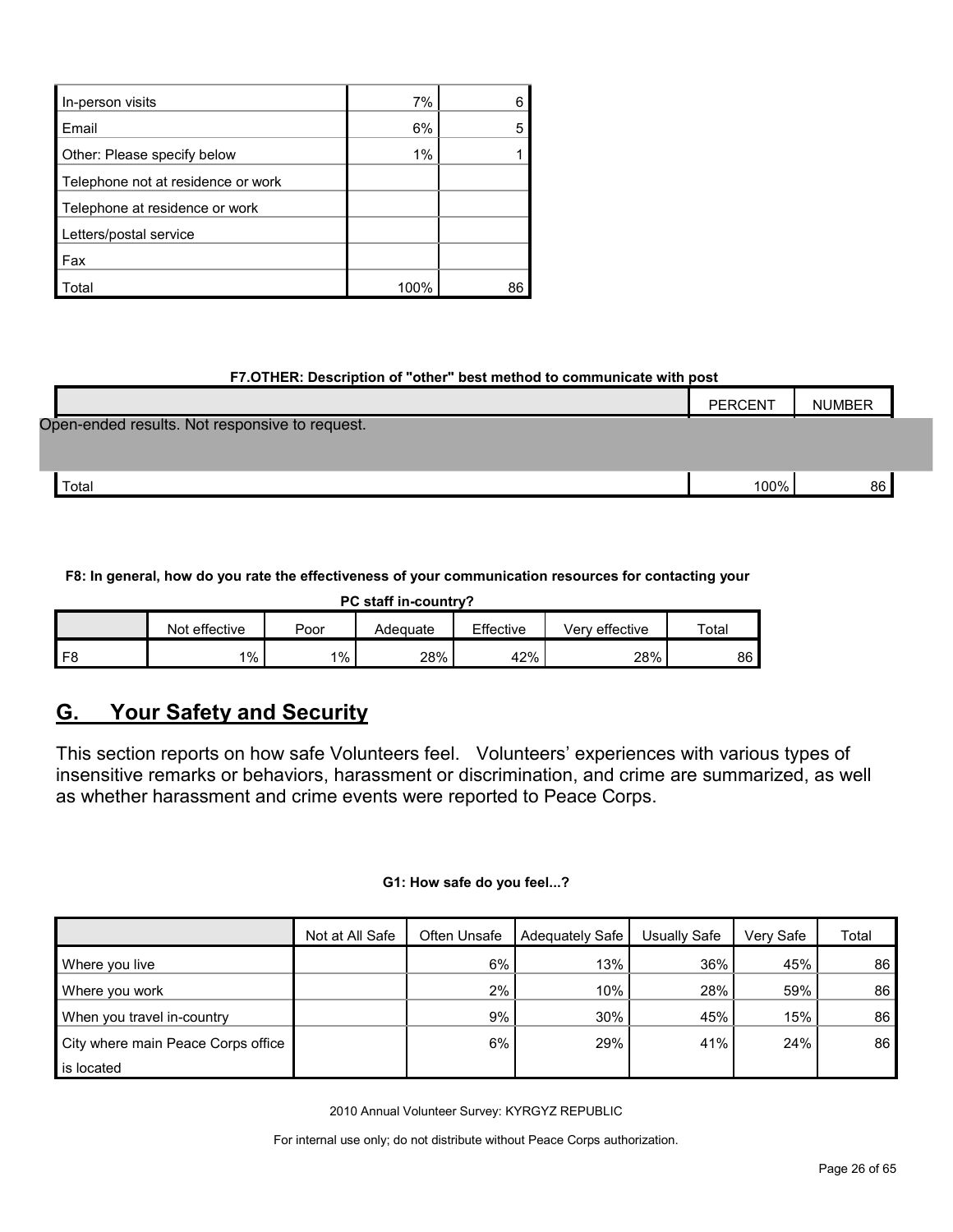**G2: Have you encountered insensitive comments or behavior toward you based on your race, ethnicity, age, gender, or sexual orientation from any of the following sources?**

|                         | Yes | No  | <b>NA</b> | Total |
|-------------------------|-----|-----|-----------|-------|
| Host/home stay family   | 12% | 87% | 1%        | 86    |
| Community members       | 40% | 59% | 1%        | 86    |
| <b>Other Volunteers</b> | 11% | 88% | 1%        | 85    |
| PC in-country staff     | 3%  | 95% | 1%        | 86    |
| <b>Other</b>            | 4%  | 40% | 56%       | 55    |

**G2: Have you encountered insensitive comments or behavior toward you based on your race, ethnicity, age, gender, or sexual orientation from any of the following sources? (excluding "NA" responses)**

|                         | Yes | No  | Total |
|-------------------------|-----|-----|-------|
| Host/home stay family   | 12% | 88% | 85    |
| Community members       | 40% | 60% | 85    |
| <b>Other Volunteers</b> | 11% | 89% | 84    |
| PC in-country staff     | 4%  | 96% | 85    |
| Other                   | 8%  | 92% | 24    |

## **G2.OTHER: Description of "other" sources of insensitive comments/behavior**

|                                                     | <b>PERCENT</b> | <b>NUMBER</b> |
|-----------------------------------------------------|----------------|---------------|
| Open-ended results.<br>. Not responsive to request. |                |               |

| . ד<br>™ota⊩ | 100% | 86 |
|--------------|------|----|
|              |      |    |

NOTE: See Open-Ended Responses Report for comments Volunteers wrote in response to Question G3 to explain their harassment/discrimination answers.

2010 Annual Volunteer Survey: KYRGYZ REPUBLIC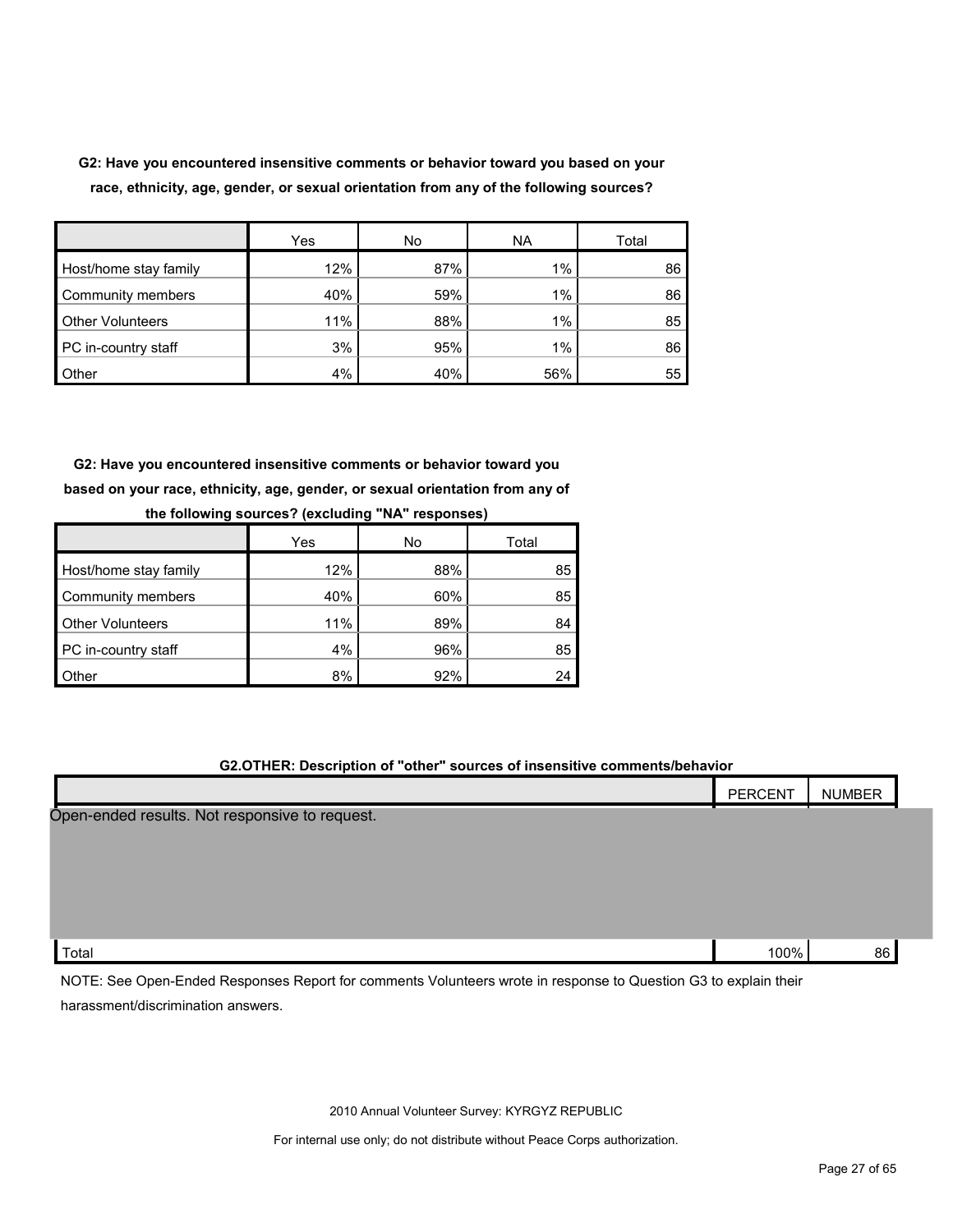|                              | None | Once | 2-5 times | 6-10 times | 11-25 times | 26+ times | Total |
|------------------------------|------|------|-----------|------------|-------------|-----------|-------|
| Age H/D                      | 88%  |      | 6%        | 2%         |             | 5%        | 66    |
| Anti-American H/D            | 80%  | 5%   | 9%        | 6%         |             |           | 66    |
| Disability H/D               | 100% |      |           |            |             |           | 65    |
| Gender H/D                   | 76%  | 3%   | 10%       | 3%         | 3%          | 4%        | 67    |
| Racial/color H/D             | 88%  | 2%   | 3%        | 5%         |             | 3%        | 65    |
| Religious H/D                | 91%  |      | 8%        | 2%         |             |           | 65    |
| Sexual orientation H/D       | 98%  |      | 2%        |            |             |           | 66    |
| Sexual harassment (physical) | 86%  | 6%   | 6%        |            |             | 2%        | 66    |
| Sexual harassment (verbal)   | 80%  | 6%   | 5%        | 5%         | 3%          | 2%        | 65    |

**G3: Please indicate the number of times you experienced the following types of discrimination/harassment: PERCENTAGES**

#### **G3: Please indicate the number of times you experienced the following types of discrimination/harassment: NUMBERS**

|                              | None | Once | 2-5 times | 6-10 times | 11-25 times | 26+ times | Total |
|------------------------------|------|------|-----------|------------|-------------|-----------|-------|
| Age H/D                      | 58   |      |           |            |             | 3         | 66    |
| Anti-American H/D            | 53   |      | n         |            |             |           | 66    |
| Disability H/D               | 65   |      |           |            |             |           | 65    |
| Gender H/D                   | 51   |      |           |            |             | 3         | 67    |
| Racial/color H/D             | 57   |      |           | 3          |             | ◠         | 65    |
| Religious H/D                | 59   |      | 5         |            |             |           | 65    |
| Sexual orientation H/D       | 65   |      |           |            |             |           | 66    |
| Sexual harassment (physical) | 57   |      |           |            |             |           | 66    |
| Sexual harassment (verbal)   | 52   |      |           |            |             |           | 65    |

#### **G3: Volunteers experiencing AGE discrimination/harassment: Events by Number of Reports to PC**

|         |             |                | Reported Age H/D |           |            |             |           |       |  |  |
|---------|-------------|----------------|------------------|-----------|------------|-------------|-----------|-------|--|--|
|         |             | Never          | Once             | 2-5 times | 6-10 times | 11-25 times | 26+ times | Total |  |  |
| Age H/D | Once        |                |                  |           |            |             |           |       |  |  |
|         | 2-5 times   | 3              |                  |           |            |             |           | 3     |  |  |
|         | 6-10 times  |                |                  |           |            |             |           |       |  |  |
|         | 11-25 times |                |                  |           |            |             |           |       |  |  |
|         | 26+ times   | 3 <sup>1</sup> |                  |           |            |             |           | 3     |  |  |
|         | Total       |                |                  |           |            |             |           |       |  |  |

NOTE: Some PCVs provided the number of events without answering how many times they reported the event/s.

2010 Annual Volunteer Survey: KYRGYZ REPUBLIC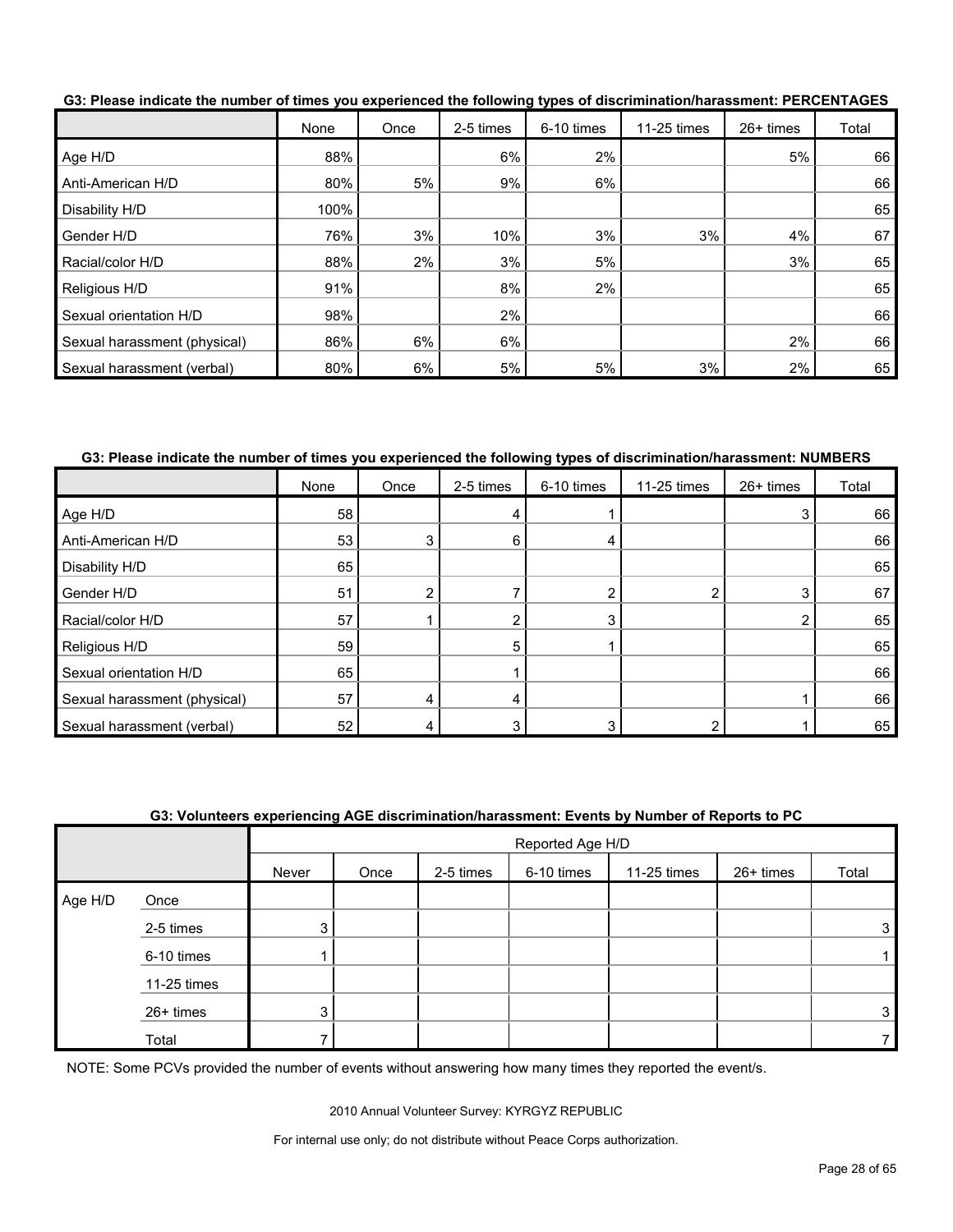|         |                   | Stranger       | Someone you<br>know | Counterpart,<br>supervisor,<br>co-worker | Peace Corps<br>Volunteer | Peace Corps staff |
|---------|-------------------|----------------|---------------------|------------------------------------------|--------------------------|-------------------|
|         |                   | Responsible    | Responsible         | Responsible                              | Responsible              | Responsible       |
| Age H/D | Once              |                |                     |                                          |                          |                   |
|         | 2-5 times         |                |                     |                                          |                          |                   |
|         | 6-10 times        |                |                     |                                          |                          |                   |
|         | 11-25 times       |                |                     |                                          |                          |                   |
|         | 26+ times         | $\overline{2}$ |                     |                                          |                          |                   |
|         | <b>Total PCVs</b> | 4              | 3                   |                                          |                          |                   |

#### **G3: Volunteers experiencing AGE discrimination/harassment: Events by Person Responsible**

NOTE: Some PCVs provided the number of events without answering who was responsible.

#### **G3: Volunteers experiencing AGE discrimination/harassment:**

|         |                   | <b>EVOIRS BY LIGHTHOPPORTS</b> |             |
|---------|-------------------|--------------------------------|-------------|
|         |                   | Host country family<br>member  | Other       |
|         |                   | Responsible                    | Responsible |
| Age H/D | Once              |                                |             |
|         | 2-5 times         |                                |             |
|         | 6-10 times        |                                |             |
|         | 11-25 times       |                                |             |
|         | 26+ times         |                                |             |
|         | <b>Total PCVs</b> | 2                              |             |

## **Events by Person Responsible**

NOTE: Some PCVs provided the number of events without answering who was responsible.

# **G3: Volunteers experiencing ANTI-AMERICAN discrimination/harassment: Events by Number of Reports to PC**

|                   |            |       | Reported Anti-American H/D |           |            |             |           |                |  |
|-------------------|------------|-------|----------------------------|-----------|------------|-------------|-----------|----------------|--|
|                   |            | Never | Once                       | 2-5 times | 6-10 times | 11-25 times | 26+ times | Total          |  |
| Anti-American H/D | Once       |       |                            |           |            |             |           | 3 I            |  |
|                   | 2-5 times  |       |                            |           |            |             |           | 6 I            |  |
|                   | 6-10 times |       |                            |           |            |             |           | 2 <sub>1</sub> |  |

2010 Annual Volunteer Survey: KYRGYZ REPUBLIC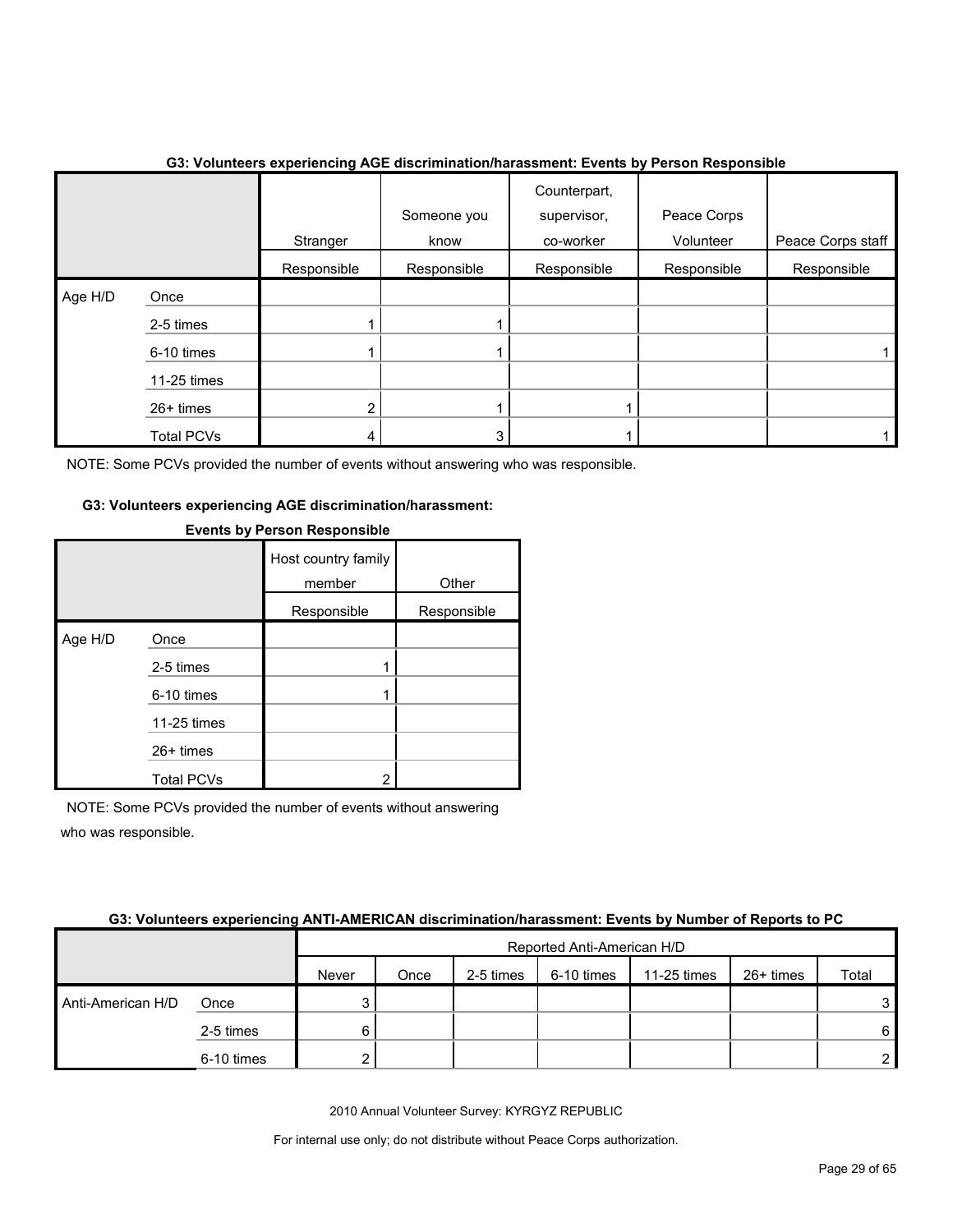|  | 11-25 times |  |  |  |  |
|--|-------------|--|--|--|--|
|  | 26+ times   |  |  |  |  |
|  | Total       |  |  |  |  |

NOTE: Some PCVs provided the number of events without answering how many times they reported the event/s.

### **G3: Volunteers experiencing ANTI-AMERICAN discrimination/harassment: Events by Person Responsible**

|                   |                   | Stranger    | Someone you<br>know | Counterpart,<br>supervisor,<br>co-worker | Peace Corps<br>Volunteer | Peace Corps<br>staff |
|-------------------|-------------------|-------------|---------------------|------------------------------------------|--------------------------|----------------------|
|                   |                   | Responsible | Responsible         | Responsible                              | Responsible              | Responsible          |
| Anti-American H/D | Once              |             |                     |                                          |                          |                      |
|                   | 2-5 times         | 5           |                     |                                          |                          |                      |
|                   | 6-10 times        | 3           | 3                   |                                          |                          |                      |
|                   | 11-25 times       |             |                     |                                          |                          |                      |
|                   | 26+ times         |             |                     |                                          |                          |                      |
|                   | <b>Total PCVs</b> | 9           | 3                   |                                          |                          |                      |

NOTE: Some PCVs provided the number of events without answering who was responsible.

#### **G3: Volunteers experiencing ANTI-AMERICAN discrimination/harassment:**

#### **Events by Person Responsible**

|                   |                   | Host country family<br>member | Other       |
|-------------------|-------------------|-------------------------------|-------------|
|                   |                   | Responsible                   | Responsible |
| Anti-American H/D | Once              |                               |             |
|                   | 2-5 times         |                               |             |
|                   | 6-10 times        |                               |             |
|                   | 11-25 times       |                               |             |
|                   | $26+$ times       |                               |             |
|                   | <b>Total PCVs</b> |                               |             |

NOTE: Some PCVs provided the number of events without answering who was responsible.

#### **G3: Volunteers experiencing DISABILITY discrimination/harassment: Events by Number of Reports to PC**

Reported Disability H/D

2010 Annual Volunteer Survey: KYRGYZ REPUBLIC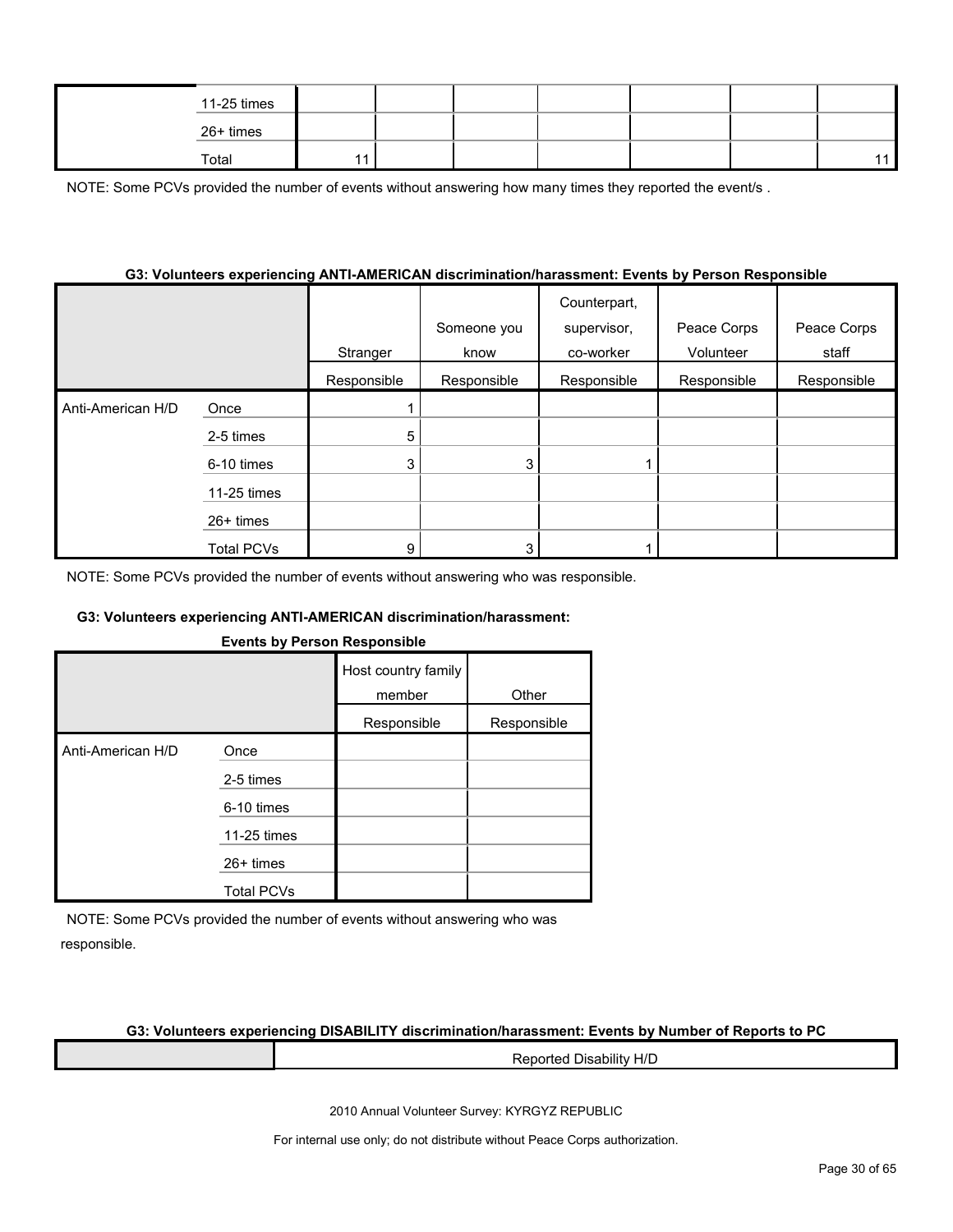|                |             | Never | Once | 2-5 times | 6-10 times | 11-25 times | 26+ times | Total |
|----------------|-------------|-------|------|-----------|------------|-------------|-----------|-------|
| Disability H/D | Once        |       |      |           |            |             |           |       |
|                | 2-5 times   |       |      |           |            |             |           |       |
|                | 6-10 times  |       |      |           |            |             |           |       |
|                | 11-25 times |       |      |           |            |             |           |       |
|                | $26+$ times |       |      |           |            |             |           |       |
|                | Total       |       |      |           |            |             |           |       |

NOTE: Some PCVs provided the number of events without answering how many times they reported the event/s.

#### **G3: Volunteers experiencing DISABILITY discrimination/harassment: Events by Person Responsible**

|                |                   |             | Someone you | Counterpart,<br>supervisor, | Peace Corps |                   |
|----------------|-------------------|-------------|-------------|-----------------------------|-------------|-------------------|
|                |                   | Stranger    | know        | co-worker                   | Volunteer   | Peace Corps staff |
|                |                   | Responsible | Responsible | Responsible                 | Responsible | Responsible       |
| Disability H/D | Once              |             |             |                             |             |                   |
|                | 2-5 times         |             |             |                             |             |                   |
|                | 6-10 times        |             |             |                             |             |                   |
|                | 11-25 times       |             |             |                             |             |                   |
|                | 26+ times         |             |             |                             |             |                   |
|                | <b>Total PCVs</b> |             |             |                             |             |                   |

NOTE: Some PCVs provided the number of events without answering who was responsible.

#### **G3: Volunteers experiencing DISABILITY discrimination/harassment:**

#### **Events by Person Responsible**

|                |                   | Host country family<br>member | Other       |
|----------------|-------------------|-------------------------------|-------------|
|                |                   | Responsible                   | Responsible |
| Disability H/D | Once              |                               |             |
|                | 2-5 times         |                               |             |
|                | 6-10 times        |                               |             |
|                | 11-25 times       |                               |             |
|                | $26+$ times       |                               |             |
|                | <b>Total PCVs</b> |                               |             |

NOTE: Some PCVs provided the number of events without answering who was responsible.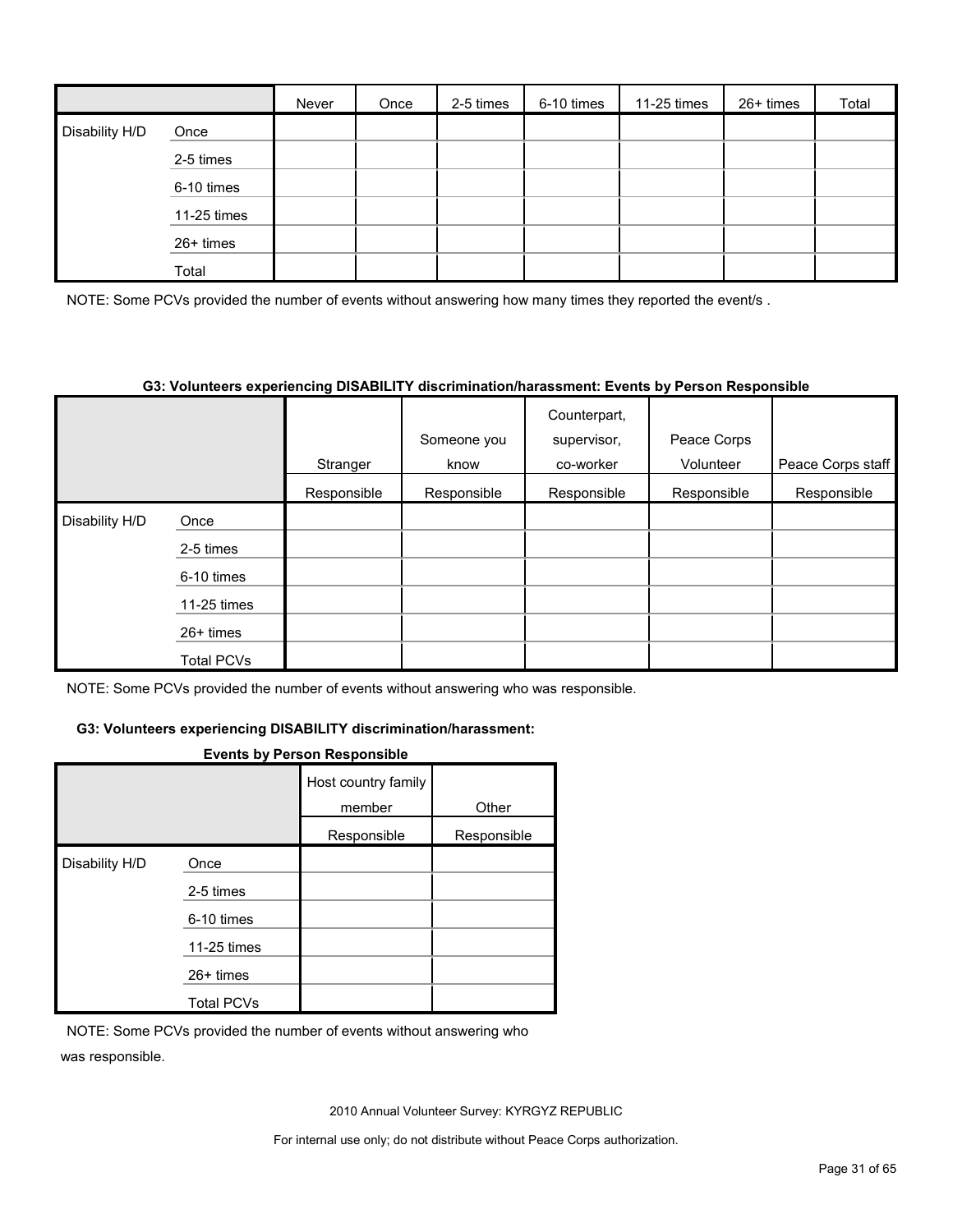|            |             | Reported Gender H/D |      |           |            |             |           |       |  |  |
|------------|-------------|---------------------|------|-----------|------------|-------------|-----------|-------|--|--|
|            |             | Never               | Once | 2-5 times | 6-10 times | 11-25 times | 26+ times | Total |  |  |
| Gender H/D | Once        | ◠                   |      |           |            |             |           | ົ     |  |  |
|            | 2-5 times   |                     |      |           |            |             |           |       |  |  |
|            | 6-10 times  |                     |      |           |            |             |           |       |  |  |
|            | 11-25 times | ⌒                   |      |           |            |             |           | າ     |  |  |
|            | 26+ times   | ົ                   |      |           |            |             |           |       |  |  |
|            | Total       | 14                  |      |           |            |             |           | 14    |  |  |

# **G3: Volunteers experiencing GENDER discrimination/harassment: Events by Number of Reports to PC**

NOTE: Some PCVs provided the number of events without answering how many times they reported the event/s.

# **G3: Volunteers experiencing GENDER discrimination/harassment: Events by Person Responsible**

|            |             |             | Someone you | Counterpart,<br>supervisor, | Peace Corps |                   |
|------------|-------------|-------------|-------------|-----------------------------|-------------|-------------------|
|            |             |             |             |                             |             |                   |
|            |             | Stranger    | know        | co-worker                   | Volunteer   | Peace Corps staff |
|            |             | Responsible | Responsible | Responsible                 | Responsible | Responsible       |
| Gender H/D | Once        |             |             |                             |             |                   |
|            | 2-5 times   | າ           | 2           |                             |             |                   |
|            | 6-10 times  |             |             |                             |             |                   |
|            | 11-25 times |             |             |                             |             |                   |
|            | 26+ times   | ኅ           |             |                             |             |                   |
|            | Total PCVs  | 6           | 6           |                             |             |                   |

NOTE: Some PCVs provided the number of events without answering who was responsible.

# **G3: Volunteers experiencing GENDER discrimination/harassment:**

#### **Events by Person Responsible**

|            |             | Host country family<br>member | Other       |
|------------|-------------|-------------------------------|-------------|
|            |             | Responsible                   | Responsible |
| Gender H/D | Once        |                               |             |
|            | 2-5 times   | $\overline{2}$                |             |
|            | 6-10 times  |                               |             |
|            | 11-25 times |                               |             |

2010 Annual Volunteer Survey: KYRGYZ REPUBLIC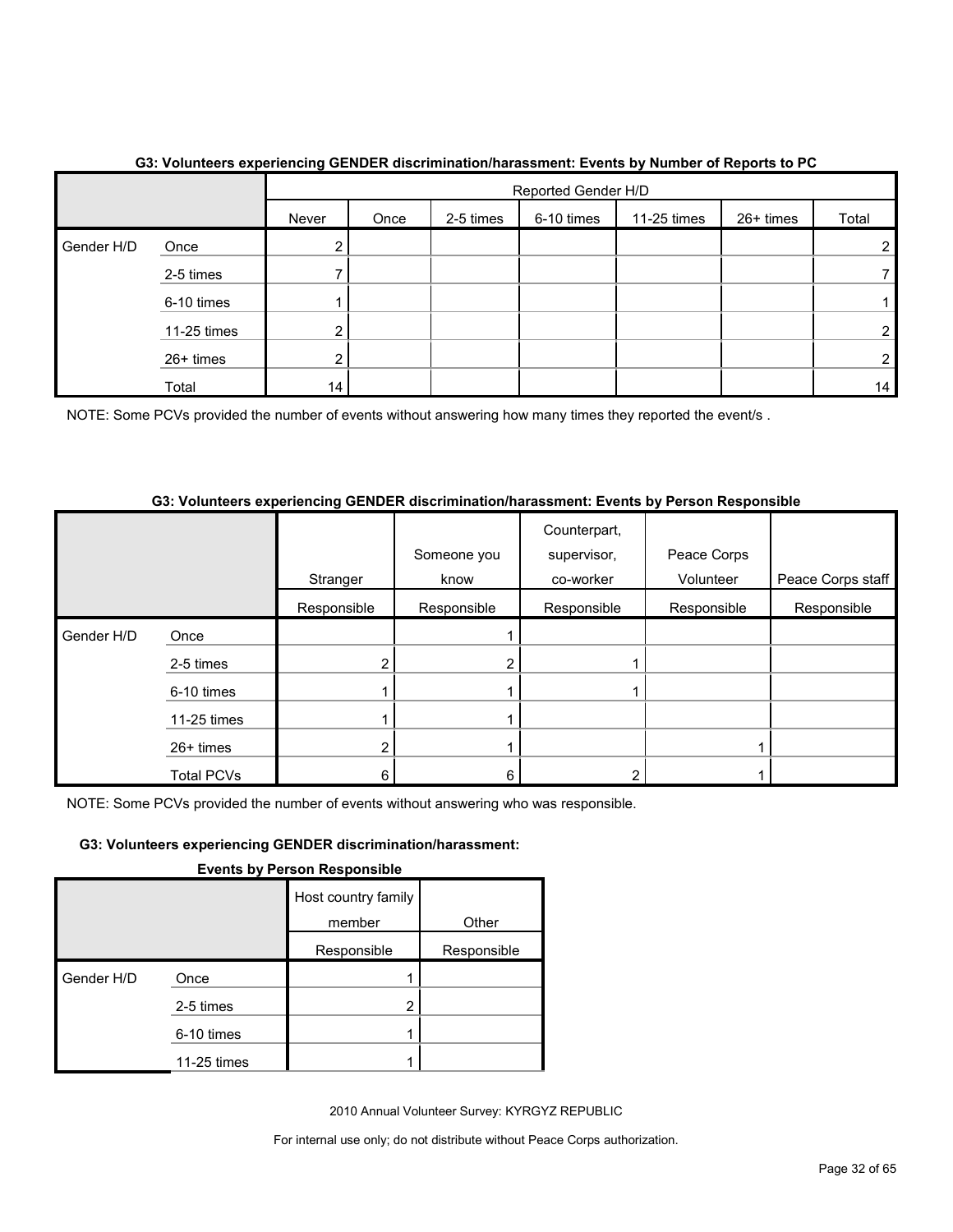| $26+$ times       |   |  |
|-------------------|---|--|
| <b>Total PCVs</b> | 6 |  |

|                  |             | G3: Volunteers experiencing RACIAL/COLOR discrimination/harassment: Events by Number of Reports to PC |                           |           |            |             |           |                       |
|------------------|-------------|-------------------------------------------------------------------------------------------------------|---------------------------|-----------|------------|-------------|-----------|-----------------------|
|                  |             |                                                                                                       | Reported Racial/color H/D |           |            |             |           |                       |
|                  |             | Never                                                                                                 | Once                      | 2-5 times | 6-10 times | 11-25 times | 26+ times | Total                 |
| Racial/color H/D | Once        |                                                                                                       |                           |           |            |             |           |                       |
|                  | 2-5 times   | 2                                                                                                     |                           |           |            |             |           | $\mathbf{2}^{\prime}$ |
|                  | 6-10 times  |                                                                                                       |                           |           |            |             |           |                       |
|                  | 11-25 times |                                                                                                       |                           |           |            |             |           |                       |
|                  | $26+$ times | 2                                                                                                     |                           |           |            |             |           |                       |
|                  | Total       | 6                                                                                                     |                           |           |            |             |           |                       |

#### **G3: Volunteers experiencing RACIAL/COLOR discrimination/harassment: Events by Number of Reports to PC**

NOTE: Some PCVs provided the number of events without answering how many times they reported the event/s .

### **G3: Volunteers experiencing RACIAL/COLOR discrimination/harassment: Events by Person Responsible**

|                  |                   |             |             | Counterpart, |             |             |
|------------------|-------------------|-------------|-------------|--------------|-------------|-------------|
|                  |                   |             | Someone you | supervisor,  | Peace Corps | Peace Corps |
|                  |                   | Stranger    | know        | co-worker    | Volunteer   | staff       |
|                  |                   | Responsible | Responsible | Responsible  | Responsible | Responsible |
| Racial/color H/D | Once              |             |             |              |             |             |
|                  | 2-5 times         |             |             |              |             |             |
|                  | 6-10 times        |             |             |              |             |             |
|                  | 11-25 times       |             |             |              |             |             |
|                  | $26+$ times       |             |             |              |             |             |
|                  | <b>Total PCVs</b> | 5           |             |              |             |             |

NOTE: Some PCVs provided the number of events without answering who was responsible.

#### **G3: Volunteers experiencing RACIAL/COLOR discrimination/harassment:**

#### **Events by Person Responsible**

| Host country family |             |
|---------------------|-------------|
| member              | Other       |
| Responsible         | Responsible |

2010 Annual Volunteer Survey: KYRGYZ REPUBLIC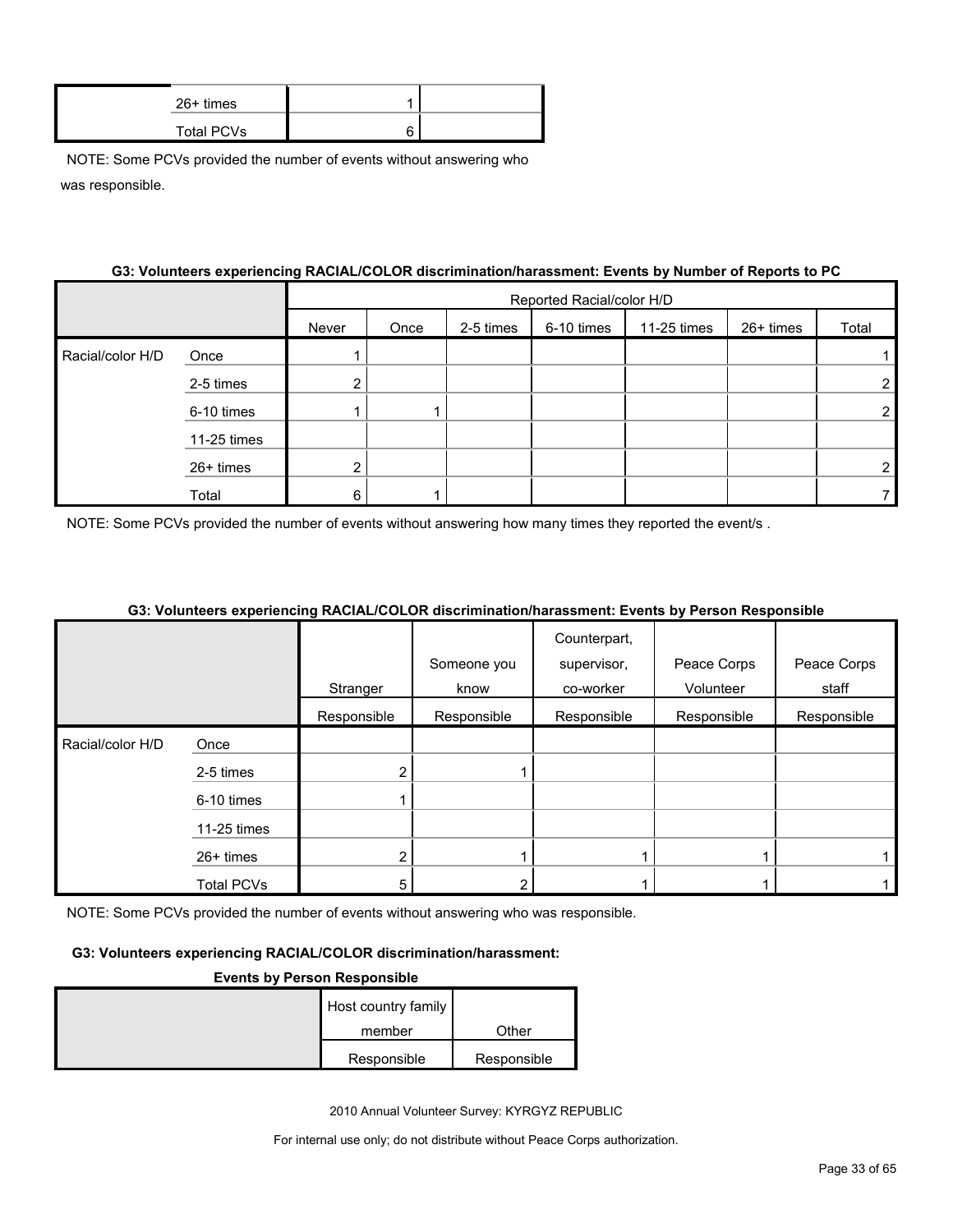| Racial/color H/D | Once              |  |
|------------------|-------------------|--|
|                  | 2-5 times         |  |
|                  | 6-10 times        |  |
|                  | 11-25 times       |  |
|                  | 26+ times         |  |
|                  | <b>Total PCVs</b> |  |

## **G3: Volunteers experiencing RELIGIOUS discrimination/harassment: Events by Number of Reports to PC**

|                                                     |       | Reported Religious H/D |      |           |            |             |           |       |
|-----------------------------------------------------|-------|------------------------|------|-----------|------------|-------------|-----------|-------|
|                                                     |       | Never                  | Once | 2-5 times | 6-10 times | 11-25 times | 26+ times | Total |
| Religious H/D                                       | Once  |                        |      |           |            |             |           |       |
| 2-5 times<br>6-10 times<br>11-25 times<br>26+ times |       | 3 <sub>1</sub>         |      |           |            |             |           | 4     |
|                                                     |       |                        |      |           |            |             |           |       |
|                                                     |       |                        |      |           |            |             |           |       |
|                                                     |       |                        |      |           |            |             |           |       |
|                                                     | Total | 4                      |      |           |            |             |           | 5     |

NOTE: Some PCVs provided the number of events without answering how many times they reported the event/s .

#### **G3: Volunteers experiencing RELIGIOUS discrimination/harassment: Events by Person Responsible**

|               |                   | Stranger    | Someone you<br>know | Counterpart,<br>supervisor,<br>co-worker | Peace Corps<br>Volunteer | Peace Corps staff |
|---------------|-------------------|-------------|---------------------|------------------------------------------|--------------------------|-------------------|
|               |                   | Responsible | Responsible         | Responsible                              | Responsible              | Responsible       |
| Religious H/D | Once              |             |                     |                                          |                          |                   |
|               | 2-5 times         |             |                     |                                          |                          |                   |
|               | 6-10 times        |             |                     |                                          |                          |                   |
|               | 11-25 times       |             |                     |                                          |                          |                   |
|               | 26+ times         |             |                     |                                          |                          |                   |
|               | <b>Total PCVs</b> | 2           |                     |                                          |                          |                   |

NOTE: Some PCVs provided the number of events without answering who was responsible.

2010 Annual Volunteer Survey: KYRGYZ REPUBLIC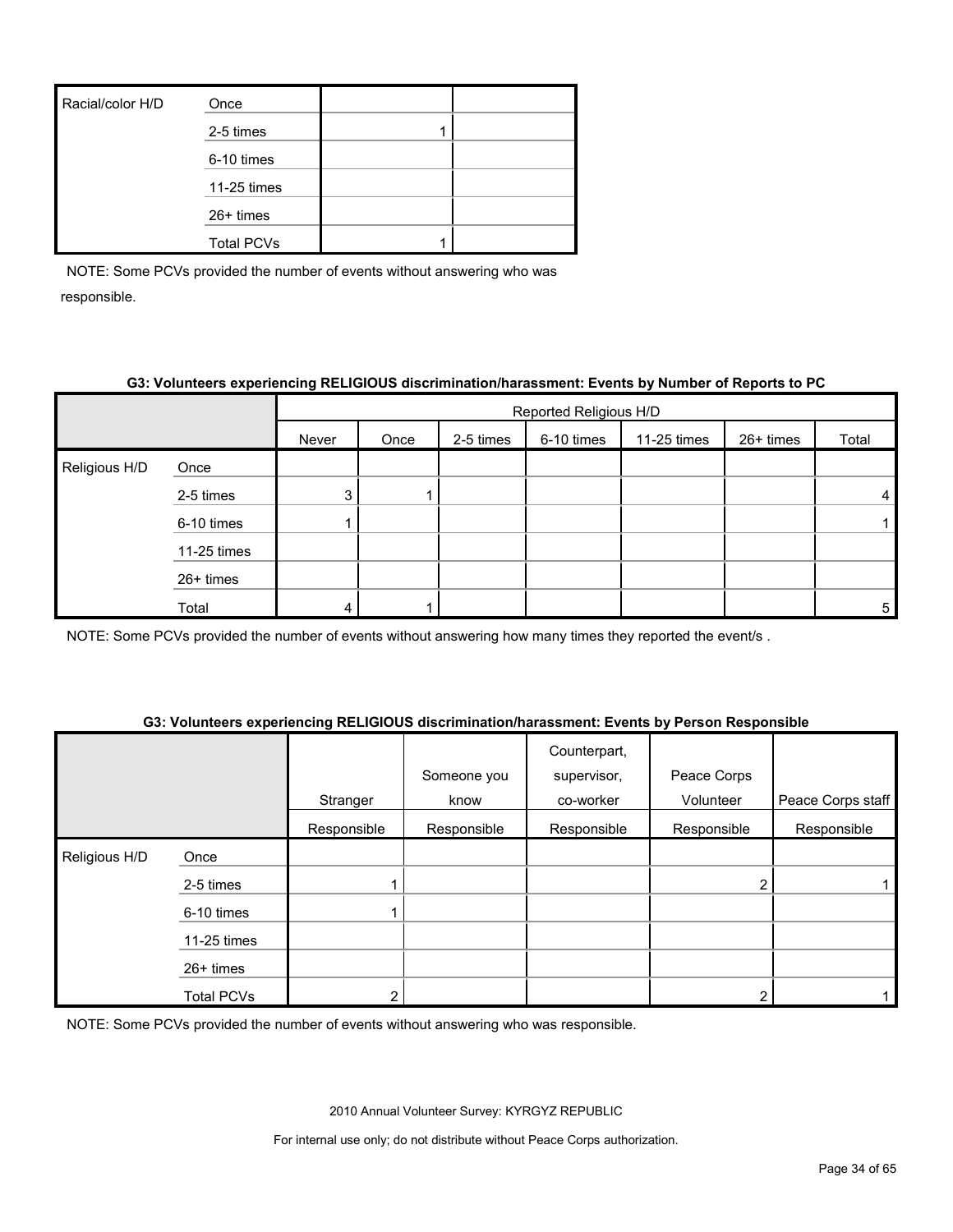#### **G3: Volunteers experiencing RELIGIOUS discrimination/harassment:**

|               |                   | Host country family<br>member | Other       |
|---------------|-------------------|-------------------------------|-------------|
|               |                   | Responsible                   | Responsible |
| Religious H/D | Once              |                               |             |
|               | 2-5 times         |                               |             |
|               | 6-10 times        |                               |             |
|               | 11-25 times       |                               |             |
|               | 26+ times         |                               |             |
|               | <b>Total PCVs</b> |                               |             |

#### **Events by Person Responsible**

NOTE: Some PCVs provided the number of events without answering who was responsible.

#### **G3: Volunteers experiencing SEXUAL ORIENTATION discrimination/harassment: Events by Number of Reports to PC**

|                        |             | Reported Sexual orientation H/D |      |           |            |             |  |
|------------------------|-------------|---------------------------------|------|-----------|------------|-------------|--|
|                        |             | Never                           | Once | 2-5 times | 6-10 times | 11-25 times |  |
| Sexual orientation H/D | Once        |                                 |      |           |            |             |  |
|                        | 2-5 times   |                                 |      |           |            |             |  |
|                        | 6-10 times  |                                 |      |           |            |             |  |
|                        | 11-25 times |                                 |      |           |            |             |  |
|                        | 26+ times   |                                 |      |           |            |             |  |
|                        | Total       |                                 |      |           |            |             |  |

NOTE: Some PCVs provided the number of events without answering how many times they reported the event/s .

#### **G3: Volunteers experiencing SEXUAL ORIENTATION discrimination/harassment:**

#### **Events by Number of Reports to PC**

|                        |             | Reported Sexual orientation H/D |       |
|------------------------|-------------|---------------------------------|-------|
|                        |             | $26+$ times                     | Total |
| Sexual orientation H/D | Once        |                                 |       |
|                        | 2-5 times   |                                 |       |
|                        | 6-10 times  |                                 |       |
|                        | 11-25 times |                                 |       |
|                        | 26+ times   |                                 |       |
|                        | Total       |                                 |       |

2010 Annual Volunteer Survey: KYRGYZ REPUBLIC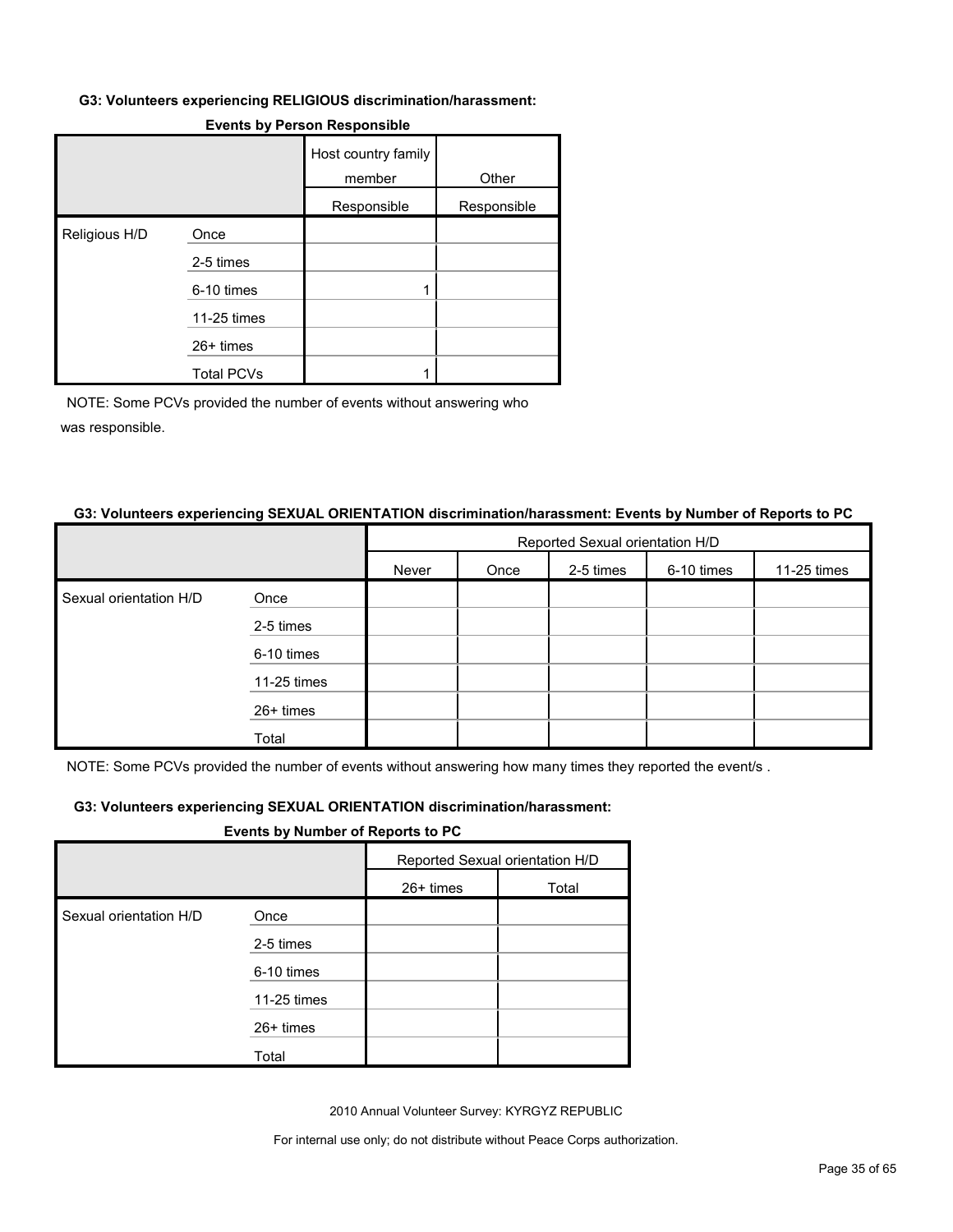#### **G3: Volunteers experiencing SEXUAL ORIENTATION discrimination/harassment:**

| $\blacksquare$         |             |                                 |       |  |  |
|------------------------|-------------|---------------------------------|-------|--|--|
|                        |             | Reported Sexual orientation H/D |       |  |  |
|                        |             | $26+$ times                     | Total |  |  |
| Sexual orientation H/D | Once        |                                 |       |  |  |
|                        | 2-5 times   |                                 |       |  |  |
|                        | 6-10 times  |                                 |       |  |  |
|                        | 11-25 times |                                 |       |  |  |
|                        | 26+ times   |                                 |       |  |  |
|                        | Total       |                                 |       |  |  |

# **Events by Number of Reports to PC**

NOTE: Some PCVs provided the number of events without answering how many times they reported the event/s .

#### **G3: Volunteers experiencing SEXUAL ORIENTATION discrimination/harassment: Events by Person Responsible**

|                        |                   |             |             | Counterpart, |             |             |
|------------------------|-------------------|-------------|-------------|--------------|-------------|-------------|
|                        |                   |             | Someone you | supervisor,  | Peace Corps | Peace Corps |
|                        |                   | Stranger    | know        | co-worker    | Volunteer   | staff       |
|                        |                   | Responsible | Responsible | Responsible  | Responsible | Responsible |
| Sexual orientation H/D | Once              |             |             |              |             |             |
|                        | 2-5 times         |             |             |              |             |             |
|                        | 6-10 times        |             |             |              |             |             |
|                        | 11-25 times       |             |             |              |             |             |
|                        | $26+$ times       |             |             |              |             |             |
|                        | <b>Total PCVs</b> |             |             |              |             |             |

NOTE: Some PCVs provided the number of events without answering who was responsible.

#### **G3: Volunteers experiencing SEXUAL ORIENTATION discrimination/harassment:**

#### **Events by Person Responsible**

|                        |             | Host country family<br>member | Other       |
|------------------------|-------------|-------------------------------|-------------|
|                        |             | Responsible                   | Responsible |
| Sexual orientation H/D | Once        |                               |             |
|                        | 2-5 times   |                               |             |
|                        | 6-10 times  |                               |             |
|                        | 11-25 times |                               |             |
|                        | $26+$ times |                               |             |
|                        |             |                               |             |

2010 Annual Volunteer Survey: KYRGYZ REPUBLIC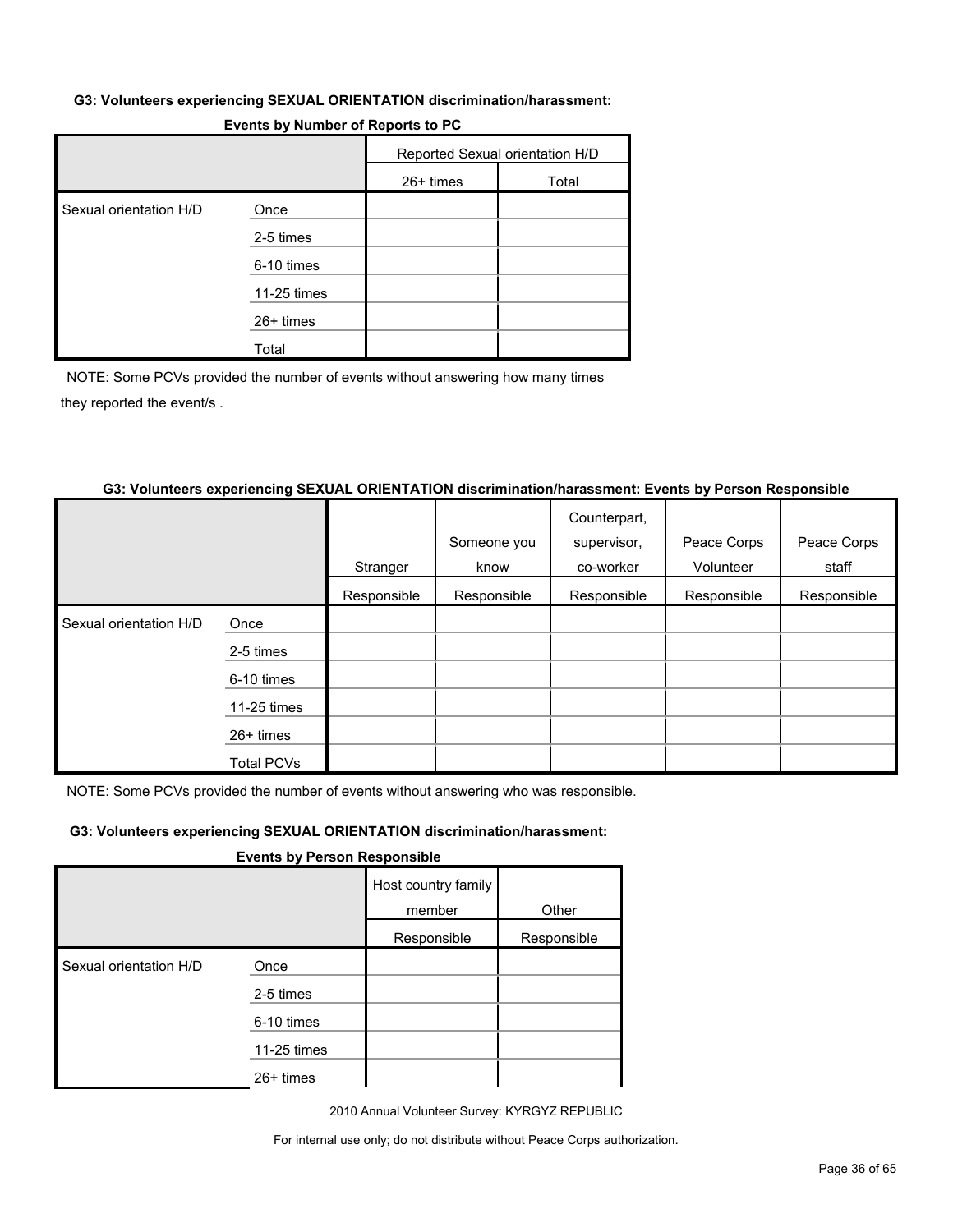# **G3: Volunteers experiencing PHYSICAL SEXUAL harassment: Events by Number of Reports to PC**

|                              |             | Reported Sexual harassment (physical) |      |           |            |             |
|------------------------------|-------------|---------------------------------------|------|-----------|------------|-------------|
|                              |             | Never                                 | Once | 2-5 times | 6-10 times | 11-25 times |
| Sexual harassment (physical) | Once        | 4                                     |      |           |            |             |
|                              | 2-5 times   | 3                                     |      |           |            |             |
|                              | 6-10 times  |                                       |      |           |            |             |
|                              | 11-25 times |                                       |      |           |            |             |
|                              | 26+ times   |                                       |      |           |            |             |
|                              | Total       | 8                                     |      |           |            |             |

NOTE: Some PCVs provided the number of events without answering how many times they reported the event/s.

#### **G3: Volunteers experiencing PHYSICAL SEXUAL harassment: Events by Number of Reports to PC**

|                              | <b>ULC</b>  |                                       |       |
|------------------------------|-------------|---------------------------------------|-------|
|                              |             | Reported Sexual harassment (physical) |       |
|                              |             | 26+ times                             | Total |
| Sexual harassment (physical) | Once        |                                       |       |
|                              | 2-5 times   |                                       |       |
|                              | 6-10 times  |                                       |       |
|                              | 11-25 times |                                       |       |
|                              | 26+ times   |                                       |       |
|                              | Total       |                                       |       |

NOTE: Some PCVs provided the number of events without answering how many times they reported the event/s .

#### **G3: Volunteers experiencing PHYSICAL SEXUAL harassment: Events by Person Responsible**

|                              |      |             | Someone you | Counterpart,<br>supervisor, | Peace Corps |
|------------------------------|------|-------------|-------------|-----------------------------|-------------|
|                              |      | Stranger    | know        | co-worker                   | Volunteer   |
|                              |      | Responsible | Responsible | Responsible                 | Responsible |
| Sexual harassment (physical) | Once |             |             |                             |             |

2010 Annual Volunteer Survey: KYRGYZ REPUBLIC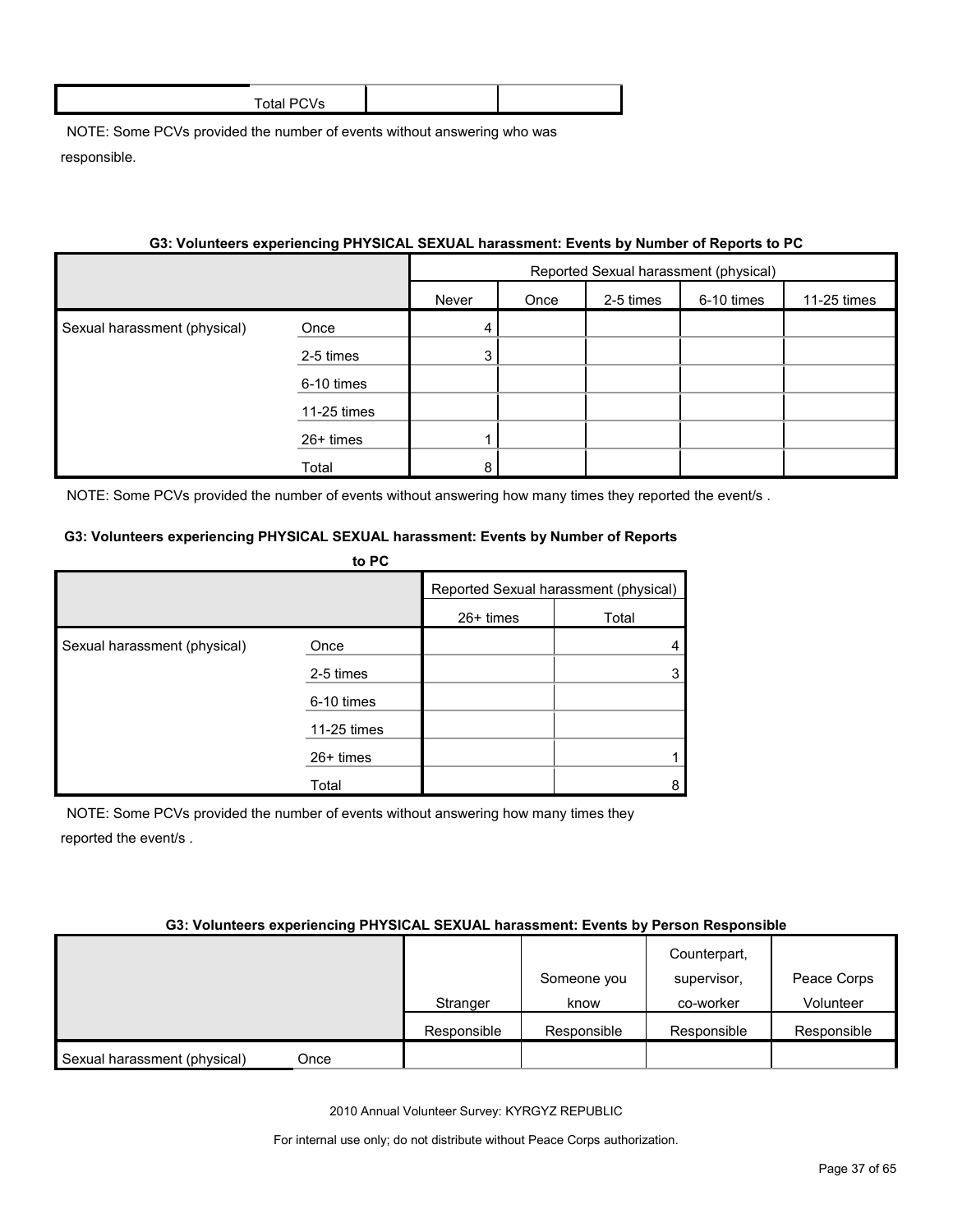| 2-5 times         |  |  |
|-------------------|--|--|
| 6-10 times        |  |  |
| 11-25 times       |  |  |
| 26+ times         |  |  |
| <b>Total PCVs</b> |  |  |

#### **G3: Volunteers experiencing PHYSICAL SEXUAL harassment: Events by Person Responsible**

|                              |                   | Peace Corps staff | Host country family<br>member | Other       |
|------------------------------|-------------------|-------------------|-------------------------------|-------------|
|                              |                   | Responsible       | Responsible                   | Responsible |
| Sexual harassment (physical) | Once              |                   |                               |             |
|                              | 2-5 times         |                   |                               |             |
|                              | 6-10 times        |                   |                               |             |
|                              | 11-25 times       |                   |                               |             |
|                              | $26+$ times       |                   |                               |             |
|                              | <b>Total PCVs</b> |                   |                               |             |

NOTE: Some PCVs provided the number of events without answering who was responsible.

#### **G3: Volunteers experiencing VERBAL SEXUAL harassment: Events by Number of Reports to PC**

|                            |             | Reported Sexual harassment (verbal) |      |           |            |             |
|----------------------------|-------------|-------------------------------------|------|-----------|------------|-------------|
|                            |             | Never                               | Once | 2-5 times | 6-10 times | 11-25 times |
| Sexual harassment (verbal) | Once        |                                     |      |           |            |             |
|                            | 2-5 times   | ⌒                                   |      |           |            |             |
|                            | 6-10 times  | 3                                   |      |           |            |             |
|                            | 11-25 times |                                     |      |           |            |             |
|                            | 26+ times   |                                     |      |           |            |             |
|                            | Total       | 8                                   |      |           |            |             |

NOTE: Some PCVs provided the number of events without answering how many times they reported the event/s.

#### **G3: Volunteers experiencing VERBAL SEXUAL harassment: Events by Number of Reports**

|                            | to PC     |                                     |       |
|----------------------------|-----------|-------------------------------------|-------|
|                            |           | Reported Sexual harassment (verbal) |       |
|                            |           | 26+ times                           | Total |
| Sexual harassment (verbal) | Once      |                                     |       |
|                            | 2-5 times |                                     |       |

2010 Annual Volunteer Survey: KYRGYZ REPUBLIC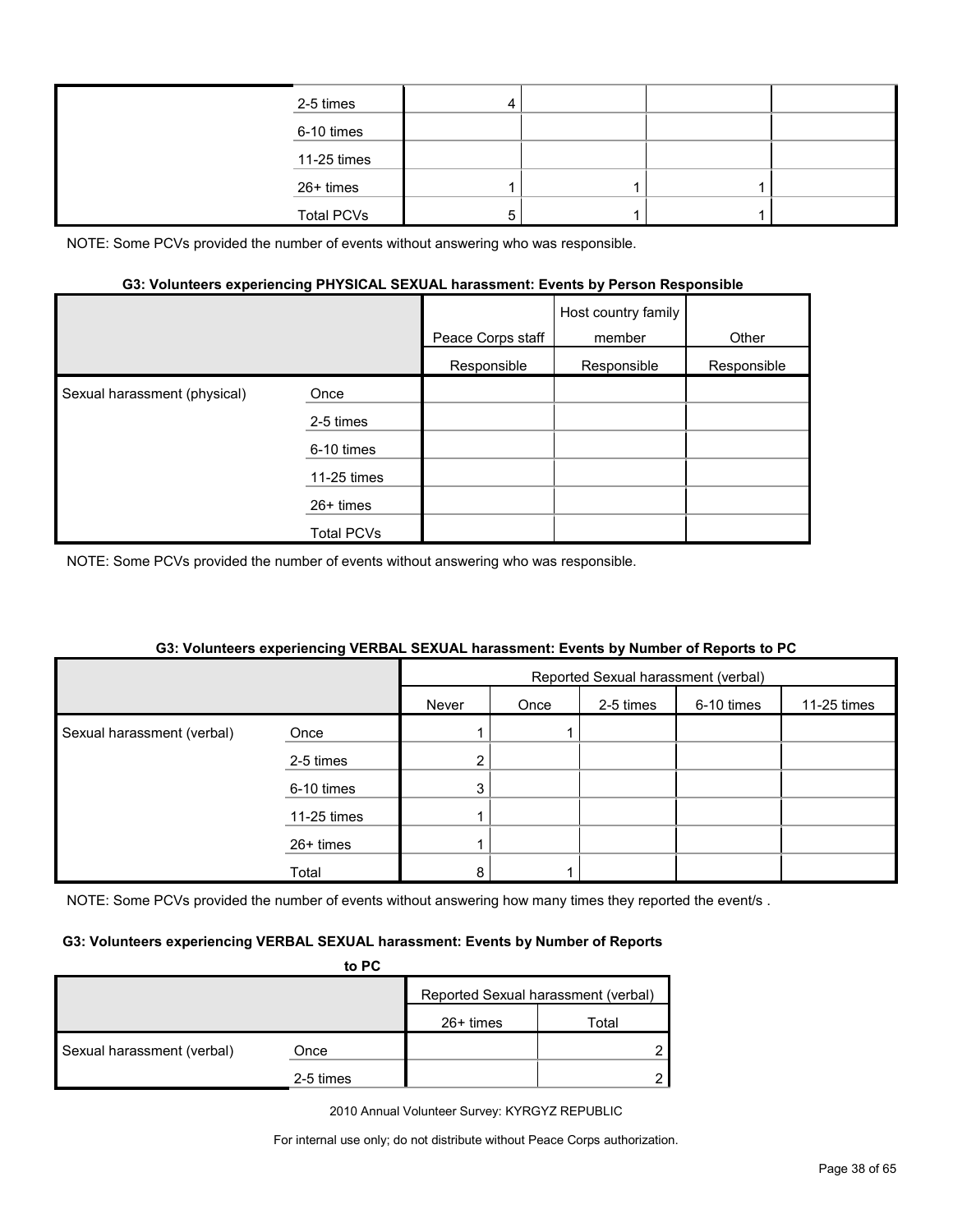| 6-10 times  |  |
|-------------|--|
| 11-25 times |  |
| 26+ times   |  |
| Total       |  |

NOTE: Some PCVs provided the number of events without answering how many times they reported the event/s .

#### **G3: Volunteers experiencing VERBAL SEXUAL harassment: Events by Person Responsible**

|                            |                   | Stranger       | Someone you<br>know | Counterpart,<br>supervisor,<br>co-worker | Peace Corps<br>Volunteer |
|----------------------------|-------------------|----------------|---------------------|------------------------------------------|--------------------------|
|                            |                   | Responsible    | Responsible         | Responsible                              | Responsible              |
| Sexual harassment (verbal) | Once              |                |                     |                                          |                          |
|                            | 2-5 times         | $\overline{2}$ |                     |                                          |                          |
|                            | 6-10 times        |                |                     |                                          |                          |
|                            | 11-25 times       | $\overline{2}$ |                     |                                          |                          |
|                            | $26+$ times       |                |                     |                                          |                          |
|                            | <b>Total PCVs</b> |                | 3                   |                                          |                          |

NOTE: Some PCVs provided the number of events without answering who was responsible.

#### **G3: Volunteers experiencing VERBAL SEXUAL harassment: Events by Person Responsible**

|                            |                   | Peace Corps staff | Host country family<br>member | Other       |
|----------------------------|-------------------|-------------------|-------------------------------|-------------|
|                            |                   | Responsible       | Responsible                   | Responsible |
| Sexual harassment (verbal) | Once              |                   |                               |             |
|                            | 2-5 times         |                   |                               |             |
|                            | 6-10 times        |                   |                               |             |
|                            | 11-25 times       |                   |                               |             |
|                            | $26+$ times       |                   |                               |             |
|                            | <b>Total PCVs</b> |                   | ◠                             |             |

NOTE: Some PCVs provided the number of events without answering who was responsible.

#### **G4: Please indicate the number of times you experienced the following types of crimes: PERCENTAGES**

|  |  | None | ⊃nce | $-$<br>. .<br>times | $\cdots$<br>times<br>-<br>. . | $25 + h$<br>times<br>. .<br>. | $26 -$<br>times | –<br><sup>-</sup> otal |
|--|--|------|------|---------------------|-------------------------------|-------------------------------|-----------------|------------------------|
|--|--|------|------|---------------------|-------------------------------|-------------------------------|-----------------|------------------------|

2010 Annual Volunteer Survey: KYRGYZ REPUBLIC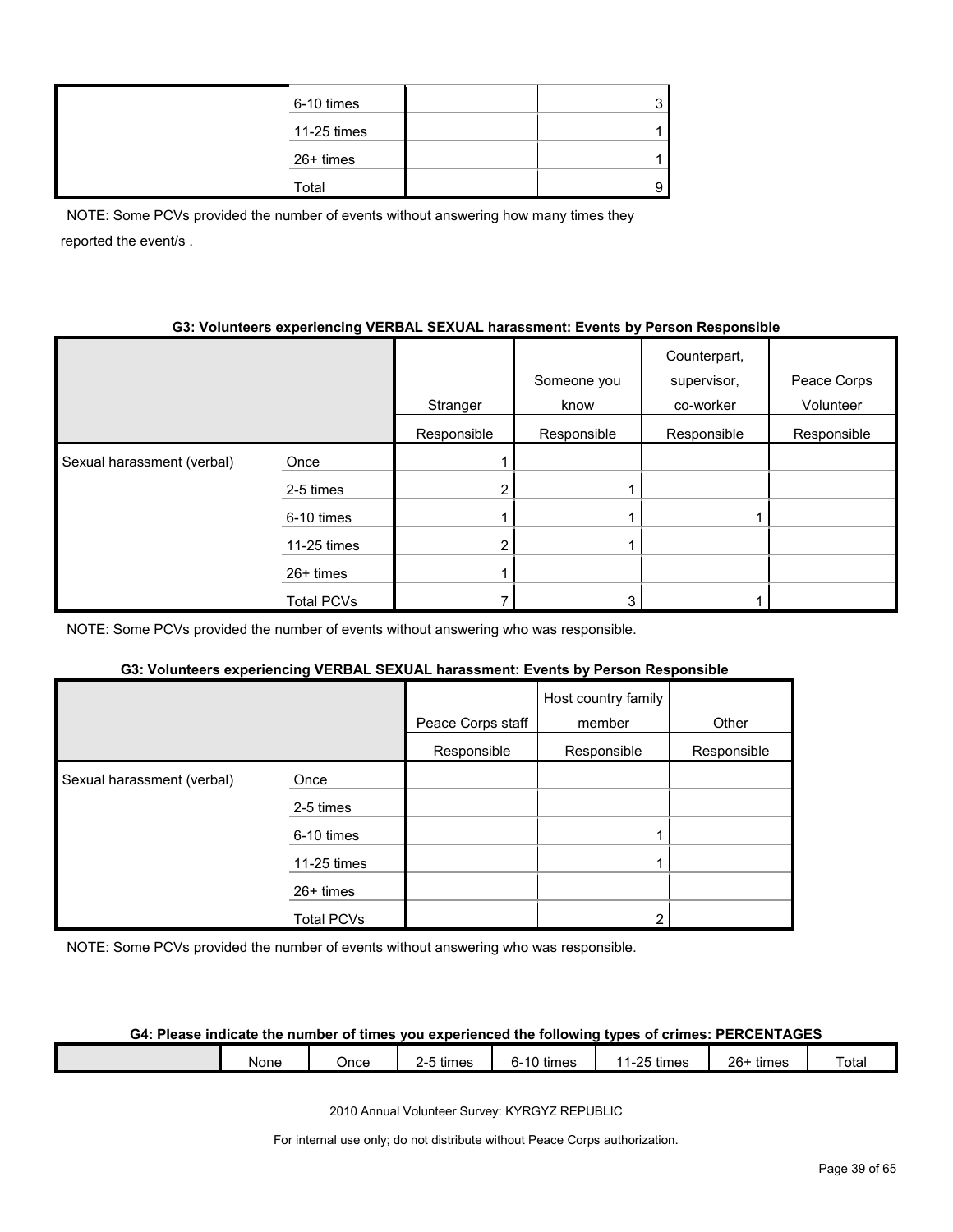| <b>Buglary</b>     | 93%  | 6%    | $1\%$ |  | 67 |
|--------------------|------|-------|-------|--|----|
| Theft              | 93%  | 4%    | 3%    |  | 68 |
| Robbery            | 97%  | 3%    |       |  | 67 |
| Physical assault   | 83%  | 12%   | 6%    |  | 69 |
| Aggravated assault | 97%  | $1\%$ | $1\%$ |  | 67 |
| Sexual assault     | 97%  | $1\%$ | $1\%$ |  | 68 |
| Rape               | 100% |       |       |  | 67 |

# **G4: Please indicate the number of times you experienced the following types of crimes: NUMBERS**

|                    | None | Once | 2-5 times | 6-10 times | 11-25 times | 26+ times | Total |
|--------------------|------|------|-----------|------------|-------------|-----------|-------|
| <b>Buglary</b>     | 62   | 4    |           |            |             |           | 67    |
| Theft              | 63   | 3    | ົ         |            |             |           | 68    |
| Robbery            | 65   | ⌒    |           |            |             |           | 67    |
| Physical assault   | 57   | 8    | 4         |            |             |           | 69    |
| Aggravated assault | 65   |      |           |            |             |           | 67    |
| Sexual assault     | 66   |      |           |            |             |           | 68    |
| Rape               | 67   |      |           |            |             |           | 67    |
| Attempted rape     | 67   |      |           |            |             |           | 67    |

## **G4: Volunteers experiencing BURGLARY: Events by Number of Reports to PC**

|                |             |       | <b>Buglary Reported</b> |           |            |             |           |       |
|----------------|-------------|-------|-------------------------|-----------|------------|-------------|-----------|-------|
|                |             | Never | Once                    | 2-5 times | 6-10 times | 11-25 times | 26+ times | Total |
| <b>Buglary</b> | Once        |       | 3                       |           |            |             |           | 3     |
|                | 2-5 times   |       |                         |           |            |             |           |       |
|                | 6-10 times  |       |                         |           |            |             |           |       |
|                | 11-25 times |       |                         |           |            |             |           |       |
|                | 26+ times   |       |                         |           |            |             |           |       |
|                | Total       |       | 3                       |           |            |             |           | 4     |

NOTE: Some PCVs provided the number of events without answering how many times they reported the event/s.

#### **G4: Volunteers experiencing BURGLARY: Events by Person Responsible**

2010 Annual Volunteer Survey: KYRGYZ REPUBLIC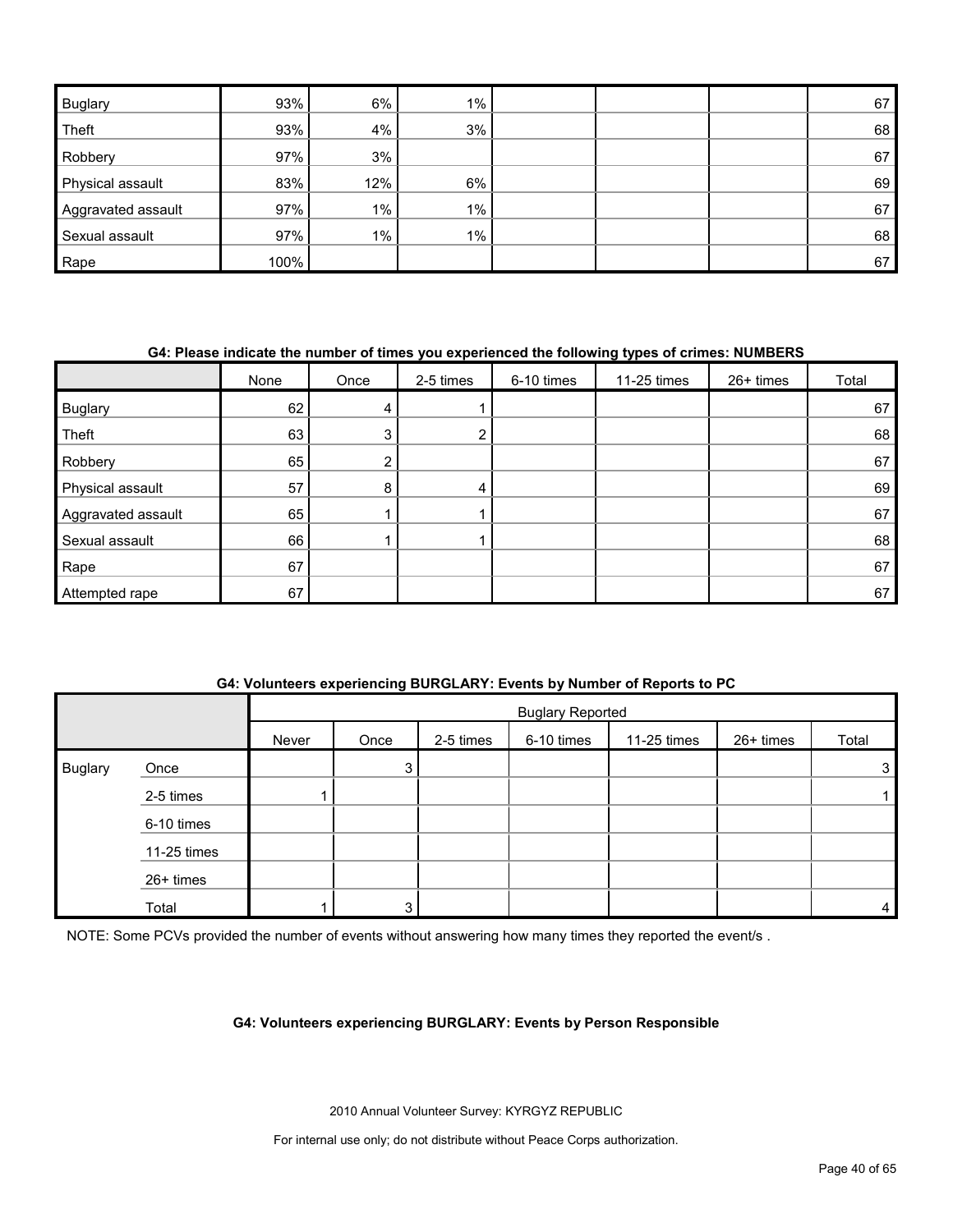|                |                   | Stranger              | Someone you<br>know | Counterpart,<br>supervisor,<br>co-worker | Peace Corps<br>Volunteer | Peace Corps staff |
|----------------|-------------------|-----------------------|---------------------|------------------------------------------|--------------------------|-------------------|
|                |                   | Responsible           | Responsible         | Responsible                              | Responsible              | Responsible       |
| <b>Buglary</b> | Once              | $\mathbf{2}^{\prime}$ |                     |                                          |                          |                   |
|                | 2-5 times         |                       |                     |                                          |                          |                   |
|                | 6-10 times        |                       |                     |                                          |                          |                   |
|                | 11-25 times       |                       |                     |                                          |                          |                   |
|                | $26+$ times       |                       |                     |                                          |                          |                   |
|                | <b>Total PCVs</b> | 2                     |                     |                                          |                          |                   |

#### **G4: Volunteers experiencing BURGLARY: Events by Person**

|                |                   | Responsible                   |             |
|----------------|-------------------|-------------------------------|-------------|
|                |                   | Host country family<br>member | Other       |
|                |                   | Responsible                   | Responsible |
| <b>Buglary</b> | Once              |                               |             |
|                | 2-5 times         |                               |             |
|                | 6-10 times        |                               |             |
|                | 11-25 times       |                               |             |
|                | $26+$ times       |                               |             |
|                | <b>Total PCVs</b> |                               |             |

NOTE: Some PCVs provided the number of events without answering

who was responsible.

|       | G4: Volunteers experiencing THEFT: Events by Number of Reports to PC |       |      |           |                       |             |           |       |
|-------|----------------------------------------------------------------------|-------|------|-----------|-----------------------|-------------|-----------|-------|
|       |                                                                      |       |      |           | <b>Theft Reported</b> |             |           |       |
|       |                                                                      | Never | Once | 2-5 times | 6-10 times            | 11-25 times | 26+ times | Total |
| Theft | Once                                                                 |       |      |           |                       |             |           |       |
|       | 2-5 times                                                            |       |      | ົ         |                       |             |           |       |
|       | 6-10 times                                                           |       |      |           |                       |             |           |       |
|       | 11-25 times                                                          |       |      |           |                       |             |           |       |
|       | $26+$ times                                                          |       |      |           |                       |             |           |       |
|       | Total                                                                |       |      |           |                       |             |           | 5     |

2010 Annual Volunteer Survey: KYRGYZ REPUBLIC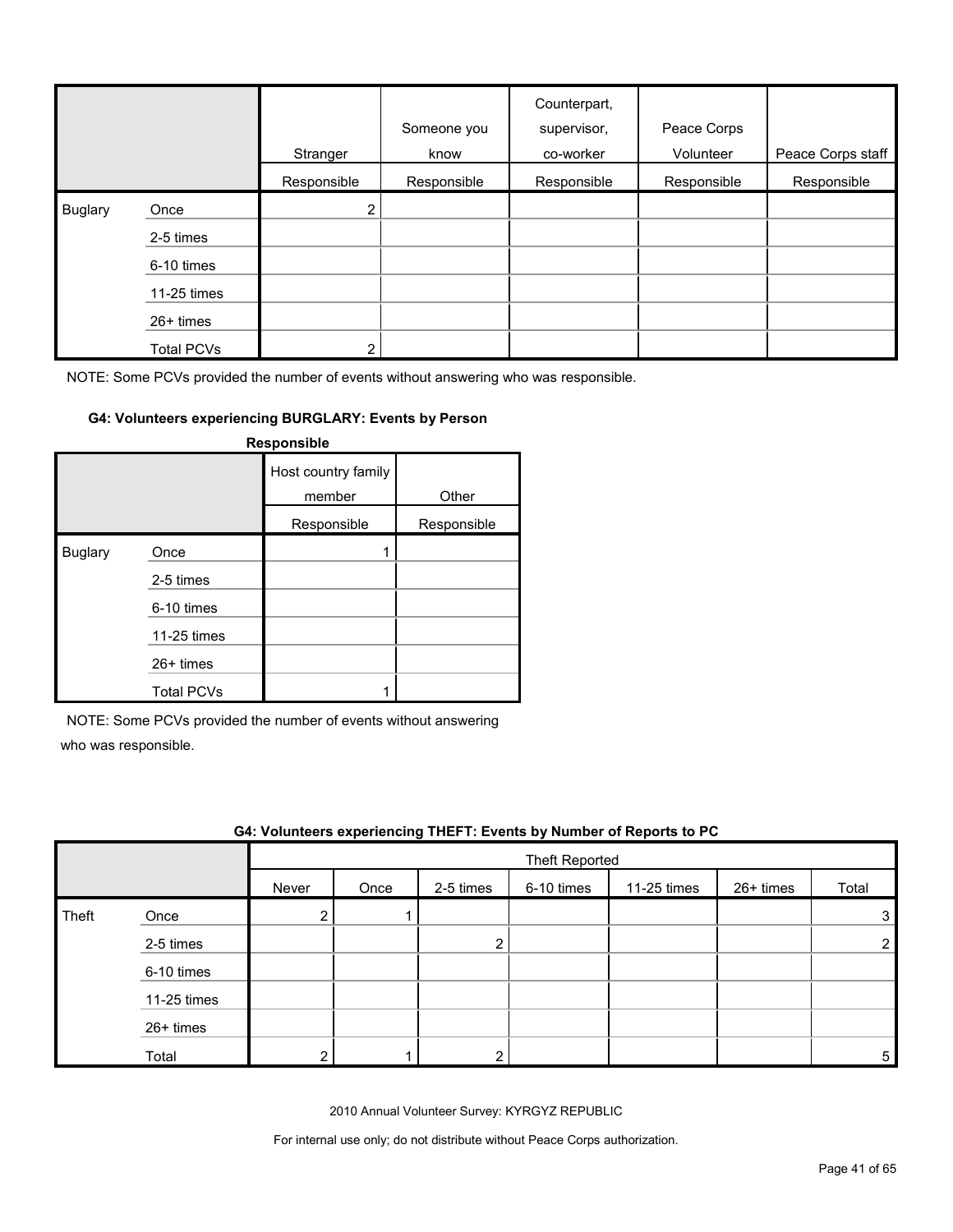## **G4: Volunteers experiencing THEFT: Events by Number of Reports to PC**

|       |             |                       | Theft Reported |           |            |             |           |                |
|-------|-------------|-----------------------|----------------|-----------|------------|-------------|-----------|----------------|
|       |             | Never                 | Once           | 2-5 times | 6-10 times | 11-25 times | 26+ times | Total          |
| Theft | Once        | $\mathbf{2}^{\prime}$ |                |           |            |             |           | 3              |
|       | 2-5 times   |                       |                |           |            |             |           | $\overline{2}$ |
|       | 6-10 times  |                       |                |           |            |             |           |                |
|       | 11-25 times |                       |                |           |            |             |           |                |
|       | 26+ times   |                       |                |           |            |             |           |                |
|       | Total       | ົ                     |                |           |            |             |           | 5              |

NOTE: Some PCVs provided the number of events without answering how many times they reported the event/s.

# **G4: Volunteers experiencing THEFT: Events by Person Responsible**

|       |                   | Stranger    | Someone you<br>know | Counterpart,<br>supervisor,<br>co-worker | Peace Corps<br>Volunteer | Peace Corps staff |
|-------|-------------------|-------------|---------------------|------------------------------------------|--------------------------|-------------------|
|       |                   | Responsible | Responsible         | Responsible                              | Responsible              | Responsible       |
| Theft | Once              |             |                     |                                          |                          |                   |
|       | 2-5 times         |             |                     |                                          |                          |                   |
|       | 6-10 times        |             |                     |                                          |                          |                   |
|       | 11-25 times       |             |                     |                                          |                          |                   |
|       | 26+ times         |             |                     |                                          |                          |                   |
|       | <b>Total PCVs</b> |             |                     |                                          |                          |                   |

NOTE: Some PCVs provided the number of events without answering who was responsible.

#### **G4: Volunteers experiencing THEFT: Events by Person Responsible**

|       |                   | Host country family<br>member | Other       |
|-------|-------------------|-------------------------------|-------------|
|       |                   | Responsible                   | Responsible |
| Theft | Once              |                               |             |
|       | 2-5 times         |                               |             |
|       | 6-10 times        |                               |             |
|       | 11-25 times       |                               |             |
|       | $26+$ times       |                               |             |
|       | <b>Total PCVs</b> |                               |             |

2010 Annual Volunteer Survey: KYRGYZ REPUBLIC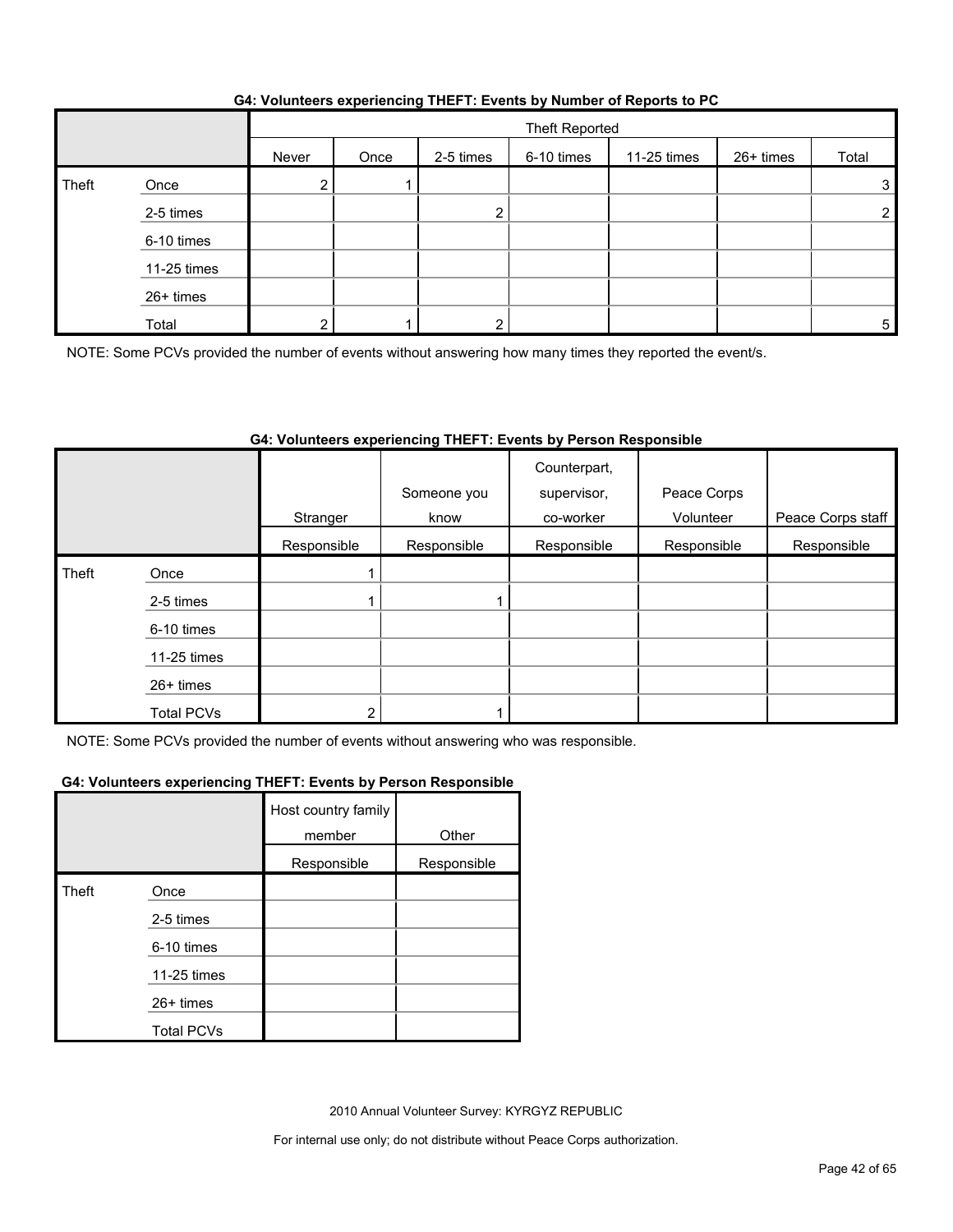#### **G4: Volunteers experiencing THEFT: Events by Person Responsible**

|       |                   | Host country family<br>member | Other       |
|-------|-------------------|-------------------------------|-------------|
|       |                   | Responsible                   | Responsible |
| Theft | Once              |                               |             |
|       | 2-5 times         |                               |             |
|       | 6-10 times        |                               |             |
|       | 11-25 times       |                               |             |
|       | 26+ times         |                               |             |
|       | <b>Total PCVs</b> |                               |             |

NOTE: Some PCVs provided the number of events without answering who was responsible.

|         |             |       | Robbery Reported |           |            |             |           |       |
|---------|-------------|-------|------------------|-----------|------------|-------------|-----------|-------|
|         |             | Never | Once             | 2-5 times | 6-10 times | 11-25 times | 26+ times | Total |
| Robbery | Once        |       |                  |           |            |             |           |       |
|         | 2-5 times   |       |                  |           |            |             |           |       |
|         | 6-10 times  |       |                  |           |            |             |           |       |
|         | 11-25 times |       |                  |           |            |             |           |       |
|         | 26+ times   |       |                  |           |            |             |           |       |
|         | Total       |       |                  |           |            |             |           |       |

#### **G4: Volunteers experiencing ROBBERY: Events by Number of Reports to PC**

NOTE: Some PCVs provided the number of events without answering how many times they reported the event/s.

#### **G4: Volunteers experiencing ROBBERY: Events by Person Responsible**

|         |             | Stranger    | Someone you<br>know | Counterpart,<br>supervisor,<br>co-worker | Peace Corps<br>Volunteer | Peace Corps staff |
|---------|-------------|-------------|---------------------|------------------------------------------|--------------------------|-------------------|
|         |             | Responsible | Responsible         | Responsible                              | Responsible              | Responsible       |
| Robbery | Once        |             |                     |                                          |                          |                   |
|         | 2-5 times   |             |                     |                                          |                          |                   |
|         | 6-10 times  |             |                     |                                          |                          |                   |
|         | 11-25 times |             |                     |                                          |                          |                   |
|         | 26+ times   |             |                     |                                          |                          |                   |

2010 Annual Volunteer Survey: KYRGYZ REPUBLIC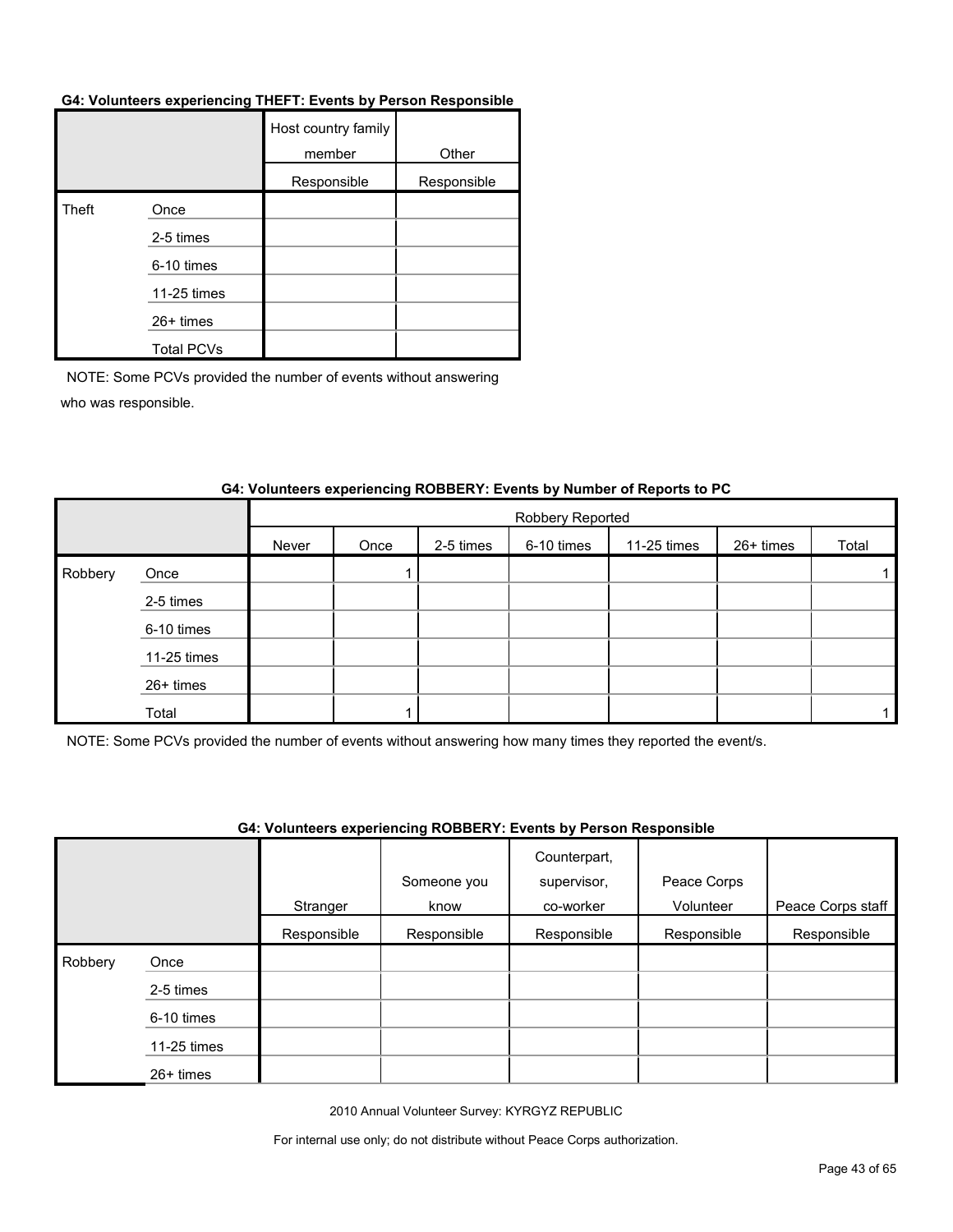| $ -$<br><b>Total PL</b><br>$\mathbf{v}$ |  |  |  |
|-----------------------------------------|--|--|--|
|                                         |  |  |  |

#### **G4: Volunteers experiencing ROBBERY: Events by Person**

| Responsible |                   |                               |             |  |  |  |
|-------------|-------------------|-------------------------------|-------------|--|--|--|
|             |                   | Host country family<br>member | Other       |  |  |  |
|             |                   | Responsible                   | Responsible |  |  |  |
| Robbery     | Once              |                               |             |  |  |  |
|             | 2-5 times         |                               |             |  |  |  |
|             | 6-10 times        |                               |             |  |  |  |
|             | 11-25 times       |                               |             |  |  |  |
|             | $26+$ times       |                               |             |  |  |  |
|             | <b>Total PCVs</b> |                               |             |  |  |  |

NOTE: Some PCVs provided the number of events without answering who was responsible.

|                  |             | <b>One common oxponenting increased AgoAgen</b> Evento by namber of hopeito to re- |                           |           |            |             |           |                 |
|------------------|-------------|------------------------------------------------------------------------------------|---------------------------|-----------|------------|-------------|-----------|-----------------|
|                  |             |                                                                                    | Physical assault Reported |           |            |             |           |                 |
|                  |             | Never                                                                              | Once                      | 2-5 times | 6-10 times | 11-25 times | 26+ times | Total           |
| Physical assault | Once        | 3                                                                                  | 3 <sup>1</sup>            |           |            |             |           | 6               |
|                  | 2-5 times   | 3                                                                                  |                           |           |            |             |           | $\overline{4}$  |
|                  | 6-10 times  |                                                                                    |                           |           |            |             |           |                 |
|                  | 11-25 times |                                                                                    |                           |           |            |             |           |                 |
|                  | 26+ times   |                                                                                    |                           |           |            |             |           |                 |
|                  | Total       | 6                                                                                  | 4                         |           |            |             |           | 10 <sup>1</sup> |

#### **G4: Volunteers experiencing PHYSICAL ASSAULT: Events by Number of Reports to PC**

NOTE: Some PCVs provided the number of events without answering how many times they reported the event/s.

#### **G4: Volunteers experiencing PHYSICAL ASSAULT: Events by Person Responsible**

|                  |      |             |             | Counterpart, |             |             |
|------------------|------|-------------|-------------|--------------|-------------|-------------|
|                  |      |             | Someone you | supervisor,  | Peace Corps | Peace Corps |
|                  |      | Stranger    | know        | co-worker    | Volunteer   | staff       |
|                  |      | Responsible | Responsible | Responsible  | Responsible | Responsible |
| Physical assault | Once |             |             |              |             |             |

2010 Annual Volunteer Survey: KYRGYZ REPUBLIC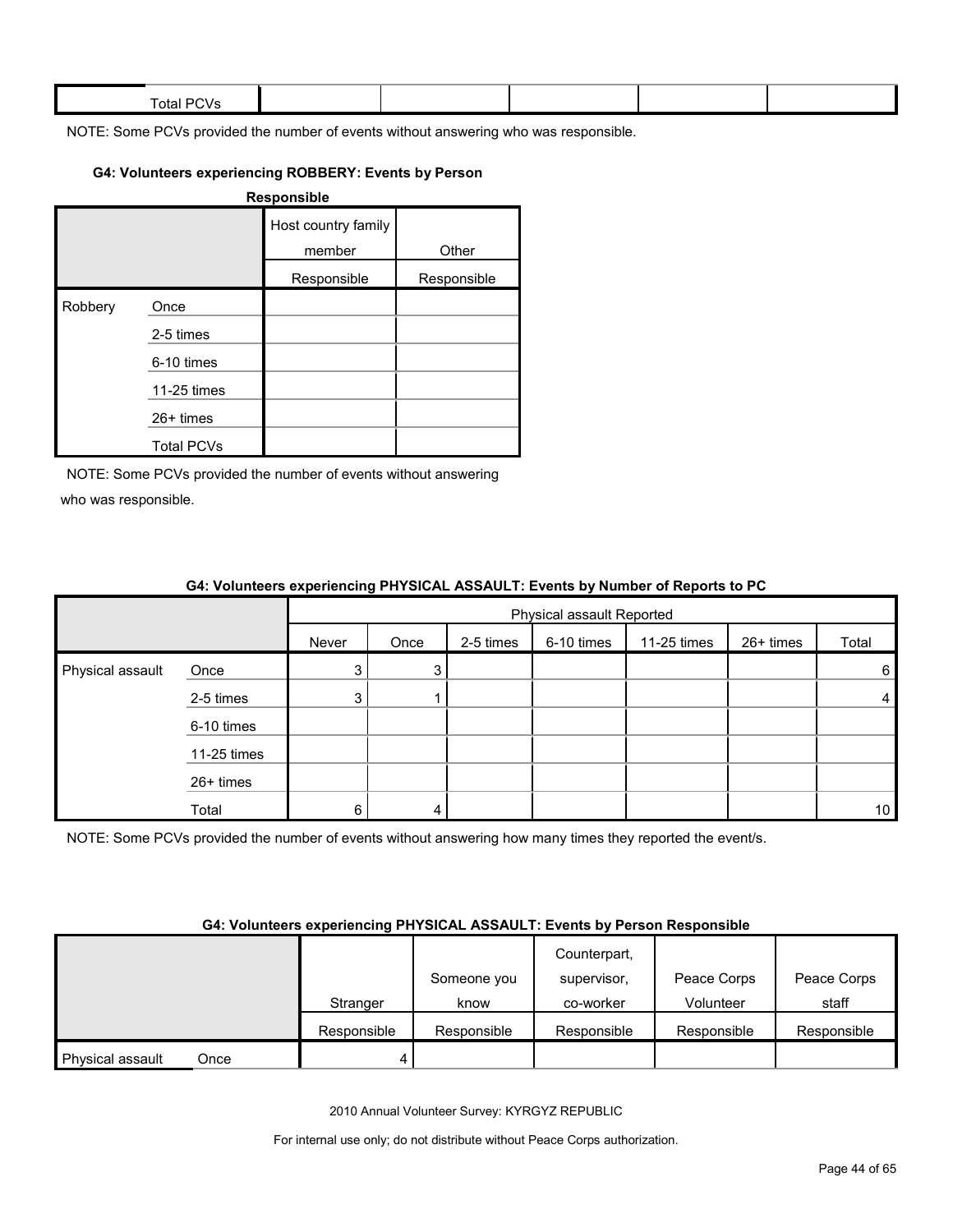| 2-5 times         |  |  |  |
|-------------------|--|--|--|
| 6-10 times        |  |  |  |
| 11-25 times       |  |  |  |
| 26+ times         |  |  |  |
| <b>Total PCVs</b> |  |  |  |

#### **G4: Volunteers experiencing PHYSICAL ASSAULT: Events by Person**

| <b>Responsible</b> |                   |                               |             |  |  |  |  |
|--------------------|-------------------|-------------------------------|-------------|--|--|--|--|
|                    |                   | Host country family<br>member | Other       |  |  |  |  |
|                    |                   | Responsible                   | Responsible |  |  |  |  |
| Physical assault   | Once              |                               |             |  |  |  |  |
|                    | 2-5 times         |                               |             |  |  |  |  |
|                    | 6-10 times        |                               |             |  |  |  |  |
|                    | 11-25 times       |                               |             |  |  |  |  |
|                    | 26+ times         |                               |             |  |  |  |  |
|                    | <b>Total PCVs</b> |                               |             |  |  |  |  |

NOTE: Some PCVs provided the number of events without answering who was responsible.

#### **G4: Volunteers experiencing AGGRAVATED ASSAULT: Events by Number of Reports to PC**

|                    |             | Aggravated assault Reported |      |           |            |             |
|--------------------|-------------|-----------------------------|------|-----------|------------|-------------|
|                    |             | Never                       | Once | 2-5 times | 6-10 times | 11-25 times |
| Aggravated assault | Once        |                             |      |           |            |             |
|                    | 2-5 times   |                             |      |           |            |             |
|                    | 6-10 times  |                             |      |           |            |             |
|                    | 11-25 times |                             |      |           |            |             |
|                    | 26+ times   |                             |      |           |            |             |
|                    | Total       |                             |      |           |            |             |

NOTE: Some PCVs provided the number of events without answering how many times they reported the event/s.

# **G4: Volunteers experiencing AGGRAVATED ASSAULT: Events by Number of**

| <b>Reports to PC</b> |             |                             |  |  |  |  |
|----------------------|-------------|-----------------------------|--|--|--|--|
|                      |             | Aggravated assault Reported |  |  |  |  |
|                      | $26+$ times | ⊺otal                       |  |  |  |  |

2010 Annual Volunteer Survey: KYRGYZ REPUBLIC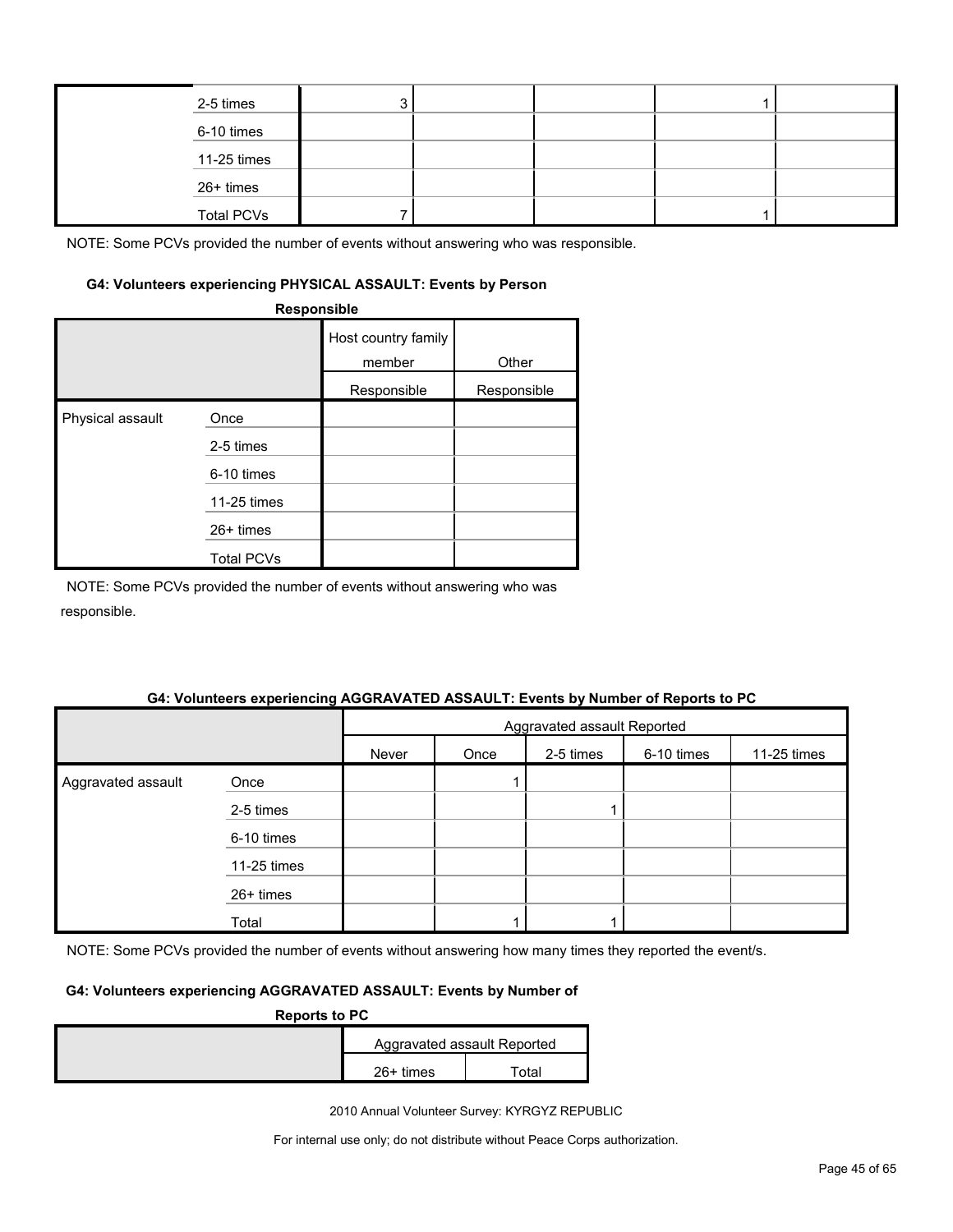| Aggravated assault | Once        |  |
|--------------------|-------------|--|
|                    | 2-5 times   |  |
|                    | 6-10 times  |  |
|                    | 11-25 times |  |
|                    | $26+$ times |  |
|                    | Total       |  |

NOTE: Some PCVs provided the number of events without answering how many times they reported the event/s.

## **G4: Volunteers experiencing AGGRAVATED ASSAULT: Events by Person Responsible**

|                    |             | Stranger    | Someone you<br>know | Counterpart,<br>supervisor,<br>co-worker | Peace Corps<br>Volunteer | Peace Corps<br>staff |
|--------------------|-------------|-------------|---------------------|------------------------------------------|--------------------------|----------------------|
|                    |             | Responsible | Responsible         | Responsible                              | Responsible              | Responsible          |
| Aggravated assault | Once        |             |                     |                                          |                          |                      |
|                    | 2-5 times   |             |                     |                                          |                          |                      |
|                    | 6-10 times  |             |                     |                                          |                          |                      |
|                    | 11-25 times |             |                     |                                          |                          |                      |
|                    | $26+$ times |             |                     |                                          |                          |                      |
|                    | Total PCVs  |             |                     |                                          |                          |                      |

NOTE: Some PCVs provided the number of events without answering who was responsible.

# **G4: Volunteers experiencing AGGRAVATED ASSAULT: Events by Person**

| <b>Responsible</b> |                   |                               |             |  |  |  |  |
|--------------------|-------------------|-------------------------------|-------------|--|--|--|--|
|                    |                   | Host country family<br>member | Other       |  |  |  |  |
|                    |                   | Responsible                   | Responsible |  |  |  |  |
| Aggravated assault | Once              |                               |             |  |  |  |  |
|                    | 2-5 times         |                               |             |  |  |  |  |
|                    | 6-10 times        |                               |             |  |  |  |  |
|                    | 11-25 times       |                               |             |  |  |  |  |
|                    | $26+$ times       |                               |             |  |  |  |  |
|                    | <b>Total PCVs</b> |                               |             |  |  |  |  |

NOTE: Some PCVs provided the number of events without answering who was responsible.

2010 Annual Volunteer Survey: KYRGYZ REPUBLIC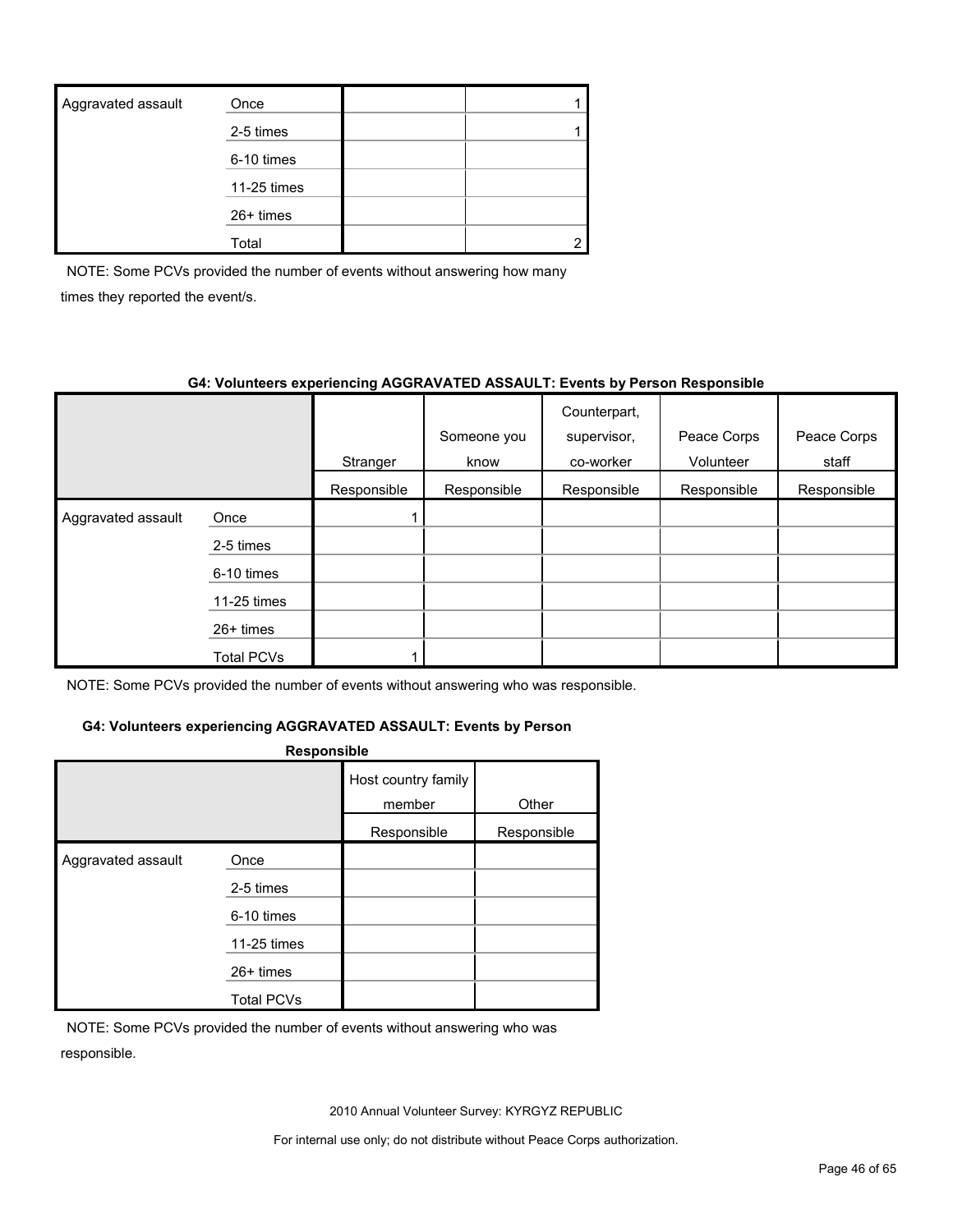|                |             |       | Sexual assault Reported |           |            |             |           |       |
|----------------|-------------|-------|-------------------------|-----------|------------|-------------|-----------|-------|
|                |             | Never | Once                    | 2-5 times | 6-10 times | 11-25 times | 26+ times | Total |
| Sexual assault | Once        |       |                         |           |            |             |           |       |
|                | 2-5 times   |       |                         |           |            |             |           |       |
|                | 6-10 times  |       |                         |           |            |             |           |       |
|                | 11-25 times |       |                         |           |            |             |           |       |
|                | 26+ times   |       |                         |           |            |             |           |       |
|                | Total       | 2     |                         |           |            |             |           | 2     |

## **G4: Volunteers experiencing SEXUAL ASSAULT: Events by Number of Reports to PC**

NOTE: Some PCVs provided the number of events without answering how many times they reported the event/s.

# **G4: Volunteers experiencing SEXUAL ASSAULT: Events by Person Responsible**

|                |                   | Stranger    | Someone you<br>know | Counterpart,<br>supervisor,<br>co-worker | Peace Corps<br>Volunteer | Peace Corps<br>staff |
|----------------|-------------------|-------------|---------------------|------------------------------------------|--------------------------|----------------------|
|                |                   | Responsible | Responsible         | Responsible                              | Responsible              | Responsible          |
| Sexual assault | Once              |             |                     |                                          |                          |                      |
|                | 2-5 times         |             |                     |                                          |                          |                      |
|                | 6-10 times        |             |                     |                                          |                          |                      |
|                | 11-25 times       |             |                     |                                          |                          |                      |
|                | 26+ times         |             |                     |                                          |                          |                      |
|                | <b>Total PCVs</b> |             |                     |                                          |                          |                      |

NOTE: Some PCVs provided the number of events without answering who was responsible.

# **G4: Volunteers experiencing SEXUAL ASSAULT: Events by Person**

**Responsible**

|                |             | Host country family |             |
|----------------|-------------|---------------------|-------------|
|                |             | member              | Other       |
|                |             | Responsible         | Responsible |
| Sexual assault | Once        |                     |             |
|                | 2-5 times   |                     |             |
|                | 6-10 times  |                     |             |
|                | 11-25 times |                     |             |

2010 Annual Volunteer Survey: KYRGYZ REPUBLIC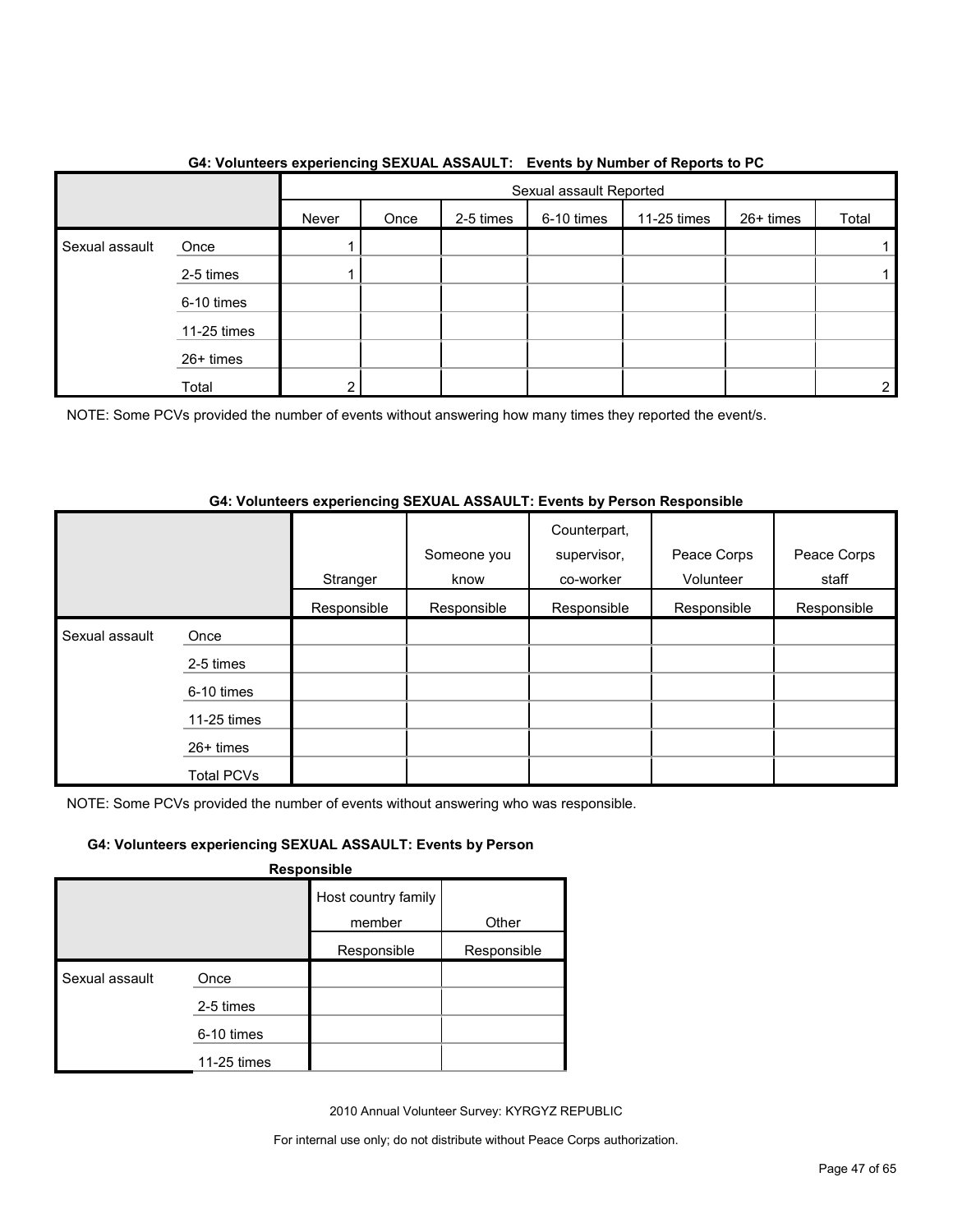| 26+ times  |  |
|------------|--|
| Total PCVs |  |

|      | G4: VOIUNTEER'S EXPERIENCING RAPE: EVENTS by NUMBER OF REPORTS TO PU |       |               |           |            |             |           |       |  |
|------|----------------------------------------------------------------------|-------|---------------|-----------|------------|-------------|-----------|-------|--|
|      |                                                                      |       | Rape Reported |           |            |             |           |       |  |
|      |                                                                      | Never | Once          | 2-5 times | 6-10 times | 11-25 times | 26+ times | Total |  |
| Rape | Once                                                                 |       |               |           |            |             |           |       |  |
|      | 2-5 times                                                            |       |               |           |            |             |           |       |  |
|      | 6-10 times                                                           |       |               |           |            |             |           |       |  |
|      | 11-25 times                                                          |       |               |           |            |             |           |       |  |
|      | 26+ times                                                            |       |               |           |            |             |           |       |  |
|      | Total                                                                |       |               |           |            |             |           |       |  |

#### **G4: Volunteers experiencing RAPE: Events by Number of Reports to PC**

NOTE: Some PCVs provided the number of events without answering how many times they reported the event/s .

|      |                   |             |             | Counterpart, |             |                   |
|------|-------------------|-------------|-------------|--------------|-------------|-------------------|
|      |                   |             | Someone you | supervisor,  | Peace Corps |                   |
|      |                   | Stranger    | know        | co-worker    | Volunteer   | Peace Corps staff |
|      |                   | Responsible | Responsible | Responsible  | Responsible | Responsible       |
| Rape | Once              |             |             |              |             |                   |
|      | 2-5 times         |             |             |              |             |                   |
|      | 6-10 times        |             |             |              |             |                   |
|      | 11-25 times       |             |             |              |             |                   |
|      | 26+ times         |             |             |              |             |                   |
|      | <b>Total PCVs</b> |             |             |              |             |                   |

# **G4: Volunteers experiencing RAPE: Events by Person Responsible**

NOTE: Some PCVs provided the number of events without answering who was responsible.

#### **G4: Volunteers experiencing RAPE: Events by Person Responsible**

|      |      | Host country family |             |
|------|------|---------------------|-------------|
|      |      | member              | Other       |
|      |      | Responsible         | Responsible |
| Rape | Once |                     |             |

2010 Annual Volunteer Survey: KYRGYZ REPUBLIC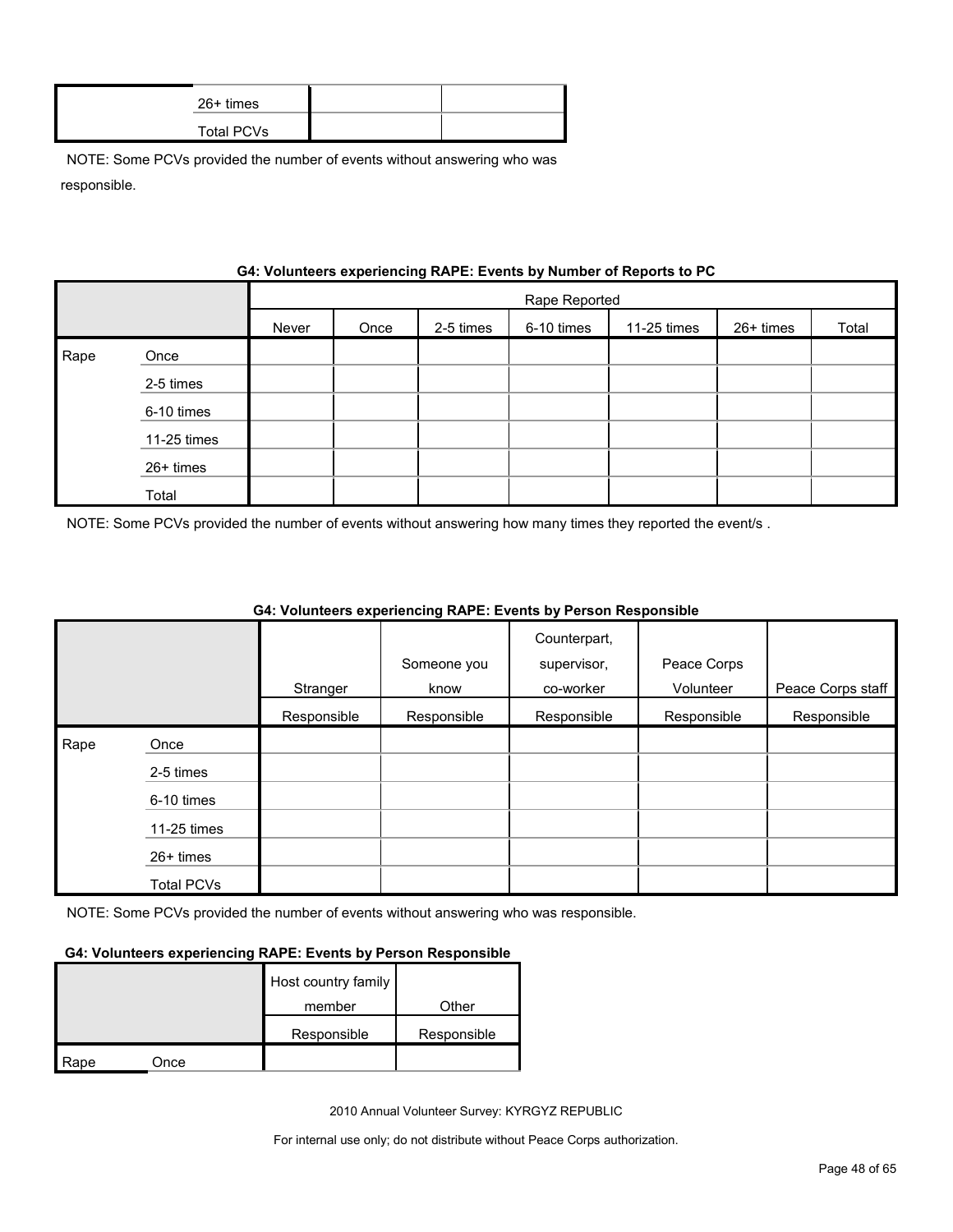| 2-5 times         |  |
|-------------------|--|
| 6-10 times        |  |
| 11-25 times       |  |
| 26+ times         |  |
| <b>Total PCVs</b> |  |

# **G4: Volunteers experiencing ATTEMPTED RAPE: Events by Number of Reports to PC**

|                |             | Attempted rape Reported |      |           |            |             |           |       |  |
|----------------|-------------|-------------------------|------|-----------|------------|-------------|-----------|-------|--|
|                |             | Never                   | Once | 2-5 times | 6-10 times | 11-25 times | 26+ times | Total |  |
| Attempted rape | Once        |                         |      |           |            |             |           |       |  |
|                | 2-5 times   |                         |      |           |            |             |           |       |  |
|                | 6-10 times  |                         |      |           |            |             |           |       |  |
|                | 11-25 times |                         |      |           |            |             |           |       |  |
|                | 26+ times   |                         |      |           |            |             |           |       |  |
|                | Total       |                         |      |           |            |             |           |       |  |

NOTE: Some PCVs provided the number of events without answering how many times they reported the event/s.

#### **G4: Volunteers experiencing ATTEMPTED RAPE: Events by Person Responsible**

|                |             | Stranger    | Someone you<br>know | Counterpart,<br>supervisor,<br>co-worker | Peace Corps<br>Volunteer | Peace Corps<br>staff |
|----------------|-------------|-------------|---------------------|------------------------------------------|--------------------------|----------------------|
|                |             | Responsible | Responsible         | Responsible                              | Responsible              | Responsible          |
| Attempted rape | Once        |             |                     |                                          |                          |                      |
|                | 2-5 times   |             |                     |                                          |                          |                      |
|                | 6-10 times  |             |                     |                                          |                          |                      |
|                | 11-25 times |             |                     |                                          |                          |                      |
|                | $26+$ times |             |                     |                                          |                          |                      |
|                | Total PCVs  |             |                     |                                          |                          |                      |

NOTE: Some PCVs provided the number of events without answering who was responsible.

## **G4: Volunteers experiencing ATTEMPTED RAPE: Events by Person**

#### **Responsible**

2010 Annual Volunteer Survey: KYRGYZ REPUBLIC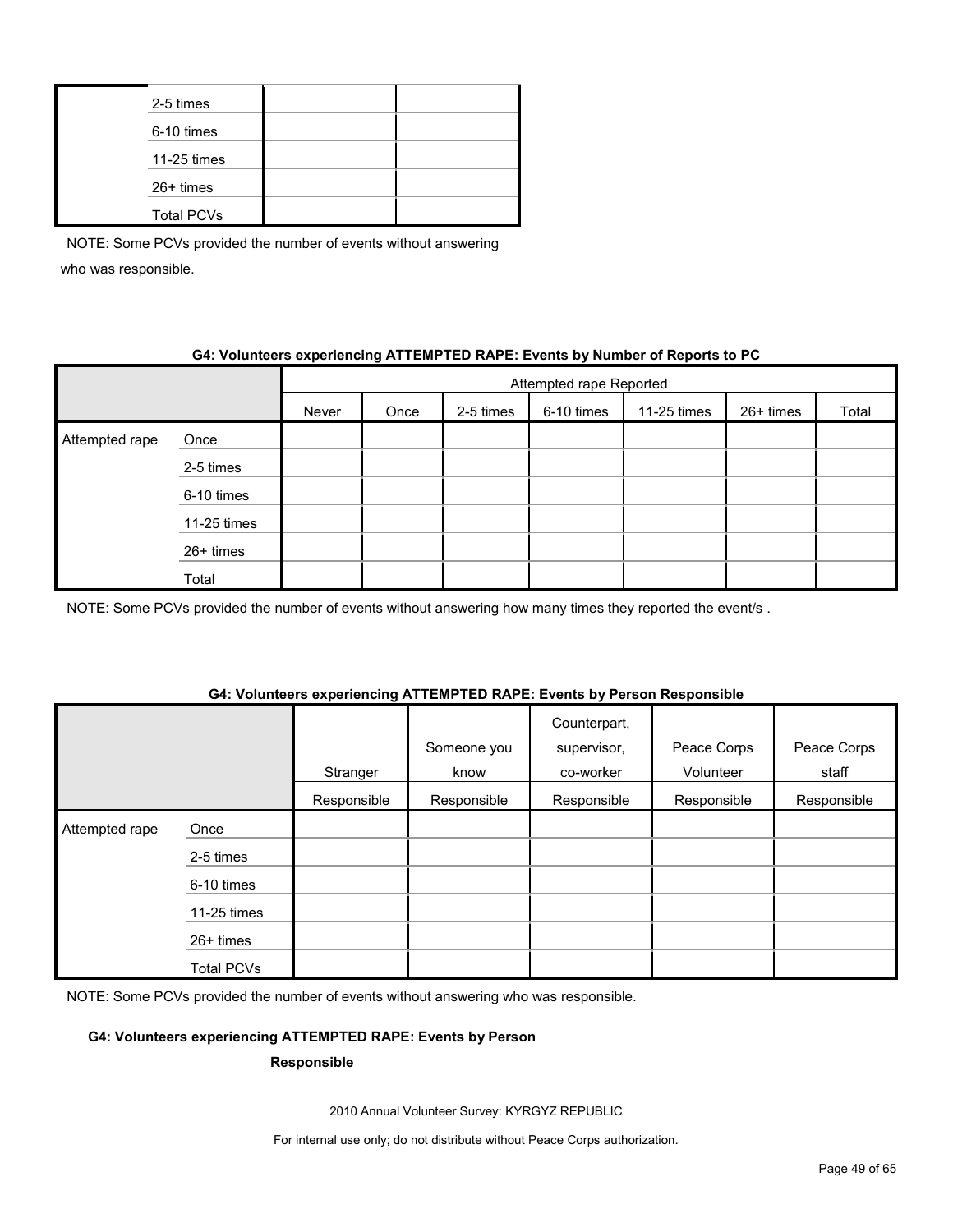|                |                   | Host country family<br>member | Other       |
|----------------|-------------------|-------------------------------|-------------|
|                |                   | Responsible                   | Responsible |
| Attempted rape | Once              |                               |             |
|                | 2-5 times         |                               |             |
|                | 6-10 times        |                               |             |
|                | 11-25 times       |                               |             |
|                | 26+ times         |                               |             |
|                | <b>Total PCVs</b> |                               |             |

# <span id="page-49-0"></span>**H. Volunteers Working in HIV/AIDS**

This section reports Volunteers' level of involvement in HIV/AIDS work. It also reports Volunteers' assessment of their Peace Corps HIV/AIDS training and the perceived effectiveness of their HIV/AIDS work with host country individuals or groups.

# **H1: Which of the following best describes your involvement in HIV/AIDS**

| activities?                                           |         |             |  |  |  |  |  |  |  |
|-------------------------------------------------------|---------|-------------|--|--|--|--|--|--|--|
|                                                       | Percent | Number      |  |  |  |  |  |  |  |
| HIV/AIDS work is my primary assignment.               | 3%      |             |  |  |  |  |  |  |  |
| HIV/AIDS work is part of my secondary activities.     | 13%     | $1^{\circ}$ |  |  |  |  |  |  |  |
| My HIV/AIDS efforts are not part of primary/secondary | 20%     |             |  |  |  |  |  |  |  |
| actvities.                                            |         |             |  |  |  |  |  |  |  |
| I have not been involved in any HIV/AIDS activities.  | 64%     | 55          |  |  |  |  |  |  |  |
| Total                                                 | 100%    | 86          |  |  |  |  |  |  |  |

**H2: How effective was the PC training you received in preparing you to undertake your HIV/AIDS activities?**

|    | effective<br>Not | Poor | Adequate | Effective | Very effective | <b>NA</b> | Total          |
|----|------------------|------|----------|-----------|----------------|-----------|----------------|
| Н2 | ᅍ.               | 18%  | $27\%$   | 16%       | 7%.            | 24%       | --<br>へへ<br>ບບ |

# **H2: How effective was the PC training you received in preparing you to undertake your HIV/AIDS**

# **activities? (excluding the "NA" responses)**

2010 Annual Volunteer Survey: KYRGYZ REPUBLIC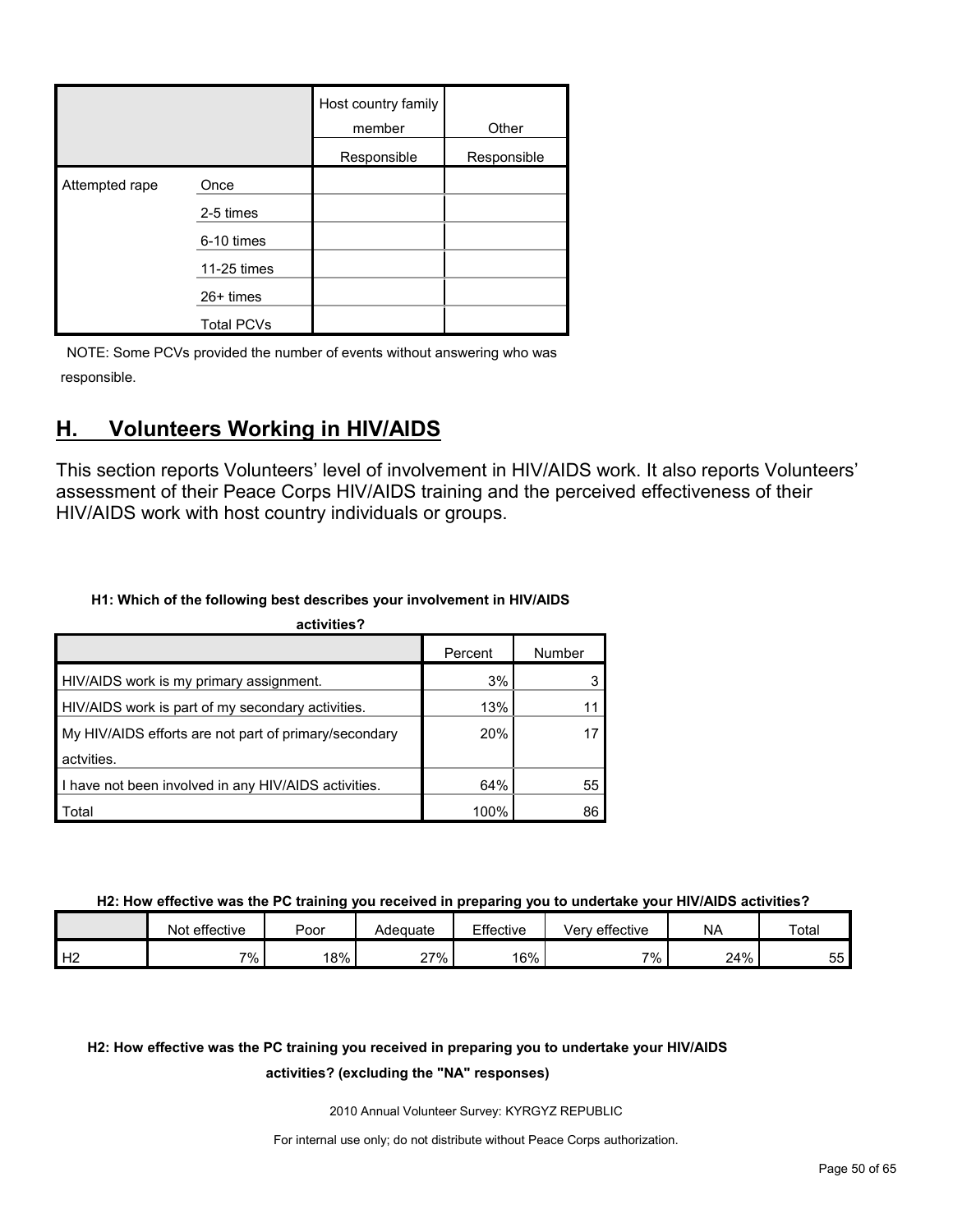|                | effective<br>Not | Poor | Adequate | Effective | Very effective | $\tau$ otar |
|----------------|------------------|------|----------|-----------|----------------|-------------|
| H <sub>2</sub> | 10%              | 24%  | 36%      | 21%       | 10%            | ໍ່<br>⊶     |

## **H3: In working with HC individuals or groups, how would you rate the effectiveness of your specific HIV/AIDS activities?**

|               |                  | Sometimes |                 | Almost always |            |       |
|---------------|------------------|-----------|-----------------|---------------|------------|-------|
|               | Seldom effective | effective | Often effective | effective     | Don't know | Total |
| $\mathsf{H}3$ | 2%               | 9%        | 23%             | 6%            | 60%        | 53 I  |

**H3: In working with HC individuals or groups, how would you rate the effectiveness of your specific HIV/AIDS activities? (excluding both the "NA" and the H1="No involvement in HIV/AIDS activities"** 

|                | responses)       |           |                 |               |       |  |  |  |  |  |  |
|----------------|------------------|-----------|-----------------|---------------|-------|--|--|--|--|--|--|
|                |                  | Sometimes |                 | Almost always |       |  |  |  |  |  |  |
|                | Seldom effective | effective | Often effective | effective     | Total |  |  |  |  |  |  |
| H <sub>3</sub> | 5%               | 24%       | 57%             | 14%           | ີ     |  |  |  |  |  |  |

NOTE: See Open-Ended Responses Report for PCV explanations and examples of their H3 answers)

# <span id="page-50-0"></span>**I. Your Life in the Peace Corps**

This section reports Volunteers' descriptions of and adjustments to their living conditions, including stress factors and how Volunteers cope with stress.

# **I1: Have you lived with a host country individual or family?**

|                                                         | Percent | Number |
|---------------------------------------------------------|---------|--------|
| No, I have never lived with a HC individual or family.  |         |        |
| Yes, I lived with a HC individual or family only during | $1\%$   |        |
| PST.                                                    |         |        |
| Yes, in my community (not during PST).                  | $1\%$   |        |
| Yes, both during PST and later in my community.         | 98%     | 83     |
| Total                                                   | 100%    | 85     |

**I1: How long (in months) have you lived with a host country individual or family?**

2010 Annual Volunteer Survey: KYRGYZ REPUBLIC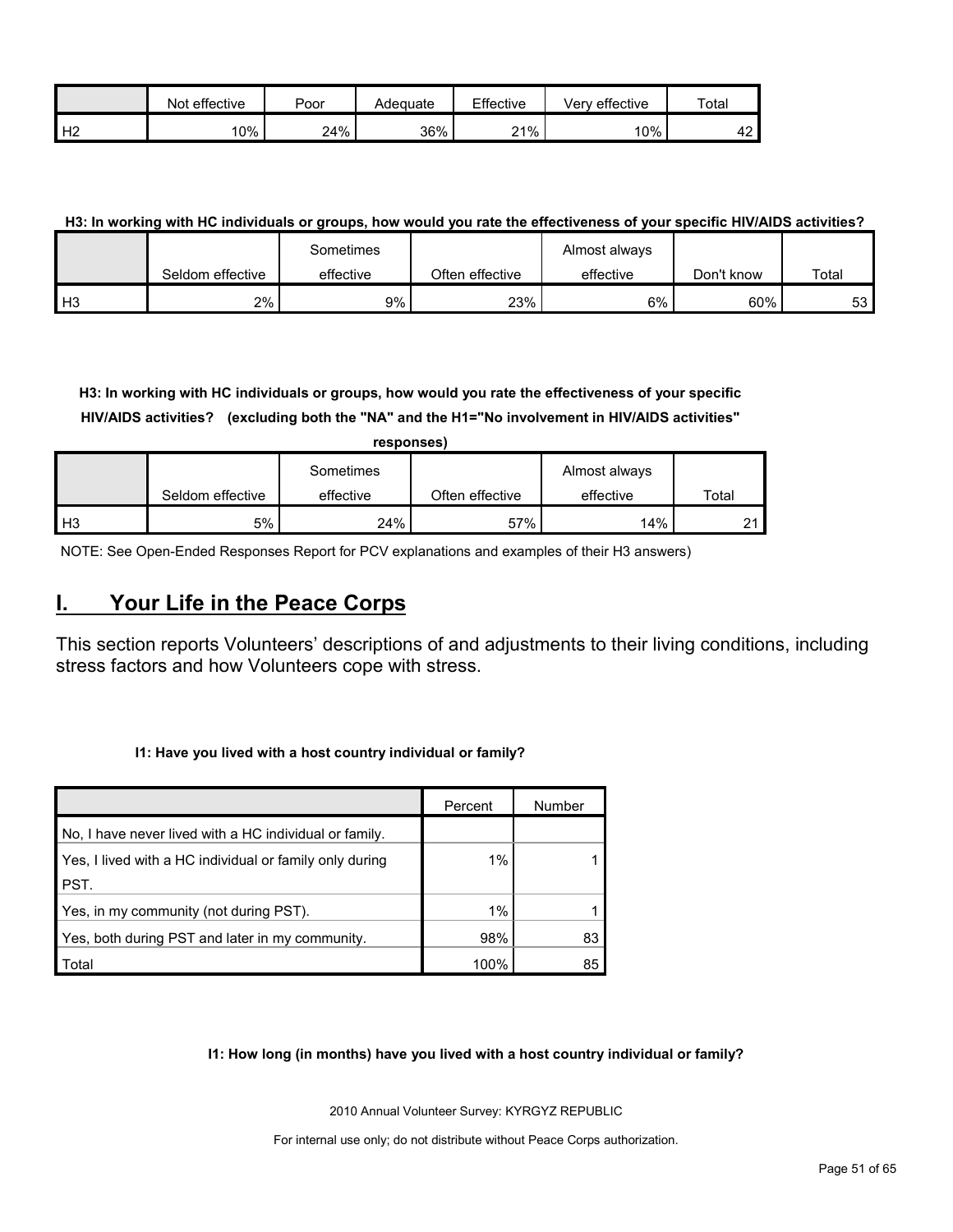|                 | month |      |     | 4   | 5   |    | $7 - 11$ | $12 - 16$ | 17-26 |
|-----------------|-------|------|-----|-----|-----|----|----------|-----------|-------|
| <b>PST Only</b> |       | 100% |     |     |     |    |          |           |       |
| Post-PST        |       |      |     |     |     |    | 100%     |           |       |
| PST & Later     | 5%    | 5%   | 21% | 17% | 15% | 6% | $1\%$    | 19%       | 10%   |

**I1: How long (in months) have you lived** 

**with a host country individual or family?**

|                        | $27+$ mos | Total |
|------------------------|-----------|-------|
| PST Only               |           |       |
| Post-PST               |           |       |
| <b>PST &amp; Later</b> | 1%        | R     |

## **I2: How often do you interact with HCNs in community/family social events?**

|      |       | Several times a |        | Several times a |         | Less than once a |       |
|------|-------|-----------------|--------|-----------------|---------|------------------|-------|
|      | Dailv | week            | Weeklv | month           | Monthly | month            | Total |
| l 12 | 52%   | 16%             | 13%    | 7%.             | $7\%$   | 5%               | 86    |

#### **I3: How integrated into your community do you feel now?**

|    | Not at all | Minimally | Adeauatelv | Considerabl∨ | Exceptionally | Total |
|----|------------|-----------|------------|--------------|---------------|-------|
| 13 |            | 23%       | 30%        | 42%          | 5%            | 86    |

**I4a: Do you have the following at your worksite?**

|               | Never | Sometimes | Usuallv | Alwavs | ⊤otal |
|---------------|-------|-----------|---------|--------|-------|
| Electricity   | $1\%$ | 8%        | 64%     | 27%    | 85    |
| Running water | 38%   | 10%       | 29%     | 24%    | 84    |

|  |  | 14b: Do you have the following at your residence? |
|--|--|---------------------------------------------------|
|--|--|---------------------------------------------------|

|               | Never | Sometimes | Usuallv | Always | ⊤otal |
|---------------|-------|-----------|---------|--------|-------|
| Electricity   |       | 6%        | 71%     | 23%    | 82    |
| Running water | 41%   | 5%        | 34%     | 20%    | 83    |

2010 Annual Volunteer Survey: KYRGYZ REPUBLIC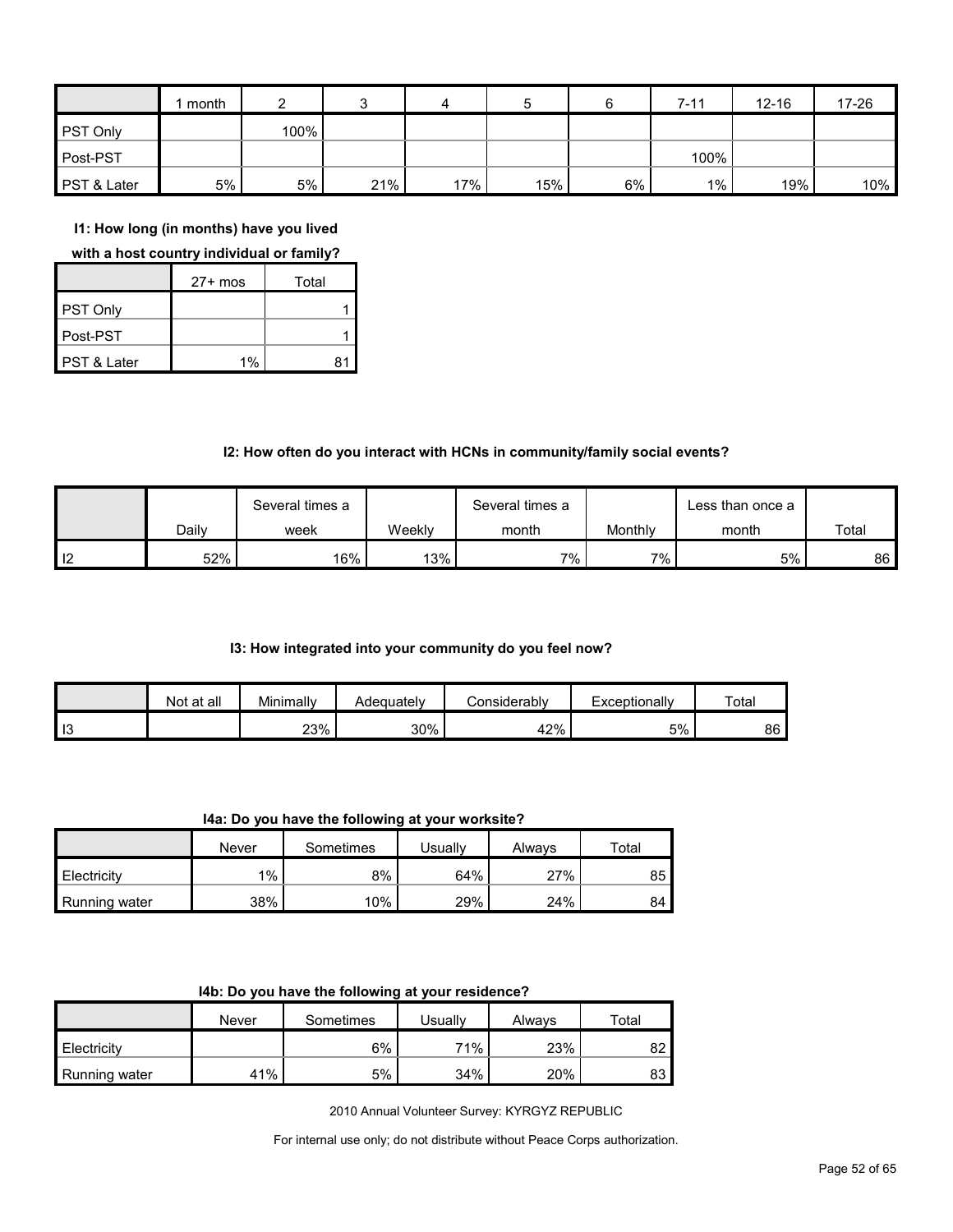| 15: How often do you have access to--? |  |
|----------------------------------------|--|
|----------------------------------------|--|

|                                  | Not at all | Less than monthly | Monthly | Weekly | Daily | Total |
|----------------------------------|------------|-------------------|---------|--------|-------|-------|
| Landline phone                   | 34%        | 2%                | $1\%$   | $2\%$  | 60%   | 86    |
| Computer                         | 1%         |                   | 3%      | 24%    | 71%   | 86    |
| Internet                         | $1\%$      |                   | 12%     | 48%    | 40%   | 86    |
| Cell phone (voice)               | $1\%$      |                   |         |        | 99%   | 86    |
| Text messaging                   |            |                   |         |        | 100%  | 86    |
| Voice over internet, e.g., SKYPE | 59%        | 14%               | 7%      | 10%    | 9%    | 86    |
| Webcam/internet video            | 60%        | 19%               | 5%      | 8%     | 8%    | 85    |

**I6: Where do you most frequently connect to the Internet?**

|            |                |         | Another person's |               | <b>PC</b> office/satellite | Other: Please |       |
|------------|----------------|---------|------------------|---------------|----------------------------|---------------|-------|
|            | Your residence | At work | home             | Internet cafe | office                     | specify       | Total |
| $\vert$ 16 | 4%             | 16%     |                  | 47%           | 15% i                      | 8%            | 86    |

# **I6.TEXT: Description of "other" location to connect to Internet**

|                                                | Percent | Number |  |
|------------------------------------------------|---------|--------|--|
| Open-ended results. Not responsive to request. |         |        |  |
|                                                |         |        |  |
|                                                |         |        |  |
|                                                |         |        |  |
|                                                |         |        |  |
|                                                |         |        |  |
| Total                                          | 100%    | 86     |  |

# **I7: How long do you travel to access the internet using your typical transport method (one-way trip)?**

| Less than one  |                  | From two to four |                     | More than eight |       |
|----------------|------------------|------------------|---------------------|-----------------|-------|
| hour           | One to two hours | hours            | Four to eight hours | hours           | Total |
| <sup>76%</sup> | 21%              | 2%               |                     |                 | 85    |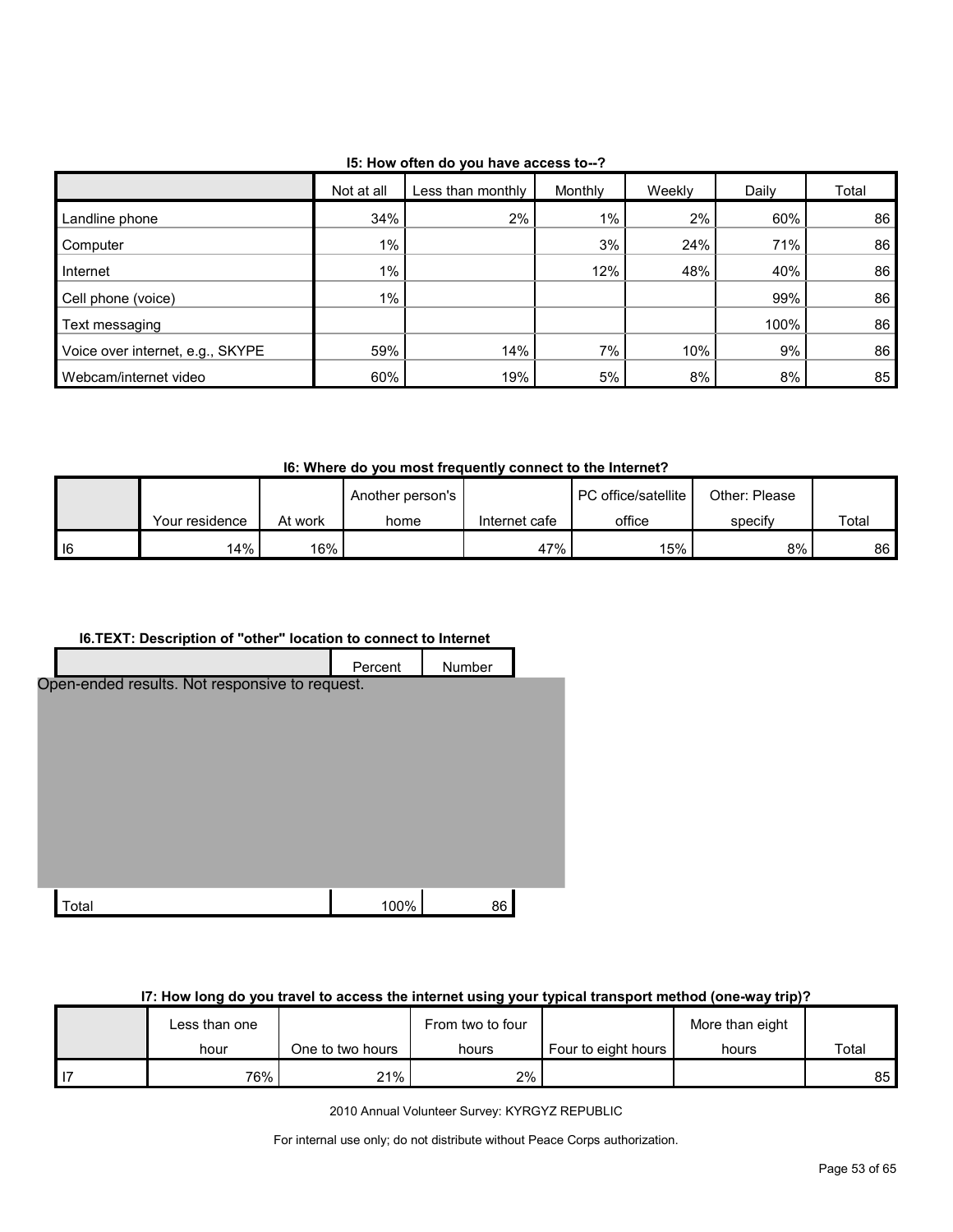|                                               |                        | 18 Return same day from traveling to Internet<br>connection? |      |                |
|-----------------------------------------------|------------------------|--------------------------------------------------------------|------|----------------|
|                                               |                        | Yes                                                          | No   | Total          |
| I7 Typical time to reach Internect connection | Less than one hour     | 77%                                                          |      | 65             |
|                                               | One to two hours       | 21%                                                          |      | 18             |
|                                               | From two to four hours | $1\%$                                                        | 100% | $\overline{2}$ |
|                                               | Four to eight hours    |                                                              |      |                |
|                                               | More than eight hours  |                                                              |      |                |
|                                               | Total                  | 100%                                                         | 100% | 85             |

# **Percent of Volunteers Traveling to/from Internet Connection in One Day (I8) by Travel Time (I7)**

#### **Number of Volunteers Traveling to/from Internet Connection in One Day (I8) by Travel Time (I7)**

|                                               |                        |     | 18 Return same day from traveling to Internet<br>connection? |       |
|-----------------------------------------------|------------------------|-----|--------------------------------------------------------------|-------|
|                                               |                        | Yes | No                                                           | Total |
| I7 Typical time to reach Internect connection | Less than one hour     | 65  |                                                              | 65    |
|                                               | One to two hours       | 18  |                                                              | 18    |
|                                               | From two to four hours |     |                                                              |       |
|                                               | Four to eight hours    |     |                                                              |       |
|                                               | More than eight hours  |     |                                                              |       |
|                                               | Total                  | 84  |                                                              | 85    |

#### **I9: Have you participated in the Coverdell World Wise**

#### **Schools/Correspondence Match (CWWS/CM)?**

|    | Yes - Please          | No - Please       |       |
|----|-----------------------|-------------------|-------|
|    | describe your         | describe your     |       |
|    | activities/interactio | reason(s) for not |       |
|    | n withCWWS/CM         | participating     | Total |
| 19 | 17%                   | 83%               |       |

NOTE: See the Open-Ended Responses Report for PCV descriptions

of participation and reasons for not participating.

2010 Annual Volunteer Survey: KYRGYZ REPUBLIC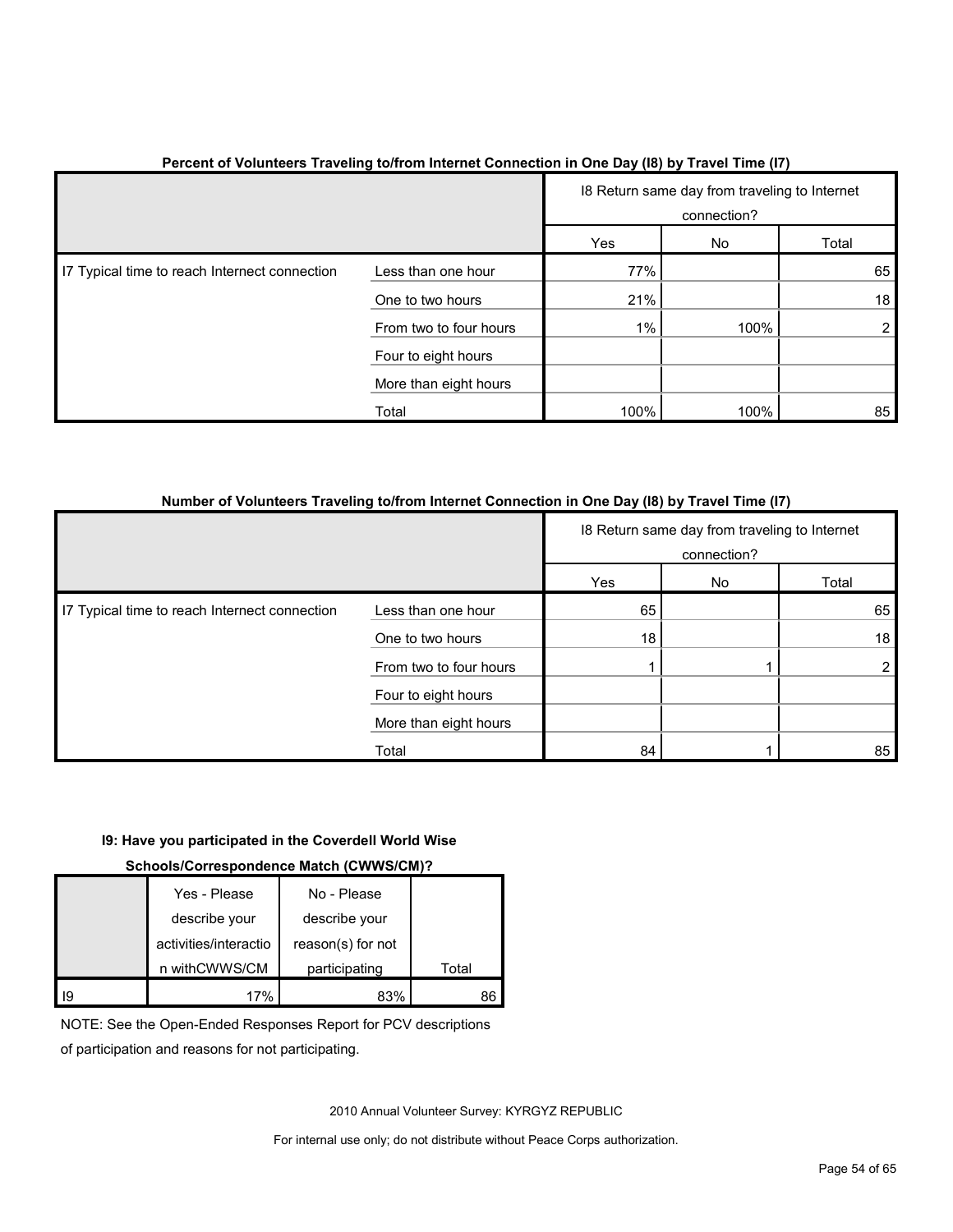|                                                      |                      | Minimally | Moderately | Considerably |
|------------------------------------------------------|----------------------|-----------|------------|--------------|
|                                                      | Not at all stressful | stressful | stressful  | stressful    |
| Cultural issues                                      | 17%                  | 35%       | 26%        | 15%          |
| Dealing with violence in country                     | 13%                  | 17%       | 28%        | 22%          |
| Health/medical problems                              | 26%                  | 43%       | 21%        | 7%           |
| Issues including family, friends, loved ones in U.S. | 26%                  | 41%       | 15%        | 15%          |
| Isolation/Ioneliness                                 | 22%                  | 36%       | 22%        | 16%          |
| Local language                                       | 7%                   | 28%       | 33%        | 24%          |
| Primary assignment                                   | 15%                  | 28%       | 42%        | 10%          |
| Romantic relationships in-country                    | 31%                  | 31%       | 14%        | 5%           |
| Interactions with other Volunteers                   | 34%                  | 38%       | 16%        | 10%          |
| Interactions with PC Staff                           | 34%                  | 42%       | 17%        | 6%           |
| Safety and security                                  | 20%                  | 33%       | 28%        | 9%           |
| Other:<br>Please specify below                       | 11%                  | 3%        |            | 6%           |

**I10: To what extent do the following create stress and/or emotional health issues for you?**

#### **I10: To what extent do the following create stress and/or emotional health issues for you?**

|                                                      | Exceptionally |       |       |
|------------------------------------------------------|---------------|-------|-------|
|                                                      | stressful     | NA.   | Total |
| <b>Cultural issues</b>                               | 7%            |       | 86    |
| Dealing with violence in country                     | 20%           |       | 86    |
| Health/medical problems                              | 3%            |       | 86    |
| Issues including family, friends, loved ones in U.S. | 3%            |       | 86    |
| Isolation/loneliness                                 | 3%            |       | 86    |
| Local language                                       | 8%            |       | 86    |
| Primary assignment                                   | 5%            |       | 86    |
| Romantic relationships in-country                    | 1%            | 17%   | 86    |
| Interactions with other Volunteers                   | $1\%$         |       | 86    |
| Interactions with PC Staff                           | 1%            |       | 86    |
| Safety and security                                  | 9%            | $1\%$ | 86    |
| Please specify below<br>Other:                       | 11%           | 69%   | 36    |

## **I10: To what extent do the following create stress and/or emotional health issues for you? (excluding "NA" responses)**

|                      |                     | Moderately | Considerablv |
|----------------------|---------------------|------------|--------------|
| Not at all stressful | Minimally stressful | stressfu   | stressful    |

2010 Annual Volunteer Survey: KYRGYZ REPUBLIC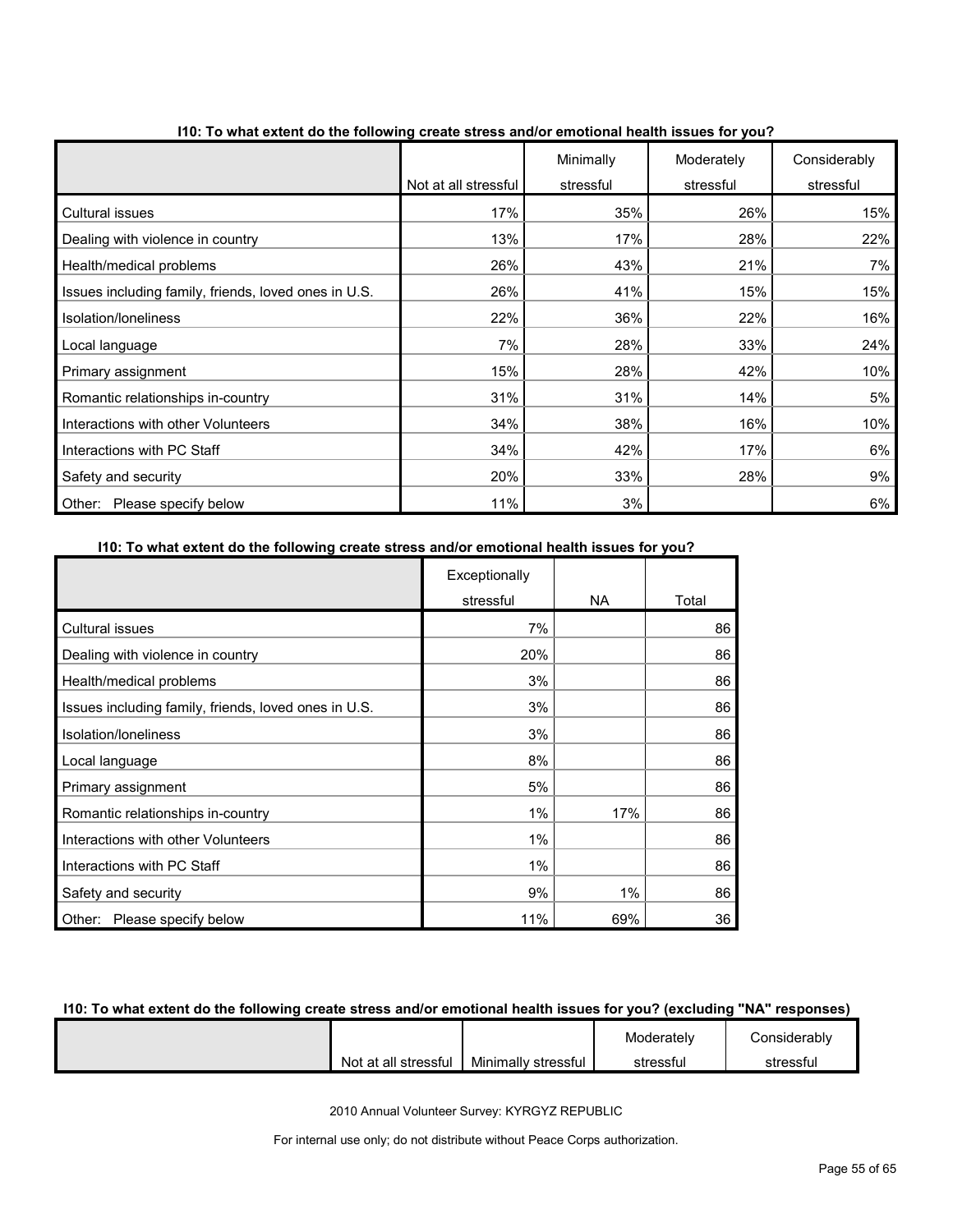| Cultural issues                         | 17% | 35% | 26% | 15% |
|-----------------------------------------|-----|-----|-----|-----|
| Dealing with violence in country        | 13% | 17% | 28% | 22% |
| Health/medical problems                 | 26% | 43% | 21% | 7%  |
| Issues including family, friends, loved | 26% | 41% | 15% | 15% |
| ones in U.S.                            |     |     |     |     |
| Isolation/Ioneliness                    | 22% | 36% | 22% | 16% |
| Local language                          | 7%  | 28% | 33% | 24% |
| Primary assignment                      | 15% | 28% | 42% | 10% |
| Romantic relationships in-country       | 38% | 38% | 17% | 6%  |
| Interactions with other Volunteers      | 34% | 38% | 16% | 10% |
| Interactions with PC Staff              | 34% | 42% | 17% | 6%  |
| Safety and security                     | 20% | 33% | 28% | 9%  |
| Other: Please specify below             | 36% | 9%  |     | 18% |

#### **I10: To what extent do the following create stress and/or emotional**

## **health issues for you? (excluding "NA" responses)**

|                                         | Exceptionally |       |
|-----------------------------------------|---------------|-------|
|                                         | stressful     | Total |
| <b>Cultural issues</b>                  | 7%            | 86    |
| Dealing with violence in country        | 20%           | 86    |
| Health/medical problems                 | 3%            | 86    |
| Issues including family, friends, loved | 3%            | 86    |
| ones in U.S.                            |               |       |
| Isolation/loneliness                    | 3%            | 86    |
| Local language                          | 8%            | 86    |
| Primary assignment                      | 5%            | 86    |
| Romantic relationships in-country       | 1%            | 71    |
| Interactions with other Volunteers      | 1%            | 86    |
| Interactions with PC Staff              | 1%            | 86    |
| Safety and security                     | 9%            | 85    |
| Please specify below<br>Other:          | 36%           | 11    |

# **I10.TEXT: Description of "other" stress factor**

Open-ended results. Not responsive to request.

2010 Annual Volunteer Survey: KYRGYZ REPUBLIC

For internal use only; do not distribute without Peace Corps authorization.

Percent Number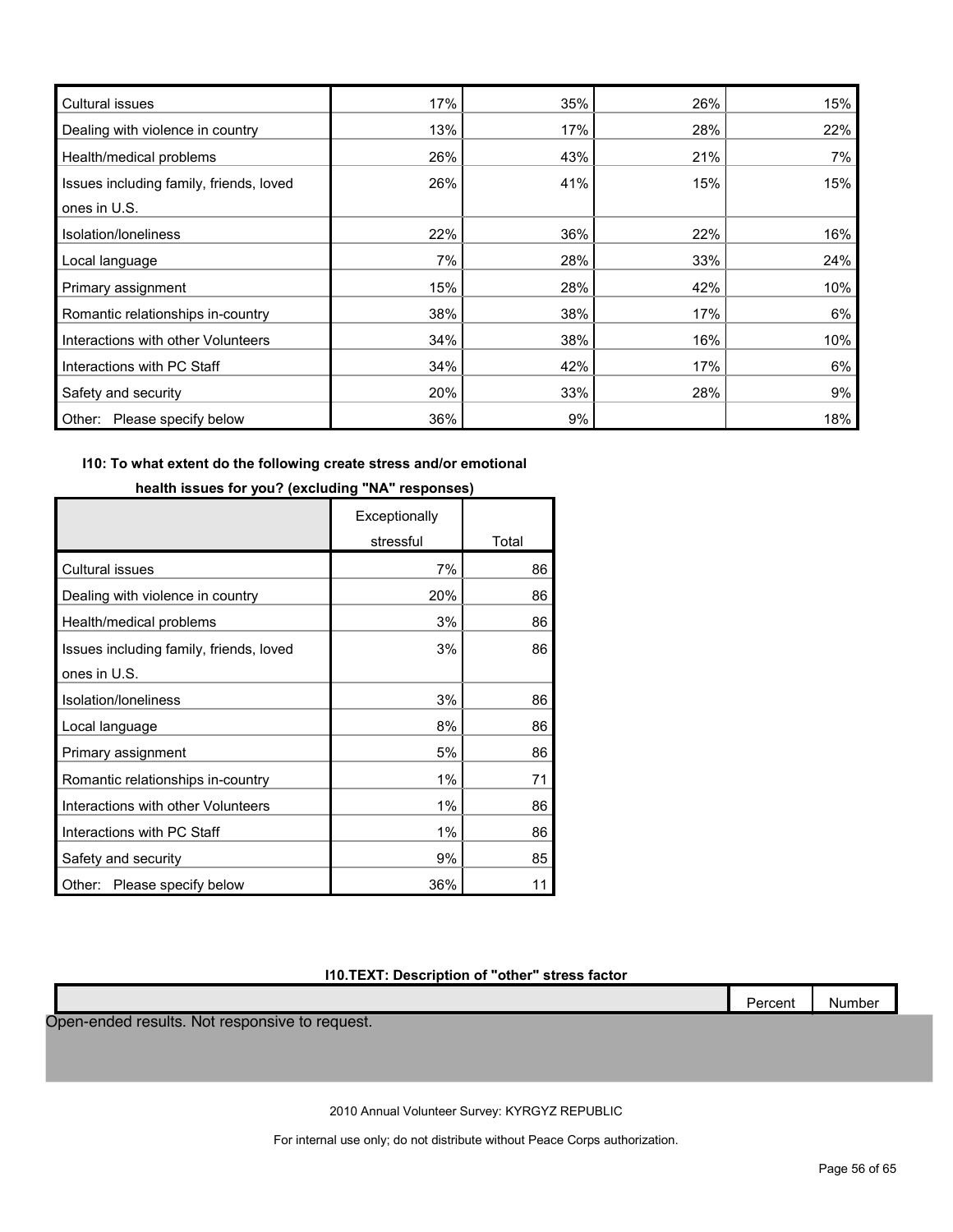Total 100% 86

NOTE: Long PCV descriptions of "other" factors may have be cut off in this table. The complete text is available upon request from OSIRP.

|                                    |                      | % Using This          | <b>Total PCVs</b> |
|------------------------------------|----------------------|-----------------------|-------------------|
|                                    | <b>PCV Responses</b> | <b>Stress Reducer</b> | Responding        |
| Pursue personal hobbies/interests  | 67                   | 83%                   |                   |
| Friends/family in U.S.             | 62                   | 77%                   |                   |
| PCVs in my community               | 52                   | 64%                   |                   |
| PCVs outside my community          | 50                   | 62%                   |                   |
| Participate in sports/exercise     | 47                   | 58%                   |                   |
| Leave community for a time         | 46                   | 57%                   |                   |
| Get involved in other projects     | 36                   | 44%                   |                   |
| My host family                     | 29                   | 36%                   |                   |
| Co-workers/friends (not PCVs)      | 27                   | 33%                   |                   |
| Meditate                           | 22                   | 27%                   |                   |
| Pray                               | 13                   | 16%                   |                   |
| PC in-country staff                | 9                    | 11%                   |                   |
| Other activities                   | 8                    | 10%                   |                   |
| Peer Support Network               | 5                    | 6%                    |                   |
| <b>Others</b>                      | 3                    | 4%                    |                   |
| Attend individual/group counseling | 3                    | 4%                    |                   |
| Office of Special Services         |                      | 1%                    |                   |
| Total                              |                      |                       | 81                |

#### **I11: Please mark all of the typical ways in which you cope with stress.**

\*Percents total to more than 100% since Volunteers were asked to "mark all that apply."

# **I11: Others I talk with to reduce stress**

2010 Annual Volunteer Survey: KYRGYZ REPUBLIC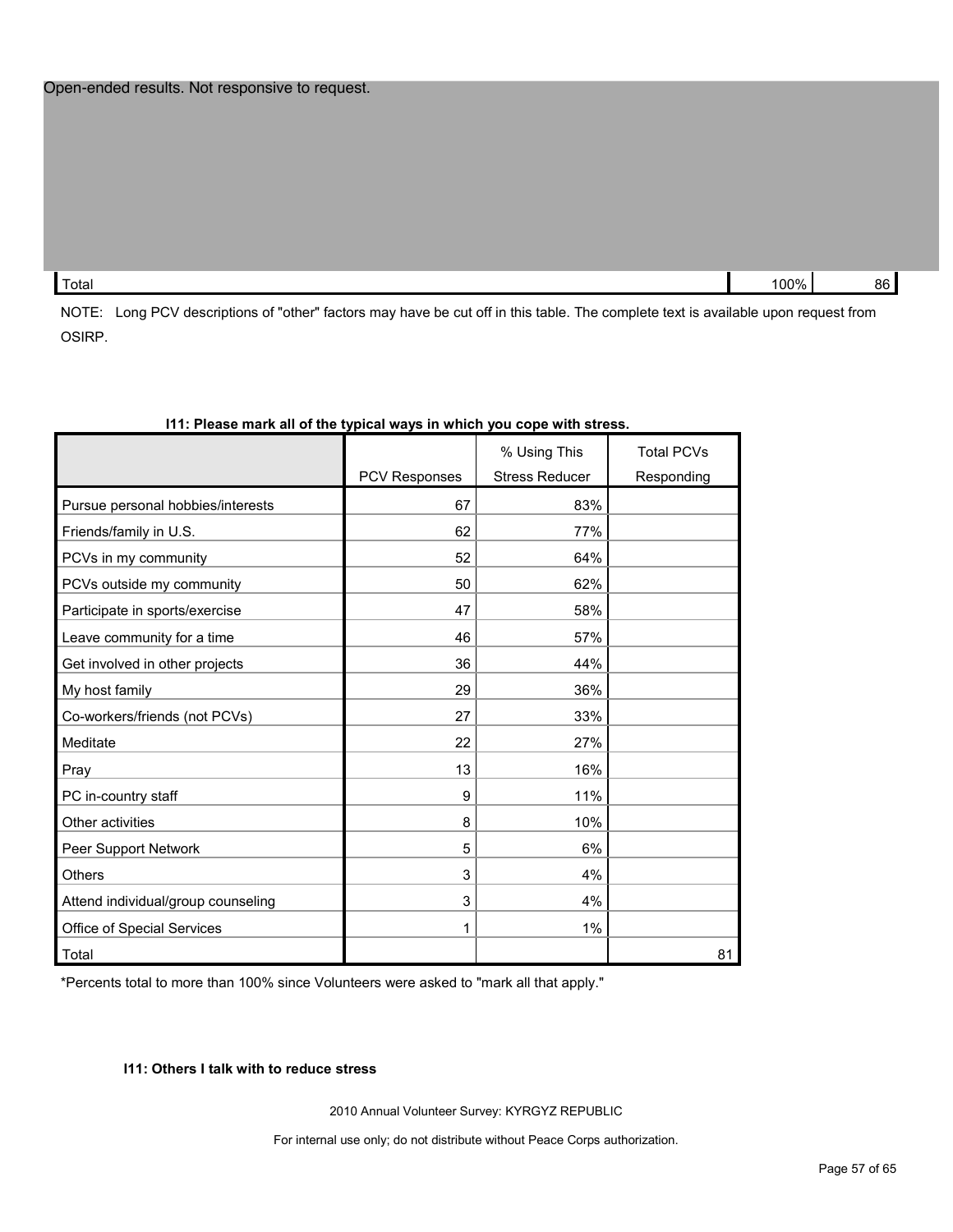|                                                | Percent | Number |  |
|------------------------------------------------|---------|--------|--|
| Open-ended results. Not responsive to request. |         |        |  |
|                                                |         |        |  |
|                                                |         |        |  |
|                                                |         |        |  |
|                                                |         |        |  |
| Total                                          | 100%    | 86     |  |

#### **I11: Other activities to reduce stress**

|                                                | Percent | Number |  |
|------------------------------------------------|---------|--------|--|
| Open-ended results. Not responsive to request. |         |        |  |
|                                                |         |        |  |
|                                                |         |        |  |
|                                                |         |        |  |
|                                                |         |        |  |
|                                                |         |        |  |
|                                                |         |        |  |
|                                                |         |        |  |
|                                                |         |        |  |
|                                                |         |        |  |
|                                                |         |        |  |
| Total                                          | 100%    | 86     |  |

# **I8: When asked about ways of coping with stress, Volunteers who answered "No stress"**

|    | Yes, I have no |       |
|----|----------------|-------|
| NA | stress         | ™otal |
|    |                |       |

 $111.NOSTRESS$  94% 6% 6% 86

# <span id="page-57-0"></span>**J. Overall Assessment of Your Peace Corps Service**

This section reports Volunteers' level of satisfaction with their Peace Corps service and their expectations about completing their service.

#### **J1: How personally rewarding do you find your--?**

2010 Annual Volunteer Survey: KYRGYZ REPUBLIC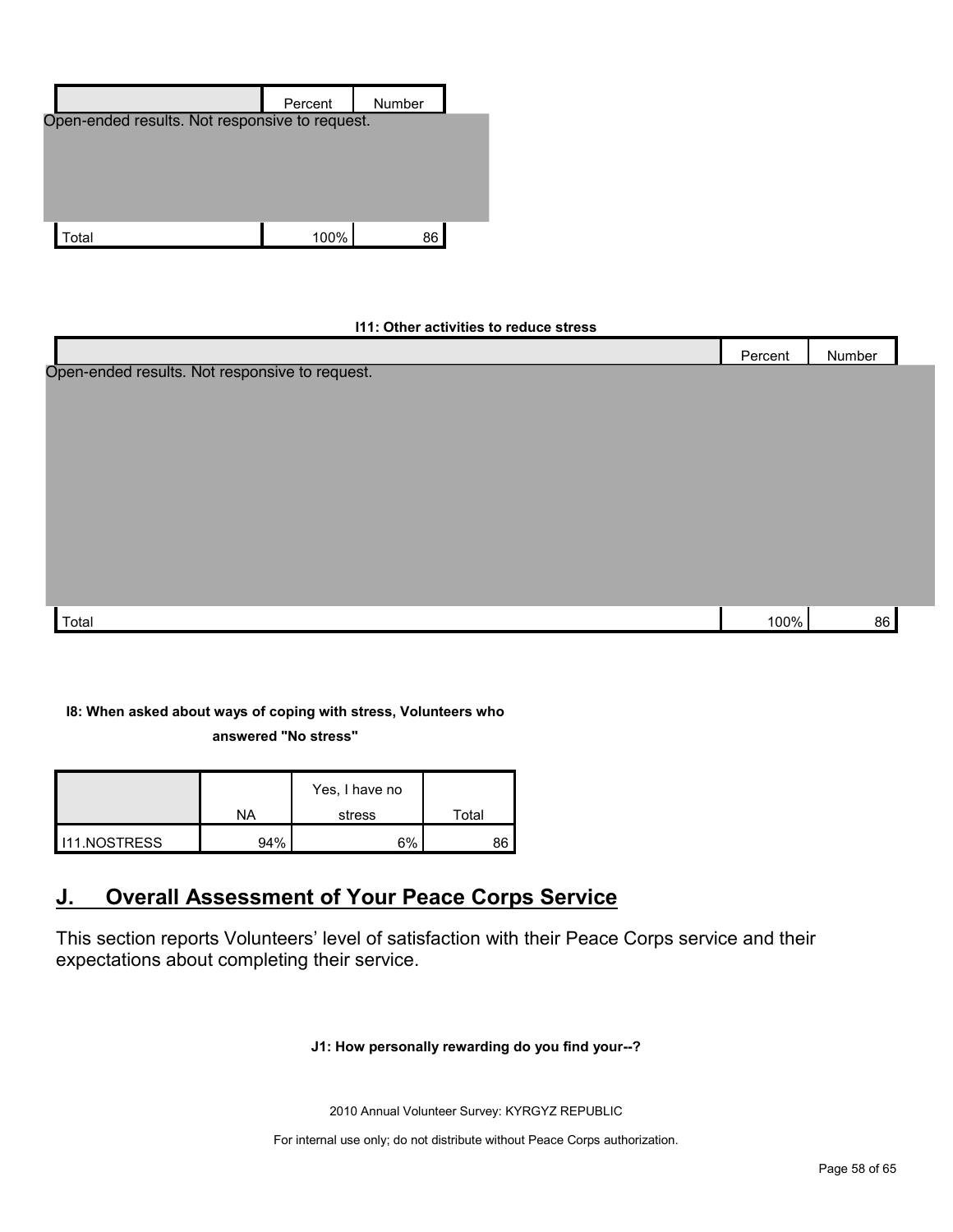|                                    | Not at all | Minimally | Adequately | Considerably | Exceptionally | Total |
|------------------------------------|------------|-----------|------------|--------------|---------------|-------|
| Overall Peace Corps service        |            | 6%        | 29%        | 35%          | 29%           | 85    |
| Community involvement              | $1\%$      | 8%        | 33%        | 39%          | 19%           | 85    |
| Experience with other Volunteers   | $1\%$      | 10%       | 22%        | 36%          | 30%           | 86    |
| Work with counterparts/community   | $2\%$      | 10%       | 34%        | 37%          | 16%           | 86    |
| partners                           |            |           |            |              |               |       |
| Experience with other host country |            | 12%       | 23%        | 44%          | 21%           | 86    |
| nationals                          |            |           |            |              |               |       |

NOTE: See the Open-Ended Responses Report for PCV comments on J7 "What has been the best aspect of your PC service?"

**J2: Today, would you make the same decision to join the Peace Corps?**

|               | No | Probably<br>not | Possibly | Probably | Definitely | Total |
|---------------|----|-----------------|----------|----------|------------|-------|
| $\sim$<br>ے ت |    | $1\%$           | 3%       | 26%      | 70%        | 86    |

**J3: Would you recommend Peace Corps service to others you think are qualified?**

|    | No | Probably i<br>not | Possibly | Probably | Definitely | Total |
|----|----|-------------------|----------|----------|------------|-------|
| J3 |    | $1\%$             | 10%      | 23%      | 65%        | 86 I  |

**J4: Do you intend to complete your Peace Corps service?**

|      | No    | Not sure | Yes | Might extend | $\tau$ otal |
|------|-------|----------|-----|--------------|-------------|
| I J4 | $1\%$ | 6%       | 73% | 20%          | 86          |

| J5: Would your host country benefit most if the Peace Corps program was---? |  |
|-----------------------------------------------------------------------------|--|
|-----------------------------------------------------------------------------|--|

|    |              |         | Refocused/redesig |                  |          |       |
|----|--------------|---------|-------------------|------------------|----------|-------|
|    | Discontinued | Reduced | ned               | Maintained as is | Expanded | Total |
| J5 | 1%           | $1\%$   | 38%               | 32%              | 27%      | 84    |

NOTE: See the Open-Ended Responses Report for PCV comments on J6 "How can the PC better address the needs of your host country?"

# <span id="page-58-0"></span>**K. Demographics and Factors Affecting Extensions**

This section reports on the age and gender of all respondents. It also reports on the importance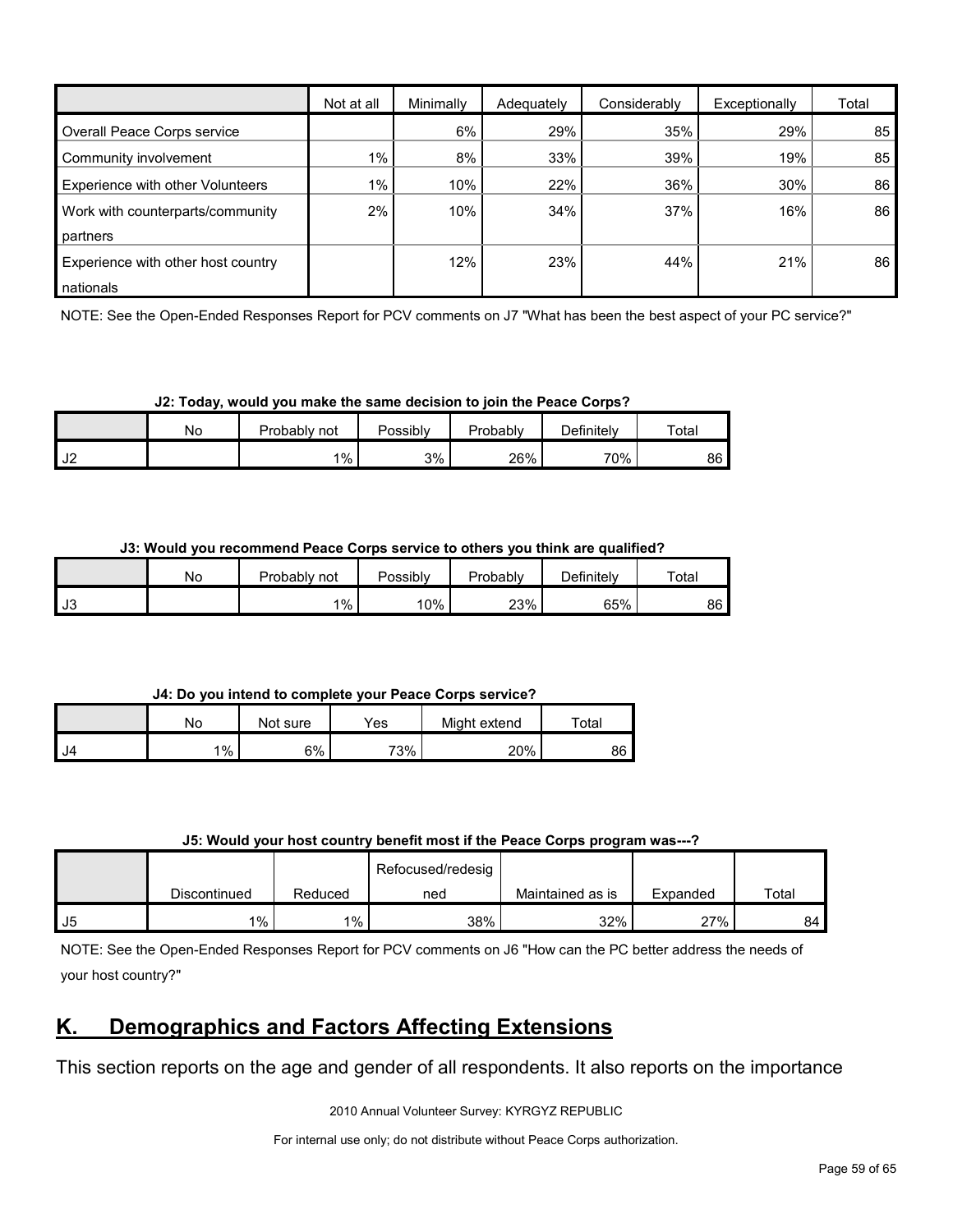Volunteers place on various factors that may influence their decision to extend or not extend their service beyond two years. Volunteers who answered that they either were considering an extension or were already serving beyond two years were asked to rate nine "motivating" factors and nine "challenging" factors. Volunteers could also write in any of their own motivating or challenging factors not included in the list.

# **K1: What is your age?**

|         | 20-29 | $30 - 49$ | 50+ | $\tau$ otal |
|---------|-------|-----------|-----|-------------|
| AGE3grp | ን7%   | 11%       | 2%  | υ.          |

# **K2: What is your gender?**

|               | Female | Male | $^\mathsf{\tau}$ otal $^-$ |  |
|---------------|--------|------|----------------------------|--|
| <b>GENDER</b> | 49%    | 51%  | 84                         |  |

Other demographic tables are available upon request

# **K8: Are you considering a 3rd year extension?**

|                                              | Percent | Number |
|----------------------------------------------|---------|--------|
| l No                                         | 62%     | 53     |
| May extend beyond my original COS date       | 36%     | 31     |
| I am now serving beyond my original COS date | 2%      |        |
| Total                                        | 100%    | 86     |

# **Ext Q1: Comparison of Reasons for Extending by Importance to PCVs Who May Extend Beyond COS**

|                                                                      |               | Somewhat  |           |     |       |
|----------------------------------------------------------------------|---------------|-----------|-----------|-----|-------|
|                                                                      | Not Important | important | Important | NA. | Total |
| Ability to partner with an NGO and/or government<br>counterpart      | 16%           | 26%       | 48%       | 10% | 31    |
| Additional financial compensation (higher living<br>allowance, etc.) | 23%           | 26%       | 45%       | 6%  | 31    |
| Flexibility to design my extension assignment                        | 3%            | 13%       | 77%       | 6%  | 31    |
| Opportunity for more substantive work                                | 6%            | 19%       | 68%       | 6%  | 31    |
| Opportunity to finish or be more productive in my<br>project         | 6%            | 16%       | 74%       | 3%  | 31    |

2010 Annual Volunteer Survey: KYRGYZ REPUBLIC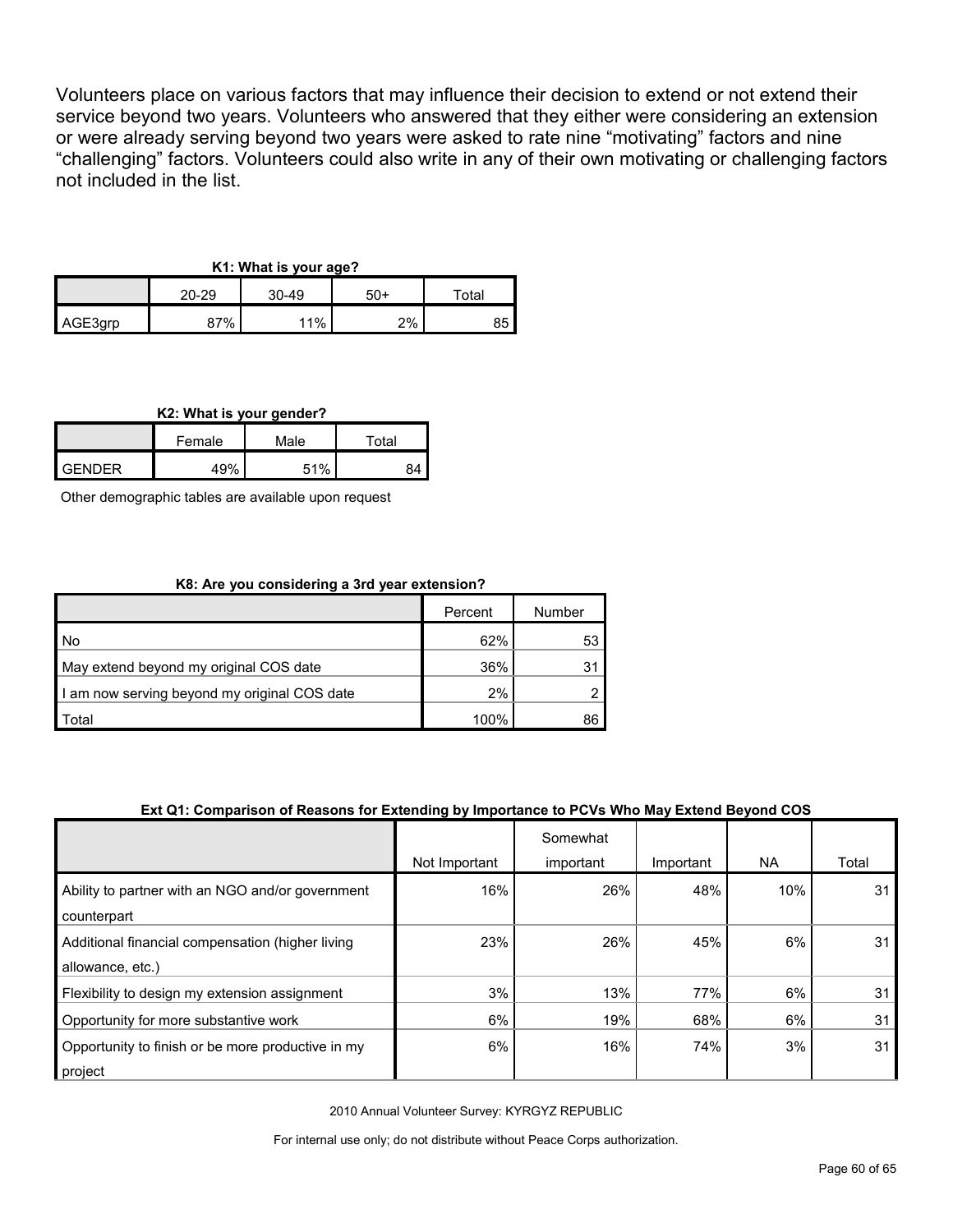| Opportunity to serve in a different site, country or    | 19% | 23% | 48% | 10% | 31              |
|---------------------------------------------------------|-----|-----|-----|-----|-----------------|
| project                                                 |     |     |     |     |                 |
| Opportunity to take on additional responsibilities with | 10% | 32% | 52% | 6%  | 31 <sub>1</sub> |
| PC at post                                              |     |     |     |     |                 |
| Recognition of excellent performance                    | 35% | 32% | 26% | 6%  | 31              |
| Support from local Peace Corps staff                    | 3%  | 58% | 32% | 6%  | 31 <sub>1</sub> |
| Other:<br>Please specify below                          | 8%  |     |     | 92% | 12 <sup>°</sup> |

NOTE: This table includes only PCVs who answered K8="May extend beyond my original COS date"

#### **Ext Q1: Comparison of Reasons for Extending by Importance to PCVs Serving an Extension**

|                                                         |               | Somewhat  |           |           |                |
|---------------------------------------------------------|---------------|-----------|-----------|-----------|----------------|
|                                                         | Not Important | important | Important | <b>NA</b> | Total          |
| Ability to partner with an NGO and/or government        |               |           | 100%      |           | 2              |
| counterpart                                             |               |           |           |           |                |
| Additional financial compensation (higher living        | 50%           | 50%       |           |           | 2              |
| allowance, etc.)                                        |               |           |           |           |                |
| Flexibility to design my extension assignment           |               |           | 100%      |           |                |
| Opportunity for more substantive work                   |               |           | 100%      |           | 2              |
| Opportunity to finish or be more productive in my       |               | 50%       | 50%       |           | $\overline{2}$ |
| project                                                 |               |           |           |           |                |
| Opportunity to serve in a different site, country or    | 50%           |           | 50%       |           | 2              |
| project                                                 |               |           |           |           |                |
| Opportunity to take on additional responsibilities with | 50%           |           | 50%       |           | 2              |
| PC at post                                              |               |           |           |           |                |
| Recognition of excellent performance                    | 50%           |           | 50%       |           | 2              |
| Support from local Peace Corps staff                    | 100%          |           |           |           |                |
| Other:<br>Please specify below                          |               |           |           | 100%      |                |

NOTE: This table includes only PCVs who answered K8="Now serving beyond my original COS date"

# **Ext Q1: Comparison of Reasons for Extending by Importance to PCVs Who May Extend and PCVs Serving an Extension (excluding all "NA" responses)**

| Are you considering a 3rd year extension? |           |           |       |  |
|-------------------------------------------|-----------|-----------|-------|--|
| May extend beyond my original COS date    |           |           |       |  |
|                                           | Somewhat  |           |       |  |
| Not Important                             | important | Important | Total |  |

2010 Annual Volunteer Survey: KYRGYZ REPUBLIC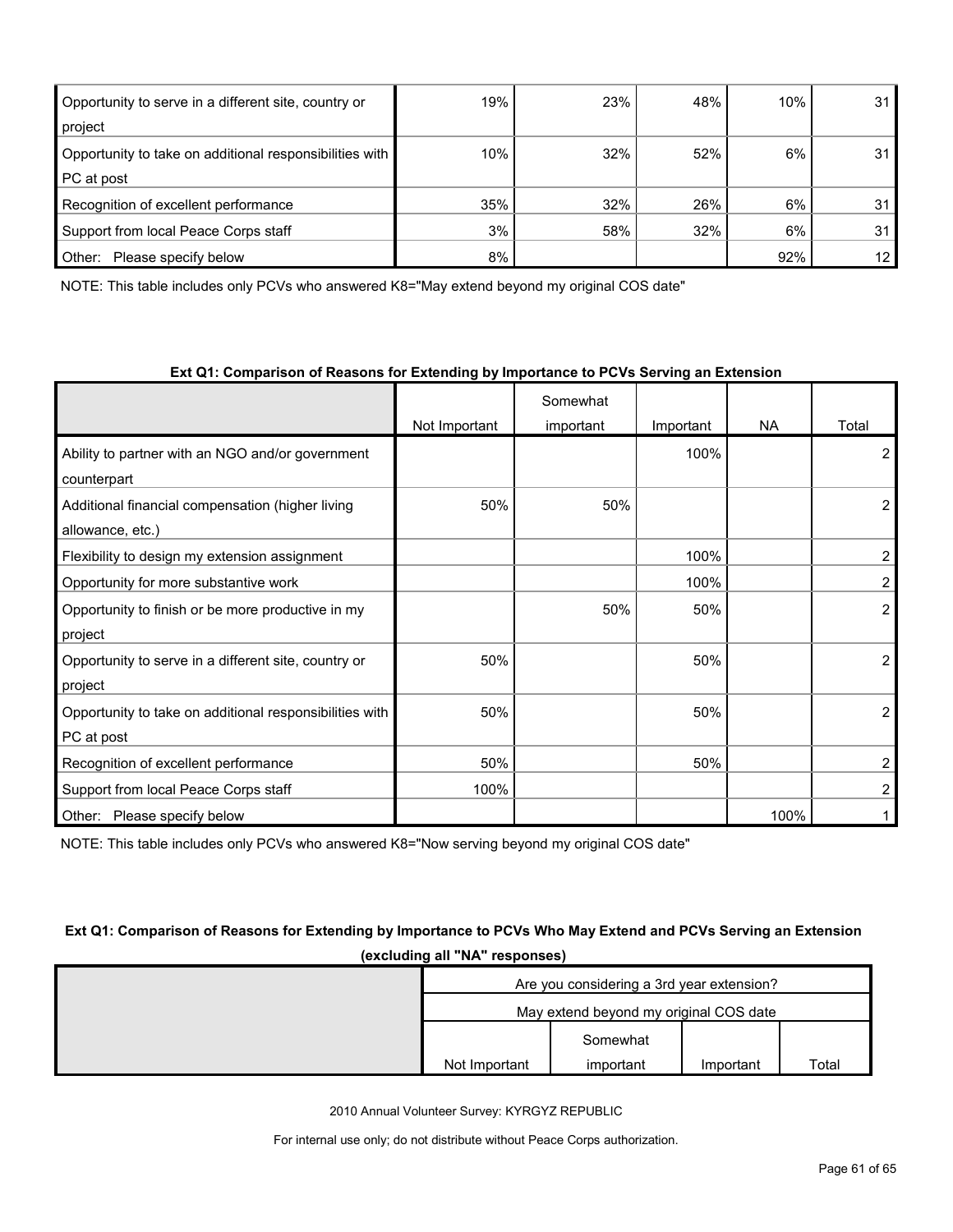| Ability to partner with an NGO and/or government             | 18%  | 29% | 54% | 28 |
|--------------------------------------------------------------|------|-----|-----|----|
| counterpart                                                  |      |     |     |    |
| Additional financial compensation (higher living             | 24%  | 28% | 48% | 29 |
| allowance, etc.)                                             |      |     |     |    |
| Flexibility to design my extension assignment                | 3%   | 14% | 83% | 29 |
| Opportunity for more substantive work                        | 7%   | 21% | 72% | 29 |
| Opportunity to finish or be more productive in my project    | 7%   | 17% | 77% | 30 |
| Opportunity to serve in a different site, country or project | 21%  | 25% | 54% | 28 |
| Opportunity to take on additional responsibilities with PC   | 10%  | 34% | 55% | 29 |
| at post                                                      |      |     |     |    |
| Recognition of excellent performance                         | 38%  | 34% | 28% | 29 |
| Support from local Peace Corps staff                         | 3%   | 62% | 34% | 29 |
| Other:<br>Please specify below                               | 100% |     |     |    |

NOTE: See Open-Ended Responses Report for "other" reasons for extending beyond COS

#### **Ext Q1: Comparison of Reasons for Extending by Importance to PCVs Who May Extend and PCVs Serving an Extension**

|                                                              | Are you considering a 3rd year extension? |                                            |           |                |  |
|--------------------------------------------------------------|-------------------------------------------|--------------------------------------------|-----------|----------------|--|
|                                                              |                                           | am now serving beyond my original COS date |           |                |  |
|                                                              |                                           | Somewhat                                   |           |                |  |
|                                                              | Not Important                             | important                                  | Important | Total          |  |
| Ability to partner with an NGO and/or government             |                                           |                                            | 100%      | 2              |  |
| counterpart                                                  |                                           |                                            |           |                |  |
| Additional financial compensation (higher living             | 50%                                       | 50%                                        |           | $\overline{2}$ |  |
| allowance, etc.)                                             |                                           |                                            |           |                |  |
| Flexibility to design my extension assignment                |                                           |                                            | 100%      | $\overline{2}$ |  |
| Opportunity for more substantive work                        |                                           |                                            | 100%      | 2              |  |
| Opportunity to finish or be more productive in my project    |                                           | 50%                                        | 50%       | 2              |  |
| Opportunity to serve in a different site, country or project | 50%                                       |                                            | 50%       | 2              |  |
| Opportunity to take on additional responsibilities with PC   | 50%                                       |                                            | 50%       | $\overline{2}$ |  |
| at post                                                      |                                           |                                            |           |                |  |
| Recognition of excellent performance                         | 50%                                       |                                            | 50%       | $\overline{2}$ |  |
| Support from local Peace Corps staff                         | 100%                                      |                                            |           | 2              |  |
| Other: Please specify below                                  |                                           |                                            |           |                |  |

NOTE: See Open-Ended Responses Report for "other" reasons for extending beyond COS

#### **Ext Q2: Comparison of Reasons for Not Extending by Importance to PCVs Who May Serve Beyond COS**

2010 Annual Volunteer Survey: KYRGYZ REPUBLIC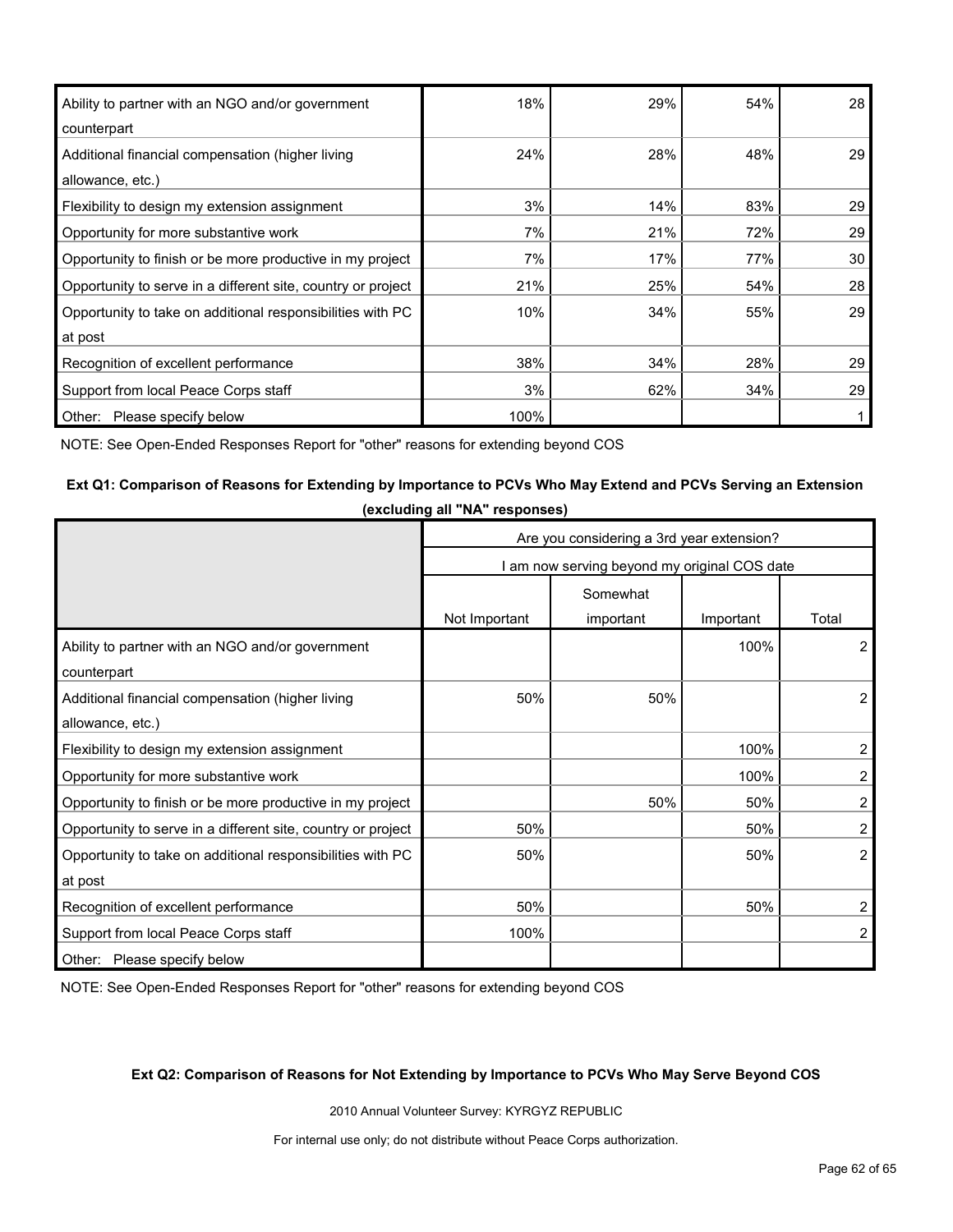|                                                       |               | Somewhat  |           |     |       |
|-------------------------------------------------------|---------------|-----------|-----------|-----|-------|
|                                                       | Not Important | important | Important | NA  | Total |
| Adjustment to new country or site                     | 48%           | 23%       | 23%       | 6%  | 31    |
| Bureaucratic challenges related to extension          | 29%           | 29%       | 39%       | 3%  | 31    |
| process                                               |               |           |           |     |       |
| Delaying the pursuit of professional/educational      | 42%           | 26%       | 29%       | 3%  | 31    |
| opportunities                                         |               |           |           |     |       |
| Family and personal reasons                           | 39%           | 35%       | 19%       | 6%  | 31    |
| Feeling that I am ready to go home                    | 29%           | 35%       | 29%       | 6%  | 31    |
| Fellow Volunteers are leaving/have left               | 40%           | 43%       | 10%       | 7%  | 30    |
| Lack of information about/difficulty defining the 3rd | 26%           | 55%       | 16%       | 3%  | 31    |
| year extension role                                   |               |           |           |     |       |
| Lack of professional development opportunities        | 32%           | 32%       | 32%       | 3%  | 31    |
| Lack of support from Peace Corps staff                | 16%           | 48%       | 29%       | 6%  | 31    |
| Other: Please specify below                           | 8%            | 8%        |           | 83% | 12    |

NOTE: This table includes only PCVs who answered K8="May extend beyond my original COS date"

| Ext Q2: Comparison of Reasons for Not Extending by Importance to PCVs Serving Beyond COS |  |  |
|------------------------------------------------------------------------------------------|--|--|
|                                                                                          |  |  |
|                                                                                          |  |  |

|                                                       |               | Somewhat  |           |           |                |
|-------------------------------------------------------|---------------|-----------|-----------|-----------|----------------|
|                                                       | Not Important | important | Important | <b>NA</b> | Total          |
| Adjustment to new country or site                     | 100%          |           |           |           | 2              |
| Bureaucratic challenges related to extension          | 100%          |           |           |           | $\overline{2}$ |
| process                                               |               |           |           |           |                |
| Delaying the pursuit of professional/educational      | 50%           | 50%       |           |           | 2              |
| opportunities                                         |               |           |           |           |                |
| Family and personal reasons                           | 50%           | 50%       |           |           | $\overline{2}$ |
| Feeling that I am ready to go home                    | 50%           | 50%       |           |           | 2              |
| Fellow Volunteers are leaving/have left               | 50%           | 50%       |           |           | 2              |
| Lack of information about/difficulty defining the 3rd | 50%           | 50%       |           |           | 2              |
| year extension role                                   |               |           |           |           |                |
| Lack of professional development opportunities        |               | 100%      |           |           | 2              |
| Lack of support from Peace Corps staff                | 100%          |           |           |           | 2              |
| Other:<br>Please specify below                        |               |           |           |           |                |

NOTE: This table includes only PCVs who answered K8="Now serving beyond my original COS date"

2010 Annual Volunteer Survey: KYRGYZ REPUBLIC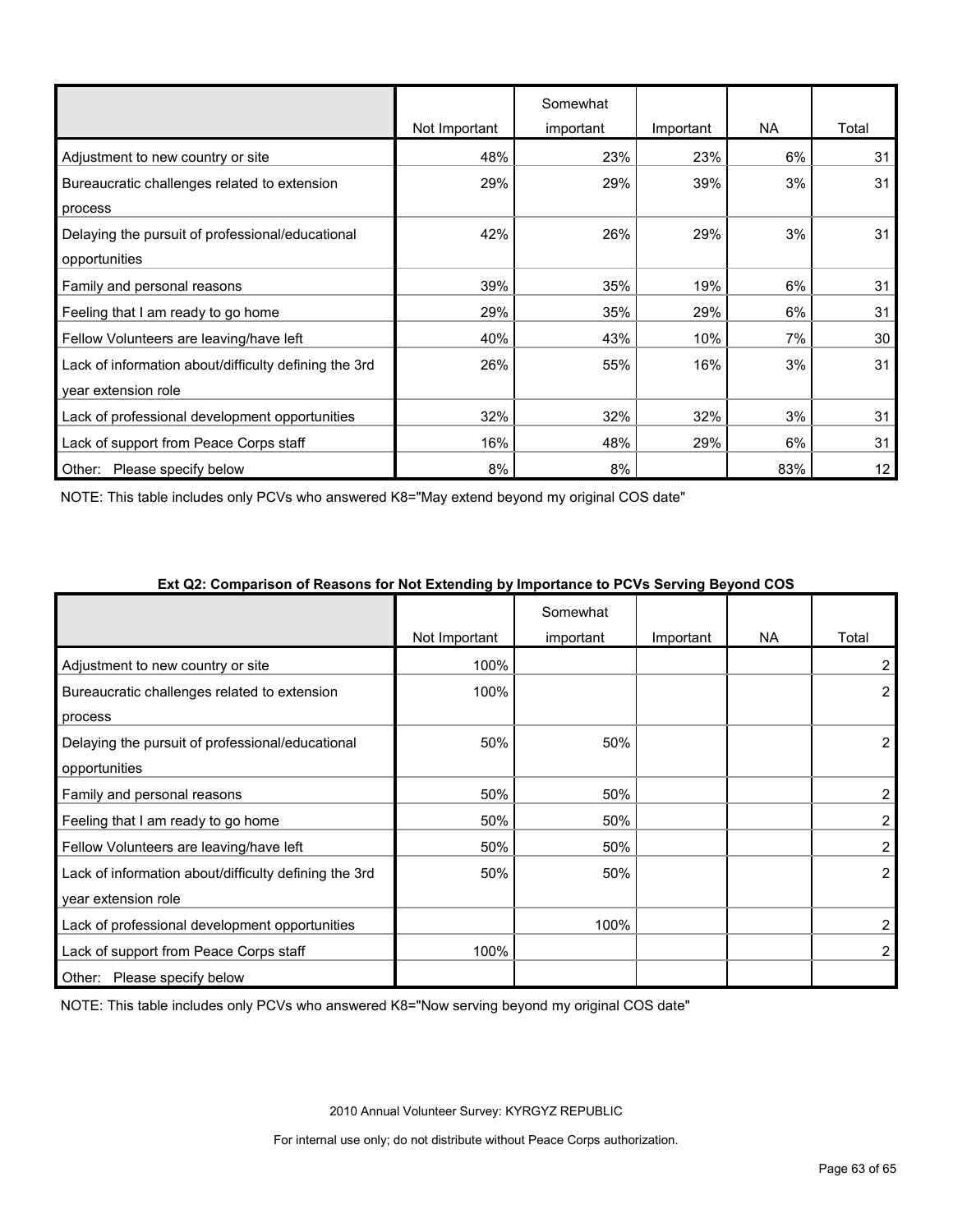## **Ext Q2: Comparison of Reasons for Not Extending by Importance to PCVs Who May Extend and PCVs Serving an**

|                                                            | Are you considering a 3rd year extension? |           |           |                |  |
|------------------------------------------------------------|-------------------------------------------|-----------|-----------|----------------|--|
|                                                            | May extend beyond my original COS date    |           |           |                |  |
|                                                            |                                           | Somewhat  |           |                |  |
|                                                            | Not Important                             | important | Important | Total          |  |
| Adjustment to new country or site                          | 52%                                       | 24%       | 24%       | 29             |  |
| Bureaucratic challenges related to extension process       | 30%                                       | 30%       | 40%       | 30             |  |
| Delaying the pursuit of professional/educational           | 43%                                       | 27%       | 30%       | 30             |  |
| opportunities                                              |                                           |           |           |                |  |
| Family and personal reasons                                | 41%                                       | 38%       | 21%       | 29             |  |
| Feeling that I am ready to go home                         | 31%                                       | 38%       | 31%       | 29             |  |
| Fellow Volunteers are leaving/have left                    | 43%                                       | 46%       | 11%       | 28             |  |
| Lack of information about/difficulty defining the 3rd year | 27%                                       | 57%       | 17%       | 30             |  |
| extension role                                             |                                           |           |           |                |  |
| Lack of professional development opportunities             | 33%                                       | 33%       | 33%       | 30             |  |
| Lack of support from Peace Corps staff                     | 17%                                       | 52%       | 31%       | 29             |  |
| Other: Please specify below                                | 50%                                       | 50%       |           | $\overline{2}$ |  |

**Extension (excluding all "NA" responses)**

NOTE: See Open-Ended Responses Report for "other" reasons for not extending beyond COS

# **Ext Q2: Comparison of Reasons for Not Extending by Importance to PCVs Who May Extend and PCVs Serving an**

**Extension (excluding all "NA" responses)**

|                                                            | Are you considering a 3rd year extension? |                                              |           |                |  |
|------------------------------------------------------------|-------------------------------------------|----------------------------------------------|-----------|----------------|--|
|                                                            |                                           | I am now serving beyond my original COS date |           |                |  |
|                                                            |                                           | Somewhat                                     |           |                |  |
|                                                            | Not Important                             | important                                    | Important | Total          |  |
| Adjustment to new country or site                          | 100%                                      |                                              |           | 2              |  |
| Bureaucratic challenges related to extension process       | 100%                                      |                                              |           | 2              |  |
| Delaying the pursuit of professional/educational           | 50%                                       | 50%                                          |           | $\overline{2}$ |  |
| opportunities                                              |                                           |                                              |           |                |  |
| Family and personal reasons                                | 50%                                       | 50%                                          |           | 2              |  |
| Feeling that I am ready to go home                         | 50%                                       | 50%                                          |           | 2              |  |
| Fellow Volunteers are leaving/have left                    | 50%                                       | 50%                                          |           | $\overline{a}$ |  |
| Lack of information about/difficulty defining the 3rd year | 50%                                       | 50%                                          |           | $\overline{2}$ |  |
| extension role                                             |                                           |                                              |           |                |  |
| Lack of professional development opportunities             |                                           | 100%                                         |           | 2              |  |
| Lack of support from Peace Corps staff                     | 100%                                      |                                              |           | 2              |  |
| Please specify below<br>Other:                             |                                           |                                              |           |                |  |

2010 Annual Volunteer Survey: KYRGYZ REPUBLIC